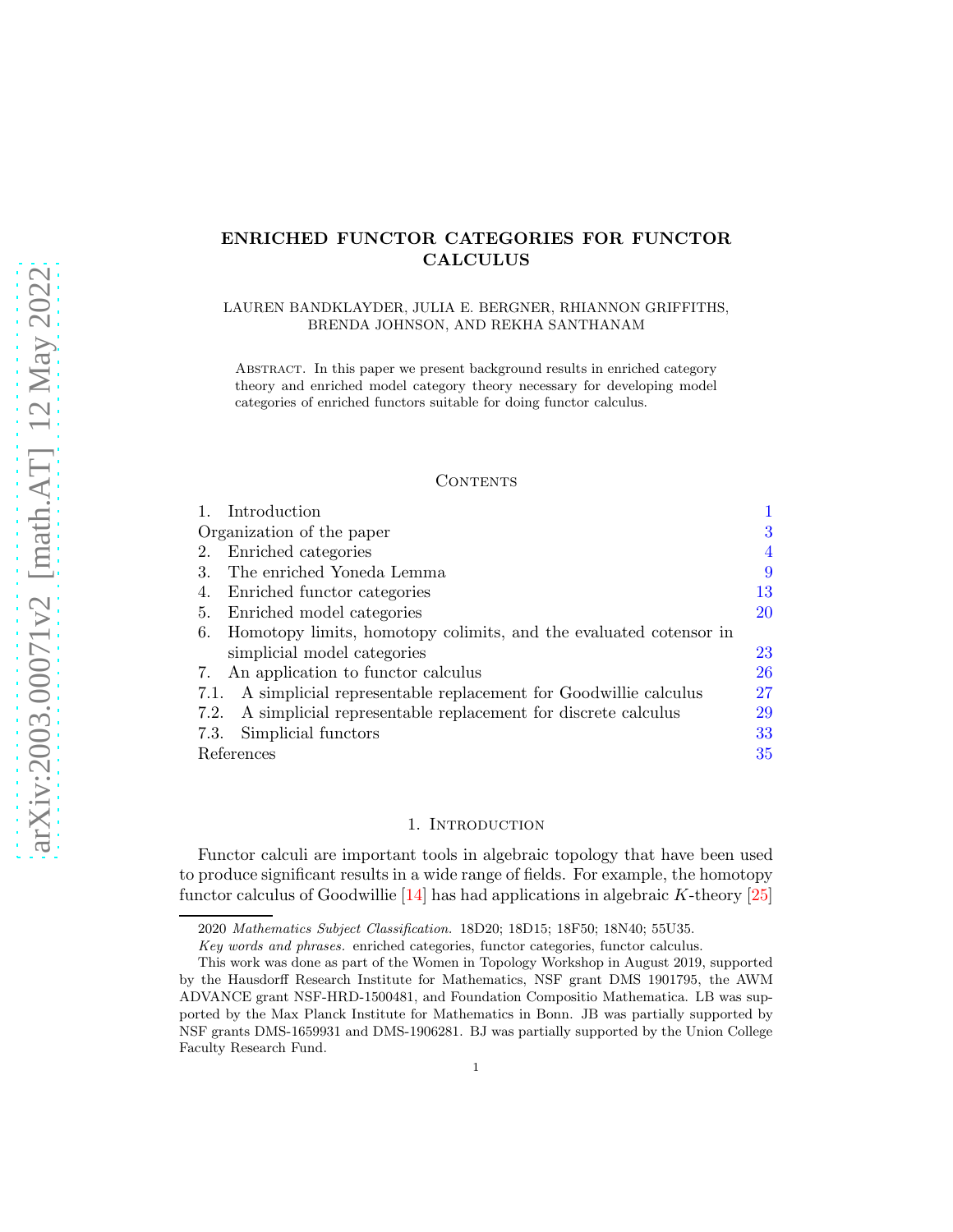and  $v_n$ -periodic homotopy theory [\[1\]](#page-34-2), [\[18\]](#page-35-1). The orthogonal calculus of Goodwillie and Weiss [\[15\]](#page-35-2), [\[39\]](#page-35-3) and manifold calculus of Weiss [\[38\]](#page-35-4) have been used to study embeddings and immersions of manifolds, characteristic classes, and spaces of knots; for example, see  $[23]$ ,  $[28]$ , and  $[34]$ .

Each functor calculus provides a means of approximating a functor  $F$  between particular types of categories with a tower of functors under F



that is analogous to a Taylor series for a function, with each  $P_nF$  being in some sense a degree n approximation to F. Such towers are referred to as *Taylor towers*. The functor calculi also provide means to classify "homogeneous degree  $n^{\prime\prime}$  functors (degree n functors with trivial degree  $n-1$  approximations), which arise as the layers of the towers (homotopy fibers between consecutive terms) in terms of more tractable objects. Because of these classification results, it is often easier to identify the layers in a Taylor tower than it is to identify the  $P_nF$ 's. By building appropriate model structures on functor categories, these polynomial approximations can be interpreted as fibrant replacements for functors. This point of view has been developed by Barnes and Oman [\[5\]](#page-34-3) in the case of the orthogonal calculus, and by Biedermann, Chorny, and R¨ondigs [\[7\]](#page-34-4), [\[8\]](#page-34-5) and by Barnes and Eldred [\[3\]](#page-34-6) in the case of the homotopy functor calculus. This perspective makes it possible to upgrade the classifications of homogeneous degree  $n$  functors from equivalences of homotopy categories to Quillen equivalences between model categories. This perspective has also led to means by which different functor calculi can be extended to new contexts  $[35]$  and compared to one another  $[4]$ ,  $[36]$ ; see also [\[24\]](#page-35-10) and [\[26\]](#page-35-11).

This paper grew from a desire to apply this model category-theoretic approach to the discrete functor calculus of Bauer, McCarthy, and the fourth-named author [\[6\]](#page-34-8). Such model structures have been identified for abelian versions of this type of calculus by Renaudin [\[29\]](#page-35-12) and Richter [\[30\]](#page-35-13). Using similar techniques, it is straightforward to establish the existence of such model structures for the discrete calculus, but we are interested in developing these structures in a simplicially enriched context.

Our motivation for doing so is inspired by the work of Biedermann and Röndigs [\[8\]](#page-34-5). They develop a simplicially enriched version of Goodwillie's homotopy functor calculus in such a way that their model structure for n-excisive functors is cofibrantly generated. Because this additional structure is quite powerful, as we develop a "degree n" model structure for discrete functor calculus, we want to employ a similar strategy.

However, following this strategy requires a good understanding of enriched functor categories, and many of the proofs of the results we need can be difficult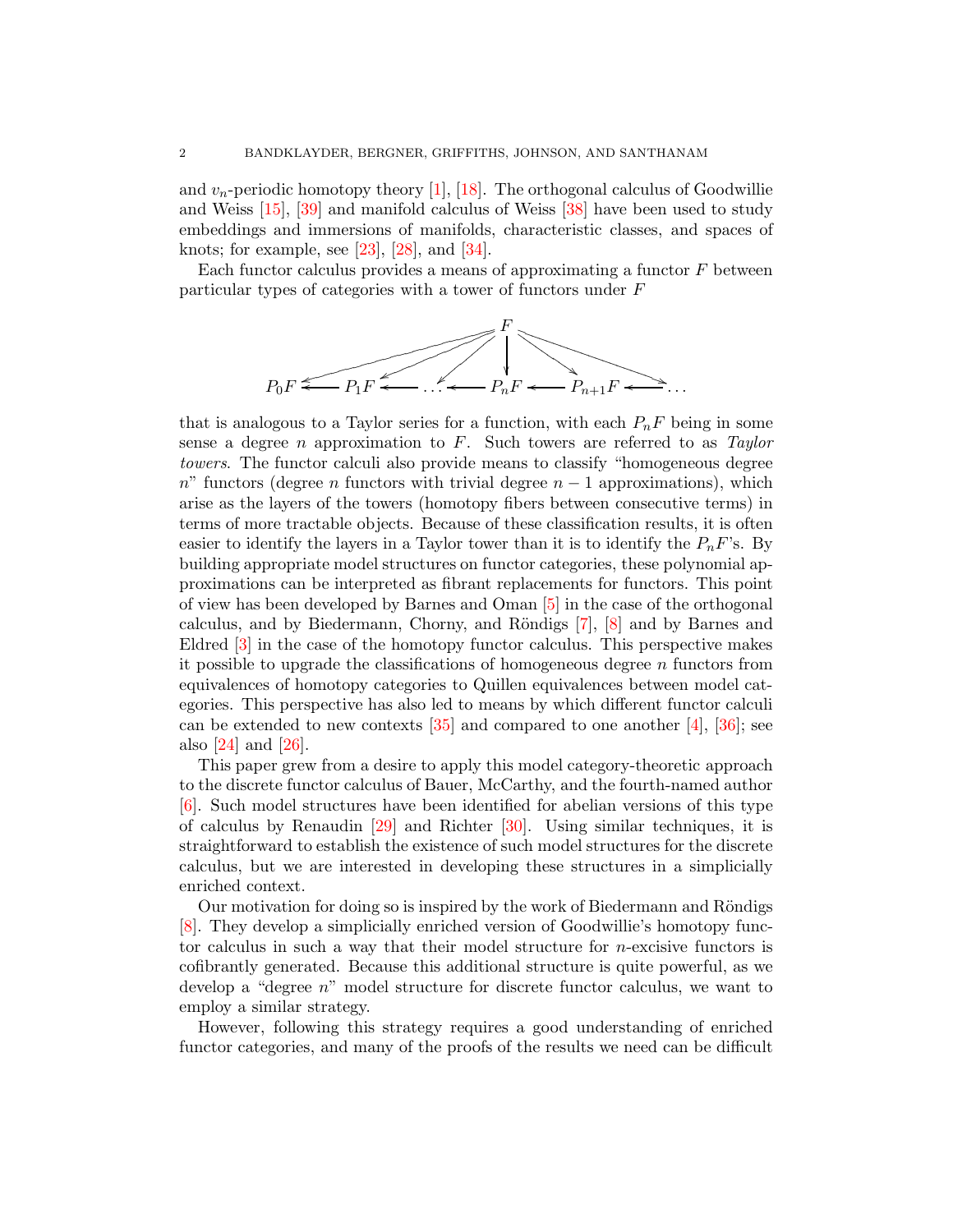to find explicitly in the literature. In this paper, we aim to bring together these results in a relatively self-contained treatment, with an eye toward recognizing the common features between these two kinds of functor calculus. This paper can thus be regarded as the preparatory work to developing the cofibrantly generated model structures that will be the main results of the sequel  $\boxed{2}$ .

As an application of these ideas, and as further preparation for that work, we show that one of the basic building blocks for discrete functor calculus, the comonad  $\perp_n$ , has an isomorphic simplicial representable version  $\perp_n^R$ , and that the existence of this version and a corresponding construction for the Goodwillie calculus developed in  $\vert 8 \vert$  are both consequences of a more general result concerning a construction we refer to as the *evaluated cotensor*. We show, that although V-enriched functor categories  $\text{Fun}(\mathcal{C}, \mathcal{D})$  are not generally enriched in Fun $(C, V)$ , the evaluated cotensor behaves quite like an ordinary cotensor. The category  $\text{Fun}(\mathcal{C}, \mathcal{D})$  therefore enjoys much of the structure of a category enriched, tensored, and contensored in  $Fun(\mathcal{C}, \mathcal{V})$ .

For each flavor of functor calculus, both the original definition and its variant in terms of representables have distinct advantages; however, the latter is more amenable to working in an enriched setting, as is our goal here. For the functor  $T_n$  from homotopy functor calculus and the functor  $\perp_n$  from discrete functor calculus, we show that the two definitions agree and, as the main result of the last section of this paper, prove that the representable variants of the functors  $T_n$  and  $\perp_n$  are both simplicial functors. With this structure in place, we are well-positioned to recover the cofibrantly generated  $n$ -excisive model structure on Goodwillie's functor calculus from [\[8\]](#page-34-5), and establish similar cofibrantly generated model structures for degree  $n$  functors in the context of a broader class of functor calculi, including discrete calculus in [\[2\]](#page-34-9).

<span id="page-2-0"></span>Organization of the paper. In Section [2](#page-3-0) we provide fundamental background material on enriched categories. We recall the definition of a  $\mathcal V$ -category, or category enriched in  $\mathcal{V}$ , and describe the additional structures of a  $\mathcal{V}\text{-category}$ being tensored or cotensored in  $\mathcal V$ .

In Section [3](#page-8-0) we provide an enriched version of the classical Yoneda Lemma and its dual. This section includes the definitions of representable functors and ends and coends of certain bifunctors in the context of enriched categories. Aside from being necessary for the Yoneda Lemma, these constructions are used repeatedly throughout this paper and its sequel. We also generalize the definition of an end to construct the "evaluated cotensor," which is a bifunctor  $\text{Fun}(\mathcal{C}, \mathcal{V})^{\text{op}} \times$  $Fun(\mathcal{C}, \mathcal{D}) \to \mathcal{D}$  described by Biedermann and Röndigs in [\[8\]](#page-34-5).

Motivated by applications to functor calculus, we specialize to enriched functor categories in Section [4.](#page-12-0) We show that, given V-categories  $\mathcal C$  and  $\mathcal D$  with  $\mathcal C$  small, the category  $\text{Fun}(\mathcal{C},\mathcal{D})$  of V-functors from C to D can be viewed as a category enriched in  $\mathcal V$ . We also give sufficient conditions for when  $\text{Fun}(\mathcal{C},\mathcal{D})$  is tensored or cotensored over  $V$  and establish some properties of the evaluated cotensor.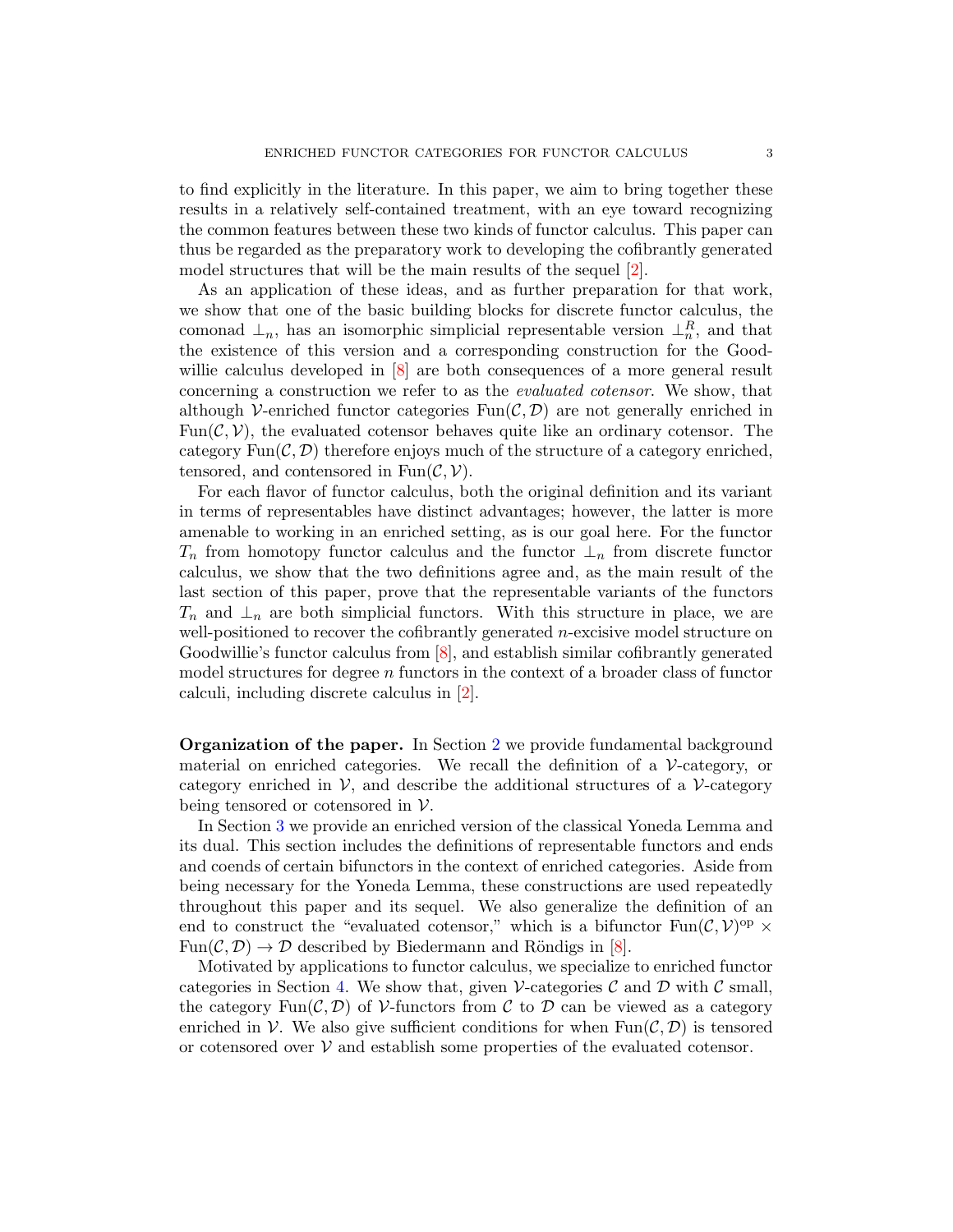In Section [5,](#page-19-0) we consider  $\mathcal V$ -categories with the additional structure of a  $\mathcal V$ model category. In particular, we give conditions on  $\mathcal V$ -categories C and D under which Fun( $\mathcal{C}, \mathcal{D}$ ) with the projective model structure is a V-model category.

Starting in Section [6,](#page-22-0) we restrict to the case where  $\mathcal{V} = \mathcal{S}$ , the category of simplicial sets, and so work in the simplicial context. We recall the formal definitions of homotopy limits and colimits in a simplicial model category, and use them to show how the evaluated cotensor interacts with these constructions.

We conclude in Section [7](#page-25-0) with an application of these enriched category techniques to functor calculus. We begin by revisiting the construction of a version of Goodwillie's functor  $T_n$  in terms of representable functors, as developed by Biedermann and Röndigs in  $[8]$ , in Section [7.1.](#page-26-0) In Section [7.2,](#page-28-0) we then develop the analogous construction for the functor  $\perp_n$  that plays a similar role for discrete functor calculus. Building on the similarities of the two constructions, in Section [7.3](#page-32-0) we prove that both  $T_n$  and  $\perp_n$  define simplicial functors.

Acknowledgments. This paper was written as part of the Women in Topology Workshop in August 2019. The authors would like to thank Angélica Osorno and Sarah Whitehouse for organizing this workshop, as well as the Hausdorff Institute for its hospitality. We would also like to thank David Barnes, Georg Biedermann, Nick Kuhn, Lyne Moser, Birgit Richter, and Stefan Schwede for conversations related to this project.

# 2. Enriched categories

<span id="page-3-0"></span>In this section, we give some background results on categories enriched in a suitable monoidal category. These definitions are standard and can be found in [\[22\]](#page-35-14), [\[31\]](#page-35-15) and [\[20\]](#page-35-16).

**Definition 2.1.** [\[22,](#page-35-14) §1.1] A *monoidal category*  $(\mathcal{V}, \otimes, I)$  is a category  $\mathcal{V}$  equipped with a bifunctor  $-\otimes -: \mathcal{V} \times \mathcal{V} \rightarrow \mathcal{V}$  sending a pair of objects  $(V, W)$  to an object  $V \otimes W$ , and a unit object I, satisfying appropriate associativity and unit axioms.

Given monoidal categories  $V$  and  $W$ , one can consider *monoidal functors* that preserve the monoidal structure [\[20,](#page-35-16) 4.1.2], and likewise *monoidal natural transformations* [\[20,](#page-35-16) 4.1.3].

**Definition 2.2.** [\[22,](#page-35-14) §1.4] A monoidal category  $V$  is *symmetric* if, for any objects V and W of V, there is an isomorphism  $t: V \otimes W \to W \otimes V$  such that  $t^2 = id$ and various compatibility axioms are satisfied.

**Definition 2.3.** [\[22,](#page-35-14) §1.5] A symmetric monoidal category  $V$  is *closed* if it is equipped with a bifunctor  $(-)^{(-)}: \mathcal{V} \times \mathcal{V}^{\text{op}} \to \mathcal{V}$  sending a pair of objects  $(W, V)$ to  $W^V$ , such that given objects  $U, V$ , and  $W$ , there is a natural isomorphism

$$
\operatorname{Hom}_{\mathcal{V}}(U, W^V) \cong \operatorname{Hom}_{\mathcal{V}}(U \otimes V, W).
$$

The object  $W<sup>V</sup>$  is sometimes referred to as an *internal hom object*, since we think of it as a mapping object which itself lives in the category  $\mathcal V$ .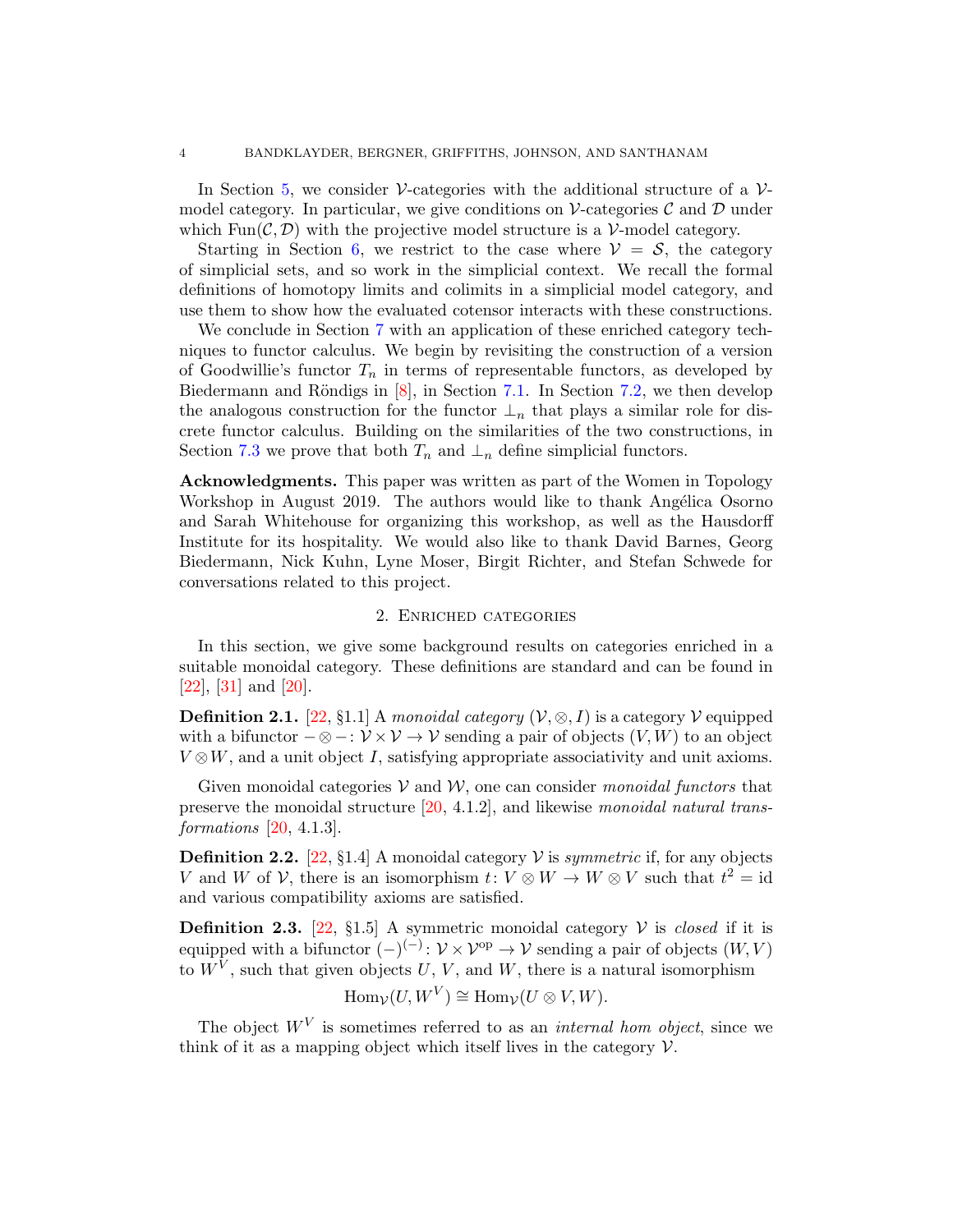**Example 2.4.** The category  $\mathcal{A}b$  of abelian groups with the usual tensor product is a closed symmetric monoidal category in which the internal hom object  $B^A$  between two abelian groups A and B is taken to be the abelian group of homomorphisms between A and B.

<span id="page-4-2"></span>A primary example in this paper is the category of simplicial sets.

Example 2.5. Let  $\Delta$  denote the standard simplex category, whose objects are finite ordered sets  $[n] = \{0 \leq \cdots \leq n\}$  and whose morphisms are given by order-preserving maps of sets. The category  $\mathcal S$  of simplicial sets, or functors  $\Delta^{op} \rightarrow \mathcal{S}ets$ , with the usual cartesian product is a closed symmetric monoidal category, where the internal hom object between two simplicial sets  $U$  and  $V$  is the simplicial set  $V^U$  whose *n*-simplices are given by

$$
(V^U)_n := \text{Hom}_{\mathcal{S}}(U \times \Delta[n], V).
$$

Here, recall that  $\Delta[n]$  is the standard *n*-simplex, given by the representable functor Hom $\Delta(-, [n])$ .

The following definition is a generalization of a closed monoidal category, in that we consider other categories  $D$  with hom objects in  $V$ .

**Definition 2.6.** [\[22,](#page-35-14) §1.2] Let  $(V, \otimes, I)$  be a monoidal category. A category D *enriched in*  $V$ , or a  $V$ -*category*, consists of a collection ob( $D$ ) of objects of  $D$ , together with an object  $\text{Map}_{\mathcal{D}}(X, Y)$  of  $\mathcal V$  for every pair  $X, Y \in ob(\mathcal{D})$ , such that for each  $X \in ob(\mathcal{D})$  there is an identity morphism

$$
i_X\colon I\to\mathrm{Map}_{\mathcal{D}}(X,X)
$$

in V, and for each triple  $X, Y, Z \in ob(\mathcal{D})$  there is a composition morphism

$$
\circ_{XYZ}\colon \operatorname{Map}_{\mathcal{D}}(X,Y)\otimes \operatorname{Map}_{\mathcal{D}}(Y,Z)\to \operatorname{Map}_{\mathcal{D}}(X,Z)
$$

in  $V$  satisfying appropriate associativity and unit axioms.

We sometimes denote the mapping object  $\operatorname{Map_{\mathcal{D}}}(X, Y)$  by  $\operatorname{Map}(X, Y)$  when there is no ambiguity about the ambient category  $\mathcal{D}$ .

<span id="page-4-0"></span>It is often helpful to distinguish between a  $\mathcal V$ -enriched category and its underlying ordinary category, which we now define.

**Definition 2.7.** The *underlying category* of a V-category  $\mathcal{D}$  is the category  $\mathcal{D}_0$ with the same objects as  $D$ ,  $\text{Hom}_{\mathcal{D}_0}(X, Y) = \text{Hom}_{\mathcal{V}}(I, \text{Map}_{\mathcal{D}}(X, Y))$  and composition and identities induced by the composition and identity morphisms in  $\mathcal{D}$ .

In particular, when we say that an ordinary category  $\mathcal C$  is a V-category, we mean that there exists a  $\mathcal V$ -category for which the underlying category is  $\mathcal C$ .

When  $V$  is a closed monoidal category, the category  $V$  is itself enriched in  $V$ , via the internal hom object. Given any objects  $V, W$  of  $V$ , we define

$$
\operatorname{Map}_{\mathcal{V}}(V, W) = W^V
$$

.

<span id="page-4-1"></span>In other words, a closed monoidal category is a category enriched in itself.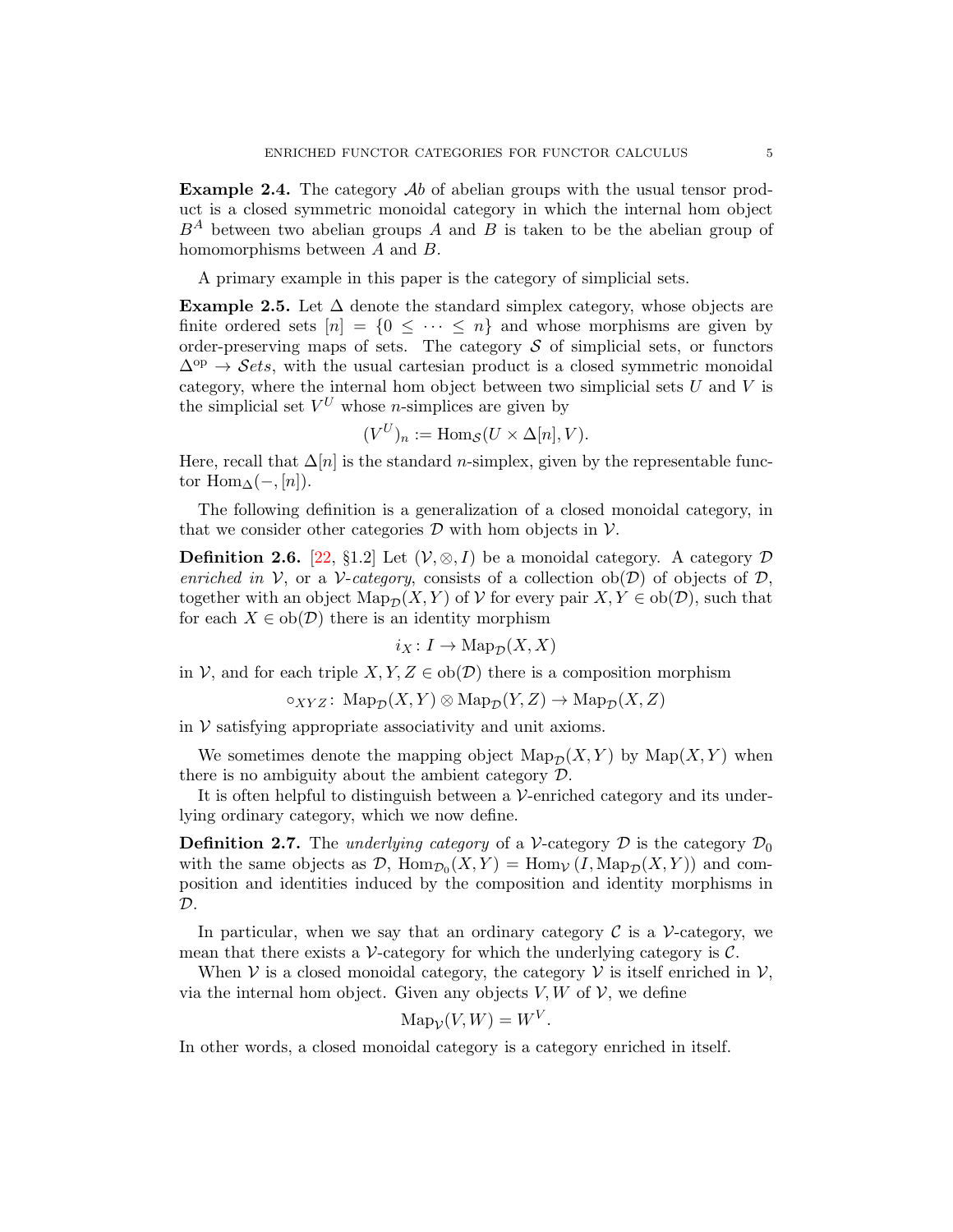**Remark 2.8.** Observe that given a closed monoidal category  $V$  and an object V in V, the identity map  $V \to V$  corresponds to a unique map  $i: I \to V^V$  via the isomorphisms

$$
\operatorname{Map}_{\mathcal{V}}(V, V) \cong \operatorname{Map}_{\mathcal{V}}(I \otimes V, V) \cong \operatorname{Map}_{\mathcal{V}}(I, V^V).
$$

Given two  $\mathcal V$ -categories, we are typically interested in functors between them that behave nicely with respect to their enrichments.

**Definition 2.9.** [\[22,](#page-35-14) §1.2] Let C and D be V-categories. A V-functor  $F: \mathcal{C} \to \mathcal{D}$ is a function assigning each object A of C to an object FA of D, together with a morphism

$$
F_{AB}\colon \operatorname{Map}_{\mathcal{C}}(A, B) \to \operatorname{Map}_{\mathcal{D}}(FA, FB)
$$

in V for each pair of objects A and B of C, such that the collection of all such morphisms preserves composition and identity morphisms.

<span id="page-5-1"></span>We can analogously define a  $\mathcal{V}\text{-natural transformation between }\mathcal{V}\text{-functions.}$ 

**Definition 2.10.** [\[22,](#page-35-14) §1.2] Let C and D be V-categories and  $F, G: \mathcal{C} \to \mathcal{D}$  be two V-functors. A V-natural transformation  $\eta: F \Rightarrow G$  is a collection

$$
\{\eta_A \colon I \to \mathrm{Map}_{\mathcal{D}}(FA, GA)\}
$$

of morphisms in V where A ranges over all objects in  $\mathcal{C}$ , such that the following diagram commutes for any objects A and B of  $\mathcal{C}$ :

$$
\mathrm{Map}_{\mathcal{C}}(A, B) \longrightarrow I \otimes \mathrm{Map}_{\mathcal{C}}(A, B) \longrightarrow \mathrm{Map}_{\mathcal{D}}(FA, GA) \otimes \mathrm{Map}_{\mathcal{D}}(FA, GA) \otimes \mathrm{Map}_{\mathcal{D}}(GA, GB)
$$
\n
$$
\downarrow \qquad \qquad \downarrow \qquad \qquad \downarrow \qquad \qquad \downarrow \qquad \qquad \downarrow \qquad \qquad \downarrow \qquad \qquad \downarrow \qquad \qquad \downarrow \qquad \downarrow \qquad \downarrow \qquad \downarrow \qquad \downarrow \qquad \downarrow \qquad \downarrow \qquad \downarrow \qquad \downarrow \qquad \downarrow \qquad \downarrow \qquad \downarrow \qquad \downarrow \qquad \downarrow \qquad \downarrow \qquad \downarrow \qquad \downarrow \qquad \downarrow \qquad \downarrow \qquad \downarrow \qquad \downarrow \qquad \downarrow \qquad \downarrow \qquad \downarrow \qquad \downarrow \qquad \downarrow \qquad \downarrow \qquad \downarrow \qquad \downarrow \qquad \downarrow \qquad \downarrow \qquad \downarrow \qquad \downarrow \qquad \downarrow \qquad \downarrow \qquad \downarrow \qquad \downarrow \qquad \downarrow \qquad \downarrow \qquad \downarrow \qquad \downarrow \qquad \downarrow \qquad \downarrow \qquad \downarrow \qquad \downarrow \qquad \downarrow \qquad \downarrow \qquad \downarrow \qquad \downarrow \qquad \downarrow \qquad \downarrow \qquad \downarrow \qquad \downarrow \qquad \downarrow \qquad \downarrow \qquad \downarrow \qquad \downarrow \qquad \downarrow \qquad \downarrow \qquad \downarrow \qquad \downarrow \qquad \downarrow \qquad \downarrow \qquad \downarrow \qquad \downarrow \qquad \downarrow \qquad \downarrow \qquad \downarrow \qquad \downarrow \qquad \downarrow \qquad \downarrow \qquad \downarrow \qquad \downarrow \qquad \downarrow \qquad \downarrow \qquad \downarrow \qquad \downarrow \qquad \downarrow \qquad \downarrow \qquad \downarrow \qquad \downarrow \qquad \downarrow \qquad \downarrow \qquad \downarrow \qquad \downarrow \qquad \downarrow \qquad \downarrow \qquad \downarrow \qquad \downarrow \qquad \downarrow \qquad \downarrow \qquad \downarrow \qquad \downarrow \qquad \downarrow \qquad \downarrow \qquad \downarrow \qquad \downarrow \qquad \downarrow \qquad \downarrow \qquad \
$$

<span id="page-5-0"></span>In particularly nice cases, a  $\mathcal V$ -enriched category interacts nicely with the monoidal category  $\mathcal V$  via tensor and cotensor functors, generalizing features of the closed monoidal structure on  $\mathcal V$ . We begin with the notion of a tensor functor, which associates to an object of  $D$  and an object of  $V$  another object of  $D$ .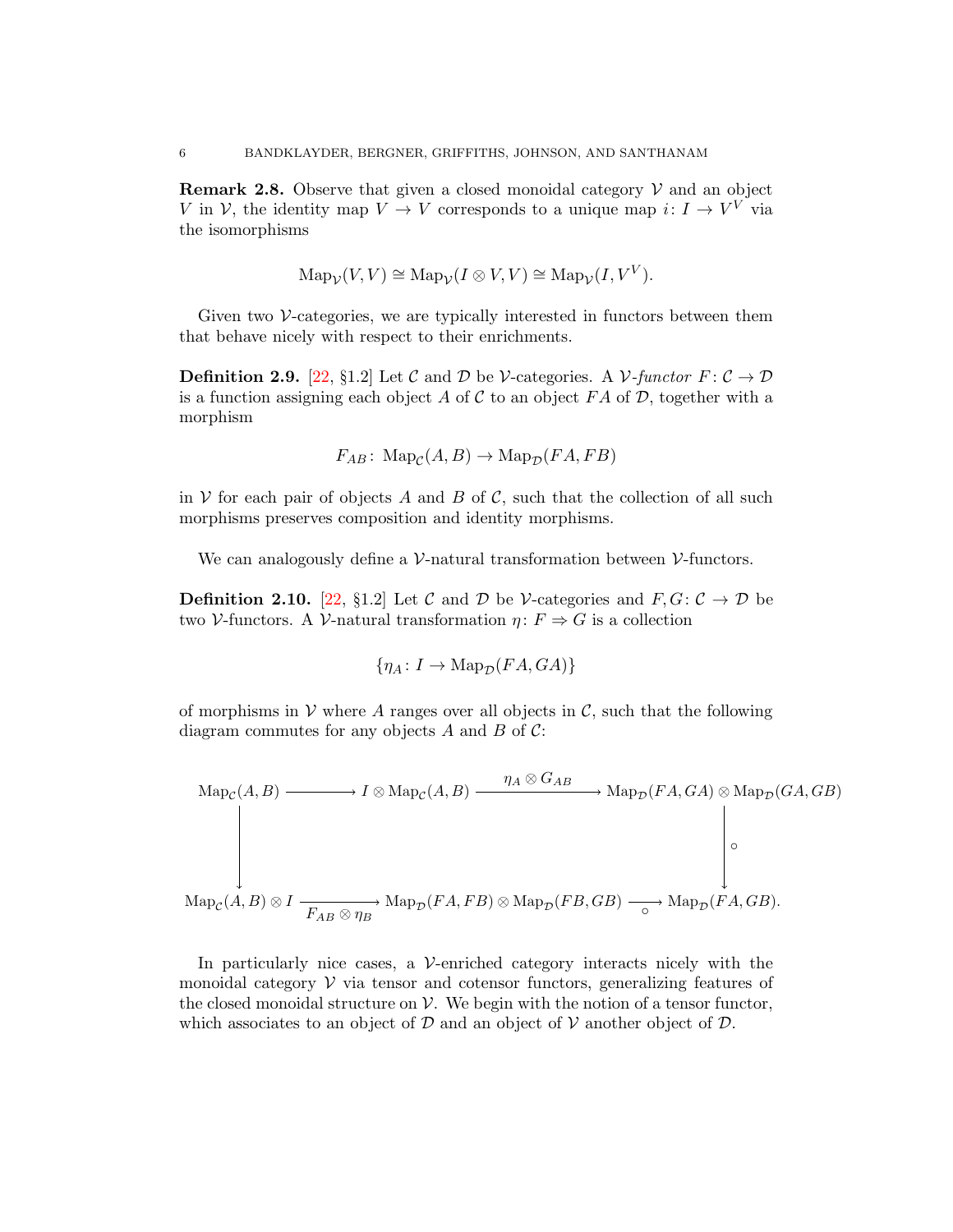**Definition 2.11.** [\[31,](#page-35-15) 3.7.2] A V-category D is *tensored over* V if there exists a  $V$ -functor

$$
\mathcal{D} \times \mathcal{V} \xrightarrow{\qquad - \otimes -} \mathcal{D}
$$
\n
$$
(D, V) \qquad \qquad D \otimes V
$$
\n
$$
\text{Map}_{\mathcal{D}}(D, E) \otimes W^V \qquad \qquad \downarrow \qquad \downarrow \qquad \downarrow
$$
\n
$$
(E, W) \qquad \qquad E \otimes W
$$

together with a V-natural isomorphism  $\text{Map}_{\mathcal{D}}(D \otimes V, E) \cong \text{Map}_{\mathcal{D}}(D, E)^{V}$  in V.

Analogously, a cotensor functor also associates to an object of  $D$  and an object of  $V$  an object of  $\mathcal{D}$ , but in a manner more closely related to the internal hom object of  $V$ .

<span id="page-6-1"></span>**Definition 2.12.** [\[31,](#page-35-15) 3.7.3] A V-category D is *cotensored over* V if there exists a V-functor



together with a V-natural isomorphism  $\mathrm{Map}_{\mathcal{D}}(D, E^V) \cong \mathrm{Map}_{\mathcal{D}}(D, E)^V$ .

We can use the precise formulations of these definitions to show that tensors and cotensors are adjoint to one another, and to establish other important adjunctions relating a tensored and cotensored  $\mathcal V$ -category  $\mathcal D$  to the enriching category  $\mathcal V$ . Before presenting these adjunctions in Proposition [2.14](#page-6-0) below, we define the notion of  $\mathcal V$ -adjunction that we use there.

Definition 2.13. A V-*adjunction* (or V-*enriched adjunction*) between V-categories A and B is a pair  $F: \mathcal{A} \to \mathcal{B}$  and  $G: \mathcal{B} \to \mathcal{A}$  of V-functors together with a Vnatural isomorphism

$$
\operatorname{Map}_{\mathcal{B}}\left(F,-\right)\cong\operatorname{Map}_{\mathcal{A}}\left(-,G\right).
$$

<span id="page-6-0"></span>Proposition 2.14. *Let* D *be a* V*-category that is both tensored and cotensored over* V*.*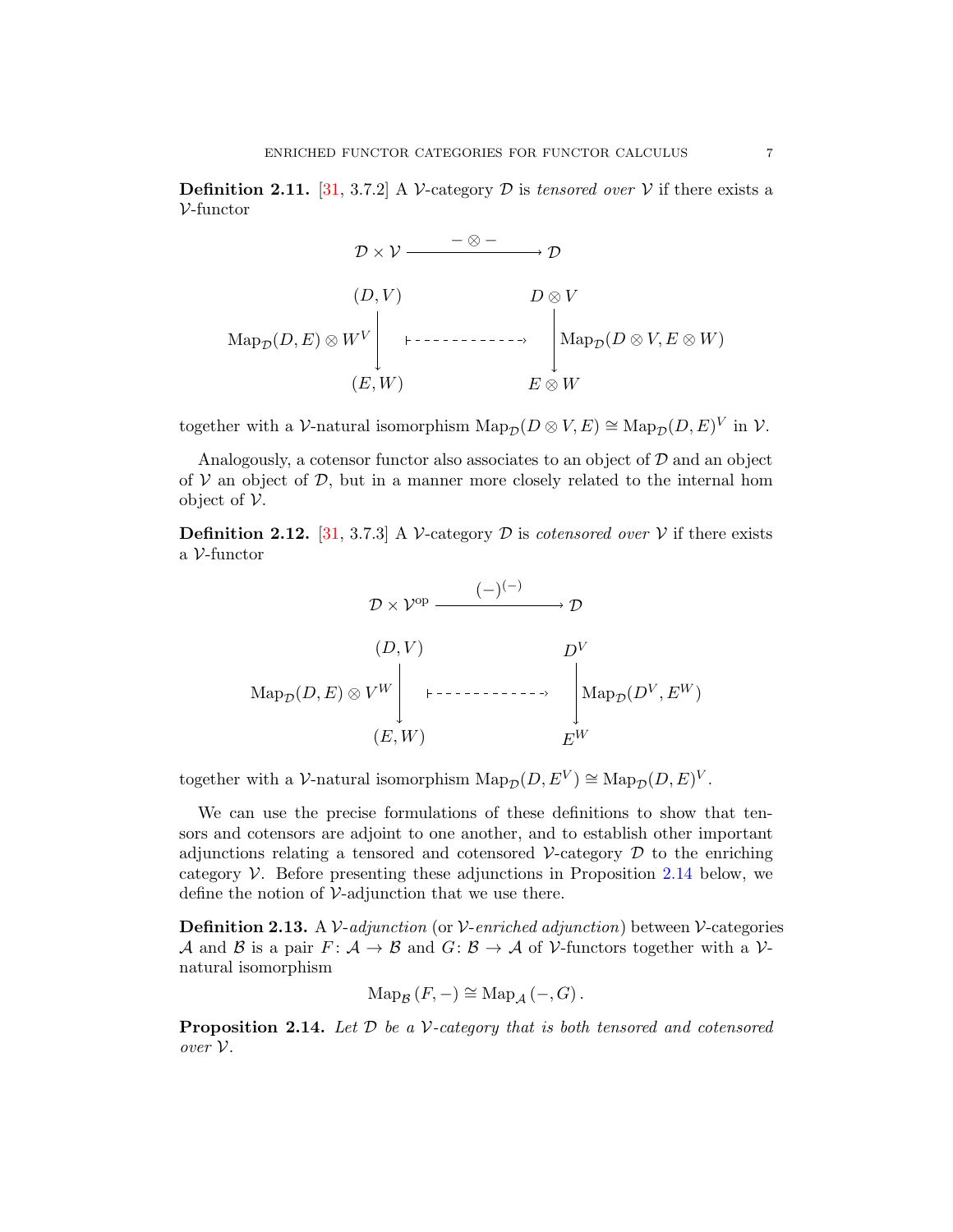*(1) For any object* D *of* D *there is a* V*-adjunction*



*(2) For any object* E *of* D *there is a* V*-adjunction*



*(3) For any object* V *of* V *there is a* V*-adjunction*



*Proof.* The first two adjunctions follow directly from the definitions of tensor and cotensor (Definitions [2.11](#page-5-0) and [2.12,](#page-6-1) respectively). The third adjunction follows from both definitions, in particular for each pair of objects  $D$  and  $E$  in  $D$  we have

$$
\operatorname{Map}_{\mathcal{D}}(D \otimes V, E) \cong \operatorname{Map}_{\mathcal{D}}(D, E)^{V} \cong \operatorname{Map}_{\mathcal{D}}(D, E^{V}).
$$

We conclude with a standard example of a  $\mathcal V$ -category that is both tensored and cotensored over  $V$ .

Example 2.15. The category  $\mathcal{T}_{op}$  is enriched, tensored and cotensored in the category of simplicial sets S. For topological spaces X and Y, we define  $\text{Map}_{\mathcal{Top}}(X, Y)$ to be the simplicial set for which

$$
\operatorname{Map}_{\mathcal{Top}}(X, Y)_n = \operatorname{Hom}_{\mathcal{Top}}(X \times \Delta^n, Y),
$$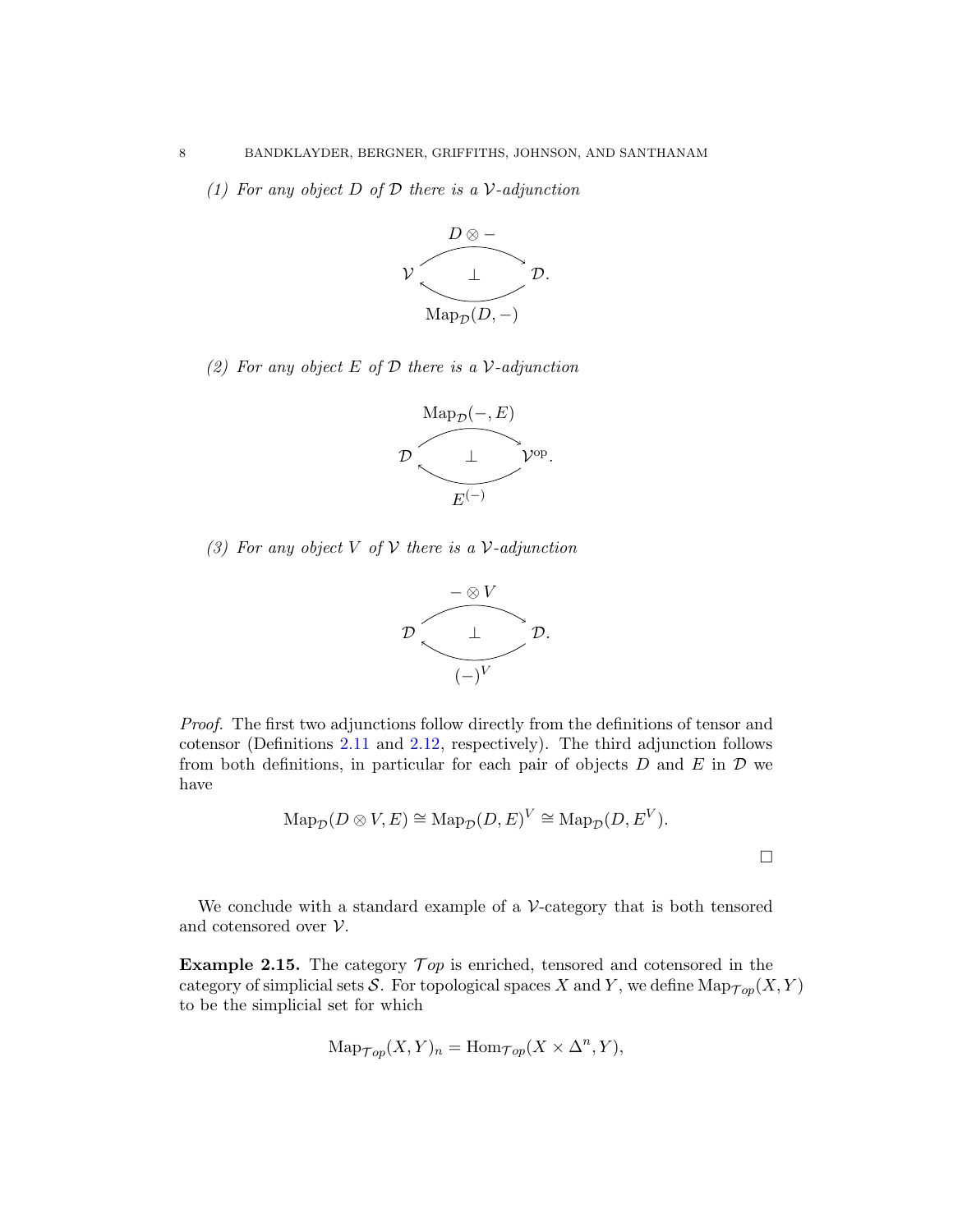where  $\Delta^n$  denotes the standard topological n-simplex. For a simplicial set K, let  $|K|$  denote its geometric realization. There is an S-functor

$$
\mathcal{T}op \times \mathcal{S} \longrightarrow \mathcal{T}op
$$
  

$$
(X, K) \qquad X \times |K|
$$
  

$$
\operatorname{Map}_{\mathcal{T}op}(X, Y) \times L^K \Bigg|_{(Y, L)} \longmapsto \operatorname{Map}_{\mathcal{T}op}(X \times |K|, Y \times |L|)
$$
  

$$
(Y, L) \qquad Y \times |L|
$$

which is defined in degree  $n$  by the function

 $\text{Hom}_{\mathcal{Top}}(X \times \Delta^n, Y) \times \text{Hom}_{\mathcal{S}}(K \times \Delta[n], L) \longrightarrow \text{Hom}_{\mathcal{Top}}(X \times |K| \times \Delta^n, Y \times |L|)$ which, using the fact that geometric realizations preserve finite products, is induced by the canonical function

 $\text{Hom}_{\mathcal{Top}}(X \times \Delta^n, Y) \times \text{Hom}_{\mathcal{Top}}(|K| \times \Delta^n, |L|) \longrightarrow \text{Hom}_{\mathcal{Top}}(X \times |K| \times \Delta^n, Y \times |L|).$ 

Furthermore, for any topological spaces  $X$  and  $Y$  and simplicial set  $K$  there is an isomorphism

$$
\operatorname{Map}_{\mathcal{Top}}(X \times |K|, Y) \cong \operatorname{Map}_{\mathcal{Top}}(X, Y)^K,
$$

<span id="page-8-0"></span>so  $\mathcal Top$  is tensored over S. It can be shown analogously that  $\mathcal Top$  is also cotensored over S.

#### 3. The enriched Yoneda Lemma

In this section, we consider representable functors in the setting of enriched categories, and establish an enriched version of the Yoneda Lemma and its dual. We begin with enriched representable functors.

<span id="page-8-1"></span>**Definition 3.1.** Let C be a V-category. For each object C of C, the V-functor *represented by* C is given by



where the morphism

$$
\mathrm{Map}_{\mathcal{C}}(A, B) \to \mathrm{Map}_{\mathcal{C}}(C, B)^{\mathrm{Map}_{\mathcal{C}}(C, A)},
$$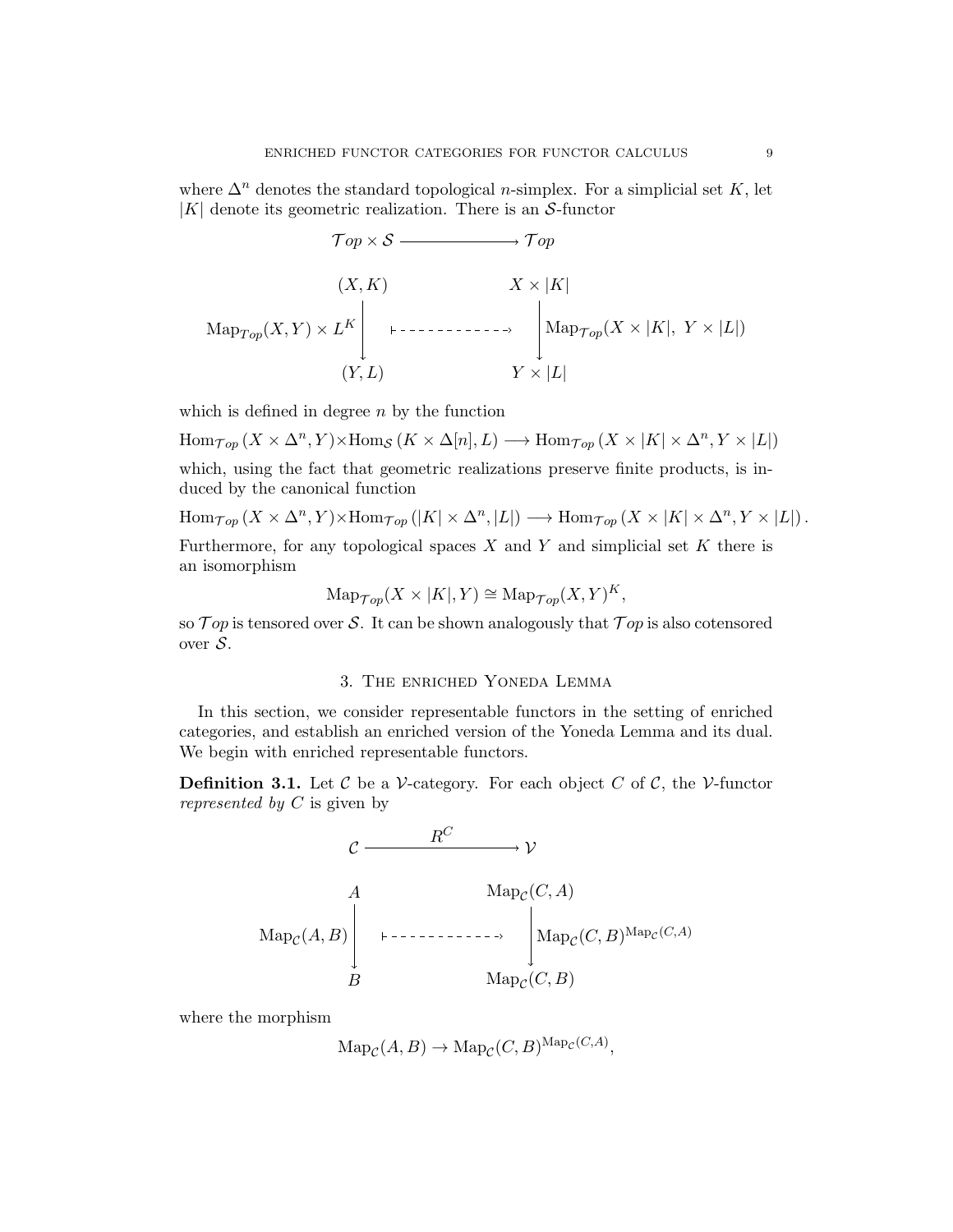which we sometimes call the *Yoneda embedding*, is the one adjoint to the composition morphism in  $\mathcal C$ 

$$
\mathrm{Map}_{\mathcal{C}}(C, A) \otimes \mathrm{Map}_{\mathcal{C}}(A, B) \to \mathrm{Map}_{\mathcal{C}}(C, B)
$$

via part (3) of Proposition [2.14.](#page-6-0)

Before stating the Yoneda Lemma, we need the definition of an end, for which we make some observations. Suppose that C is a V-category and that  $X: C^{op} \times$  $C \to V$  is a V-bifunctor. Given two objects A and B of C, there is an induced morphism

$$
X(A, -): \operatorname{Map}_{\mathcal{C}}(A, B) \to X(A, B)^{X(A, A)}
$$

in  $\mathcal V$ . Using the adjunction between the tensor and cotensor in  $\mathcal V$ , such a morphism corresponds to a morphism

$$
X(A, A) \otimes \mathrm{Map}_{\mathcal{C}}(A, B) \to X(A, B),
$$

which in turn corresponds to a morphism

$$
X(A, A) \to X(A, B)^{\text{Map}_{\mathcal{C}}(A, B)}.
$$

One can analogously produce a morphism

$$
X(B, B) \to X(A, B)^{\text{Map}_{\mathcal{C}}(A, B)}
$$

from the natural map

$$
X(-,B) \colon \operatorname{Map}_{\mathcal{C}}(A,B) \to X(A,B)^{X(B,B)}.
$$

**Definition 3.2.** Assume that V is complete, and let  $X: \mathcal{C}^{op} \times \mathcal{C} \rightarrow \mathcal{V}$  be a  $V\text{-bifunctor. The end of } X$  is the equalizer

$$
\int_{A} X(A, A) \to \prod_{A} X(A, A) \rightrightarrows \prod_{A, B} X(A, B)^{\text{Map}_{\mathcal{C}}(A, B)}
$$

in  $V$  whose parallel morphisms are induced by the ones described above.

We want to make a similar construction from a pair of  $\mathcal V$ -functors  $F: \mathcal C \to \mathcal D$ and  $X: \mathcal{C} \to \mathcal{V}$ . Assuming that  $\mathcal{D}$  is complete and tensored and contensored over  $V$ , we want to construct parallel morphisms

$$
\prod_{A} F A^{XA} \rightrightarrows \prod_{A,B} \left( F B^{XA} \right)^{\text{Map}_c(A,B)}
$$

in  $D$ . We can take the first morphism on each factor to be given by the map

$$
FA^{XA} \to (FB^{XA})^{Map_c(A,B)}
$$

which corresponds under adjunction to the composite

$$
\text{Map}_{\mathcal{C}}(A, B) \otimes XA \otimes FA^{XA} \to \text{Map}_{\mathcal{D}}(FA, FB) \otimes FA \to FB
$$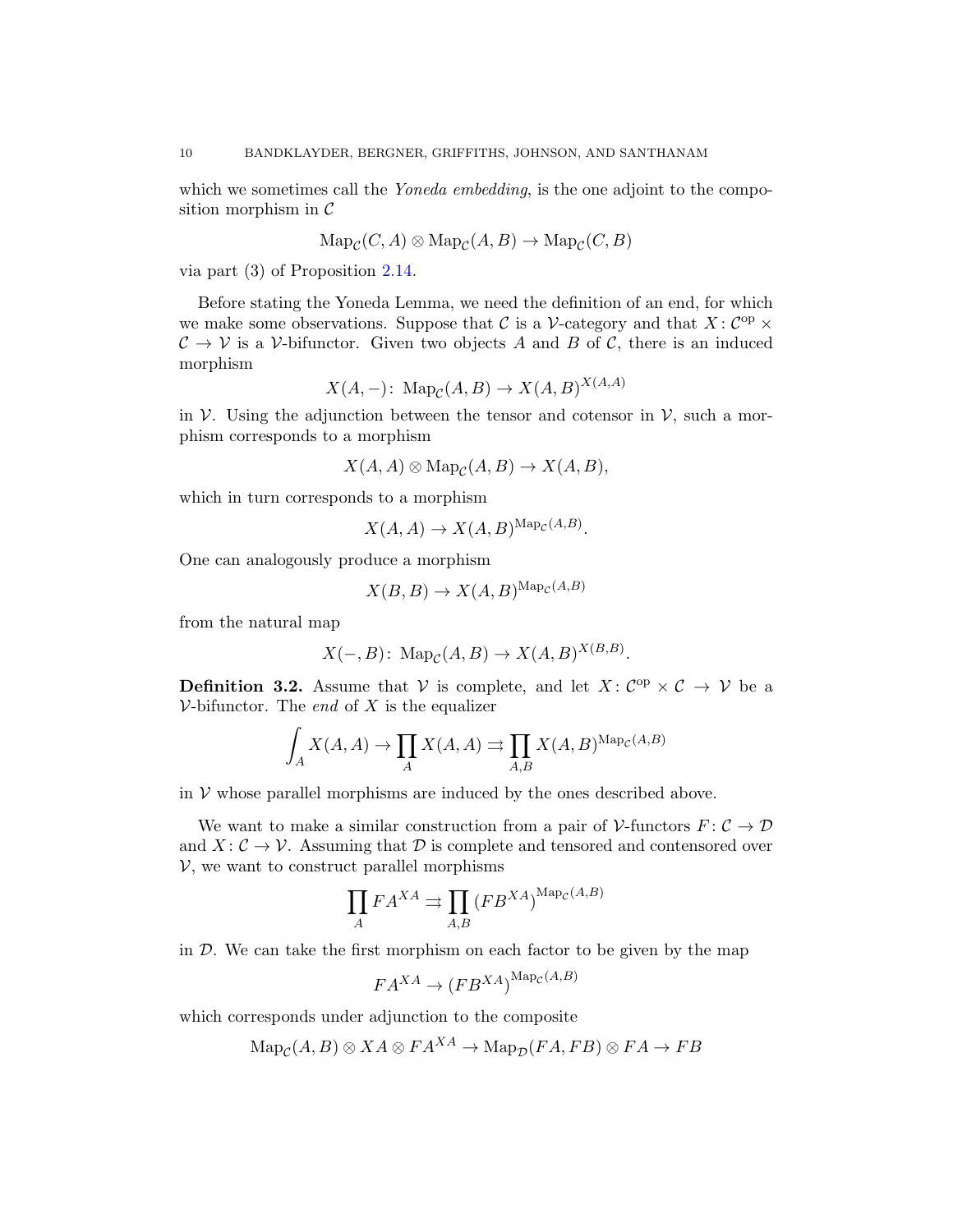where the first arrow uses the counit of adjunction (3) of Proposition [2.14](#page-6-0) and the V-functor structure of  $F$ , and the second arrow uses the counit of adjunction (1) of Proposition [2.14.](#page-6-0) We can obtain the second parallel morphism

$$
FB^{XB} \to (FB^{XA})^{\text{Map}_{\mathcal{C}}(A,B)}
$$

similarly, namely as the one corresponding via adjunction to the composite

<span id="page-10-0"></span>
$$
\mathrm{Map}_{\mathcal{C}}(A, B) \otimes XA \otimes FB^{XB} \to XB^{XA} \otimes XA \otimes FB^{XB} \to XB \otimes FB^{XB} \to FB.
$$

**Definition 3.3.** Assume that  $\mathcal{D}$  is complete and tensored and cotensored over  $\mathcal{V}$ , and let  $F: \mathcal{C} \to \mathcal{D}$  and  $X: \mathcal{C} \to \mathcal{V}$  be *V*-functors. The *evaluated cotensor* of the pair  $(F, X)$  is the equalizer

$$
F^X := \int_A F A^{XA} \to \prod_A F A^{XA} \rightrightarrows \prod_{A,B} \left( F B^{XA} \right)^{\mathrm{Map}_{\mathcal{C}}(A,B)}
$$

<span id="page-10-1"></span>in D whose parallel morphisms are the ones described above.

Remarks 3.4. Let us make a few comments about the notation and terminology we have chosen here.

(i) Observe that, as suggested by the notation

$$
F^X = \int_A F A^{XA},
$$

the evaluated cotensor can be thought of as a generalization of an ordinary end. In the special case when  $\mathcal{D} = \mathcal{V}$ , the assignment  $F^X(A, B) = F B^{XA}$ defines a V-bifunctor  $\mathcal{C}^{op} \times \mathcal{C} \to \mathcal{V}$  whose end is precisely  $F^X$ .

(ii) However, we have chosen to use the word "cotensor" to describe this construction. We justify this terminology in the next section by proving that it behaves much like a cotensor. In particular, in Propositions [4.4](#page-16-0) and [4.5,](#page-18-0) we show that the assignment

$$
(F, X) \mapsto F^X
$$

defines a V-bifunctor  $\text{Fun}(\mathcal{C}, \mathcal{V})^{\text{op}} \times \text{Fun}(\mathcal{C}, \mathcal{D}) \to \mathcal{D}.$ 

(iii) In [\[8,](#page-34-5) 2.5], Biedermann and Röndigs use the notation  $\textbf{hom}(X, F)$  for the evaluated cotensor  $F^X$ .

<span id="page-10-2"></span>Setting  $X = R^C$  in the evaluated cotensor yields the following enriched version of the Yoneda lemma.

Lemma 3.5. *Let* C *and* D *be* V*-categories with* D *complete and both tensored and cotensored over*  $V$ *, and let*  $F: C \to D$  *be a*  $V$ -functor. For each object C of C *there is a natural isomorphism*

$$
FC \cong F^{R^C} = \int_A FA^{R^C(A)} = \int_A FA^{\text{Map}_C(C,A)}.
$$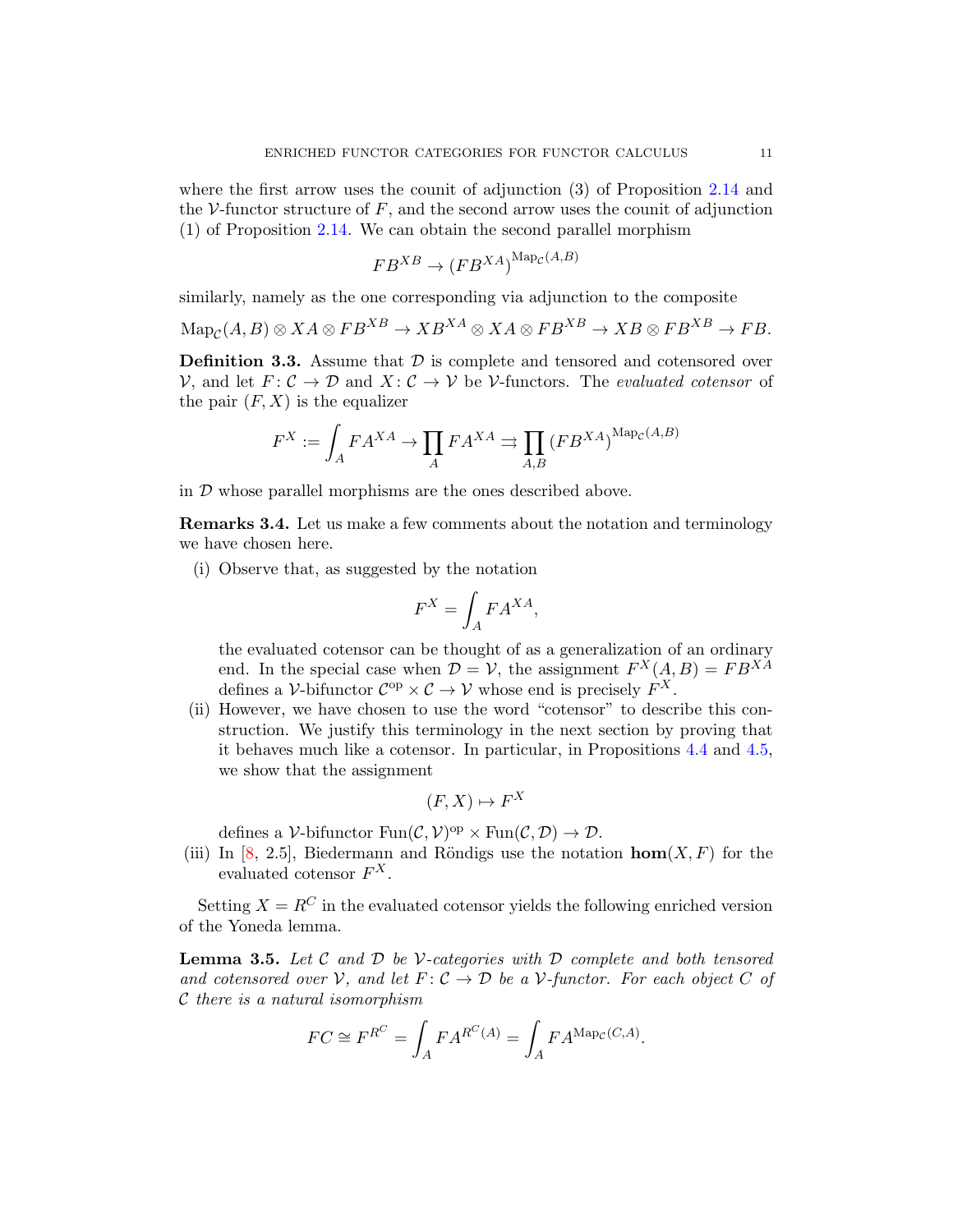*Proof.* The proof follows an argument similar to the one outlined for the case where  $\mathcal{D} = \mathcal{V}$  in [\[22,](#page-35-14) §2.4]. The key step is noting that for each object A in C there is a morphism

$$
FC \to FA^{\text{Map}_{\mathcal{C}}(C,A)}
$$

corresponding under adjunction to

$$
F_{CA}: \text{Map}_{\mathcal{C}}(C, A) \to \text{Map}_{\mathcal{D}}(FC, FA)
$$

and then proving that the collection of all such morphisms exhibits  $FC$  as the equalizer of the parallel pair

$$
\prod_A FA^{\mathrm{Map}_{\mathcal{C}}(C,A)} \rightrightarrows \prod_{A,B} (FB^{\mathrm{Map}_{\mathcal{C}}(C,A)})^{\mathrm{Map}_{\mathcal{C}}(A,B)}.
$$

The result then follows by an application of Definition [3.3.](#page-10-0)  $\Box$ 

<span id="page-11-0"></span>For future use, we include the following result showing that cotensors commute with evaluated contensors.

Proposition 3.6. *Supppose that* D *is complete and tensored and cotensored over V.* For any  $V$ -functors  $F: \mathcal{C} \to \mathcal{D}$  and  $X: \mathcal{C} \to \mathcal{V}$  and any object V of V, there *are natural isomorphisms in* V

$$
\int_{\mathcal{C}} FC^{XC \otimes V} \cong \int_{\mathcal{C}} \left( FC^{XC} \right)^V \cong \left( \int_{\mathcal{C}} FC^{XC} \right)^V.
$$

*Proof.* The first isomorphism follows from the adjunction in part (3) of Proposition [2.14.](#page-6-0) That same proposition also shows that the cotensor defines a right adjoint, and since ends are limits and right adjoints preserve limits, the second isomorphism follows.

To finish this section, we give some dual constructions and results, leading to the co-Yoneda Lemma.

First, we can consider the *co-Yoneda embedding*, which is the assignment

 $\text{Map}_{\mathcal{C}}(B, A) \to \text{Map}_{\mathcal{C}}(B, C)^{\text{Map}_{\mathcal{C}}(A, C)},$ 

that is adjoint to the composition morphism

$$
\operatorname{Map}_{\mathcal{C}}(B, A) \otimes \operatorname{Map}_{\mathcal{C}}(A, C) \to \operatorname{Map}_{\mathcal{C}}(B, C).
$$

It gives rise to the  $\mathcal V\text{-}\text{functor}$ 

$$
\mathcal{C}^{\text{op}} \xrightarrow{\qquad R_C} \mathcal{V}
$$
\n
$$
\text{Map}_{\mathcal{C}}(B, A) \begin{vmatrix}\nA & \text{Map}_{\mathcal{C}}(A, C) \\
\downarrow & \text{Map}_{\mathcal{C}}(B, C)^{\text{Map}_{\mathcal{C}}(A, C)} \\
B & \text{Map}_{\mathcal{C}}(B, C).\n\end{vmatrix}
$$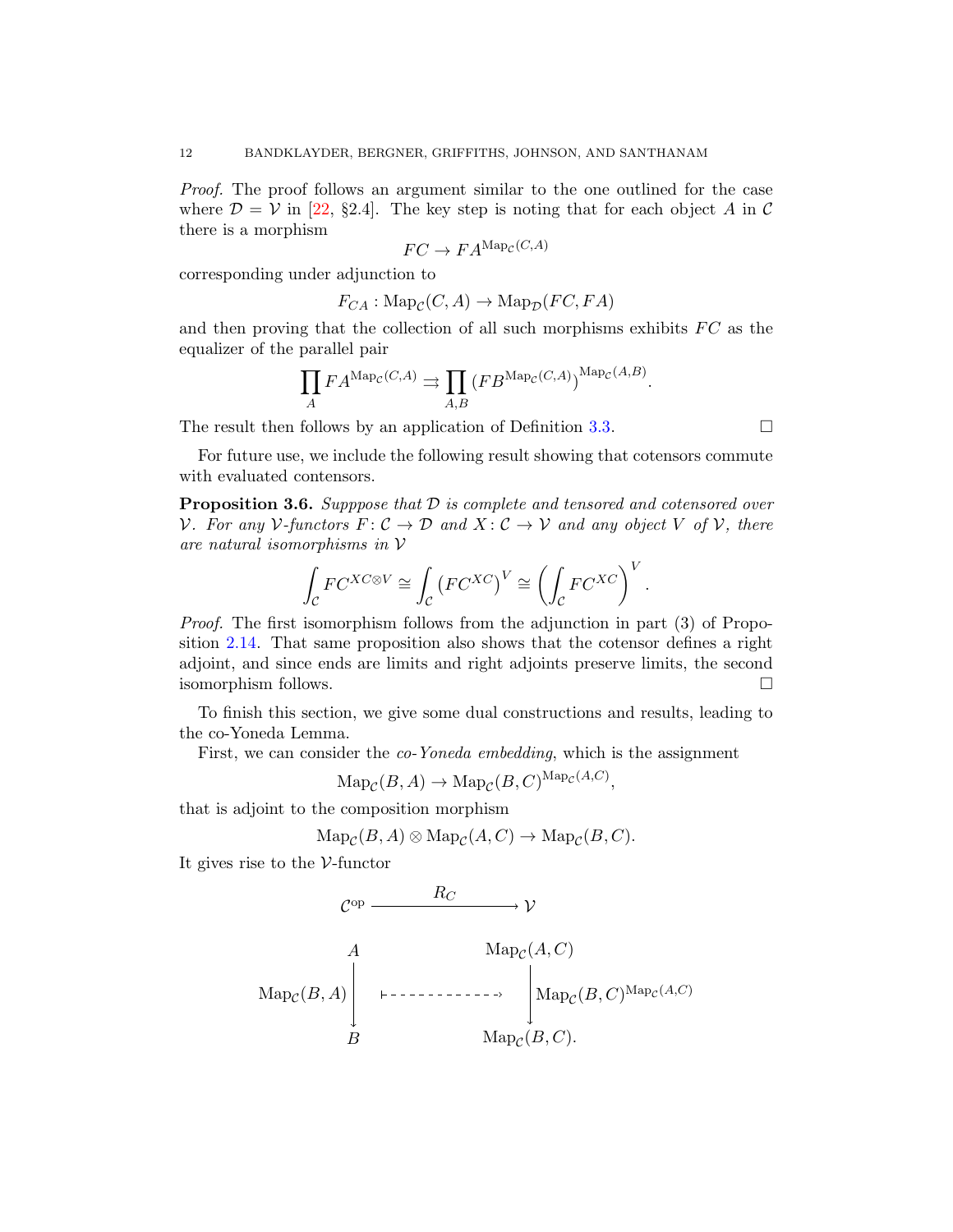We can also define the notion of a coend of a  $\mathcal{V}\text{-bifunctor } \mathcal{C}^{\text{op}} \times \mathcal{C} \to \mathcal{V}$ .

**Definition 3.7.** Assume that  $V$  is cocomplete. The *coend* of a  $V$ -bifunctor  $X: \mathcal{C}^{\mathrm{op}} \times \mathcal{C} \to \mathcal{V}$  is the coequalizer

$$
\coprod_{A,B} X(A,B) \otimes \operatorname{Map}_{\mathcal{C}}(B,A) \rightrightarrows \coprod_{A} X(A,A) \to \int^{A} X(A,A)
$$

in  $V$  whose morphisms can be obtained similarly to the ones used in the definition of end.

We can make a similar definition for a pair of  $\mathcal V$ -functors  $F: \mathcal C \to \mathcal D$  and  $X: \mathcal{C} \to \mathcal{V}^{\text{op}}$ , but we do not distinguish it with another name and simply refer to it as a coend. In contrast to the discussion in Remark [3.4,](#page-10-1) while this construction is formally dual to that of the evaluated cotensor, it does not seem to have properties that would justify calling it an "evaluated tensor". In particular, the assignment  $\text{Fun}(\mathcal{C},\mathcal{D}) \times \text{Fun}(\mathcal{C},\mathcal{V}^{\text{op}}) \to \mathcal{D}$  constructed in Definition [3.8](#page-12-1) does not appear to be  $\mathcal V$ -functorial.

<span id="page-12-1"></span>**Definition 3.8.** Assume that  $\mathcal{D}$  is cocomplete and tensored and cotensored over  $\mathcal V$ , and let  $F: \mathcal C \to \mathcal D$  and  $X: \mathcal C \to \mathcal V^{\rm op}$  be  $\mathcal V$ -functors. The *coend* of  $(F, X)$  is the coequalizer in  $\mathcal D$  of the parallel morphisms

$$
\coprod_{A,B} FB \otimes XA \otimes \mathrm{Map}_{\mathcal{C}}(B,A) \rightrightarrows \coprod_{A} FA \otimes XA \to \int^{A} FA \otimes XA
$$

analogous to those in Definition [3.3.](#page-10-0)

The following result, which we call the *co-Yoneda Lemma*, can be proved analogously to the Yoneda Lemma.

Lemma 3.9. *Let* C *and* D *be* V*-categories with* D *cocomplete and both tensored and cotensored in*  $V$ *, and let*  $F: C \to D$  *be a*  $V$ *-functor. For each object*  $C$  *in*  $C$ *, there is a natural isomorphism*

$$
FC \cong \int^A FA \otimes R_C(A) = \int^A FA \otimes \mathrm{Map}_{\mathcal{C}}(A, C).
$$

## 4. Enriched functor categories

<span id="page-12-0"></span>Because our motivation arises from functor calculus, we are primarily interested in categories whose objects are themselves given by functors between categories. Thus, let  $V$  be a complete closed monoidal category, and let C and D be V-categories with C small. We consider the category  $\text{Fun}(\mathcal{C},\mathcal{D})$  whose objects are V-functors  $C \to \mathcal{D}$  and whose morphisms are V-natural transformations.

We emphasize that, although the notation  $\text{Fun}(\mathcal{C}, \mathcal{D})$  is often used to denote the category of all functors  $C \to \mathcal{D}$  with no additional structure, in this paper we always use it to denote the category of  $\mathcal V$ -functors and  $\mathcal V$ -natural transformations.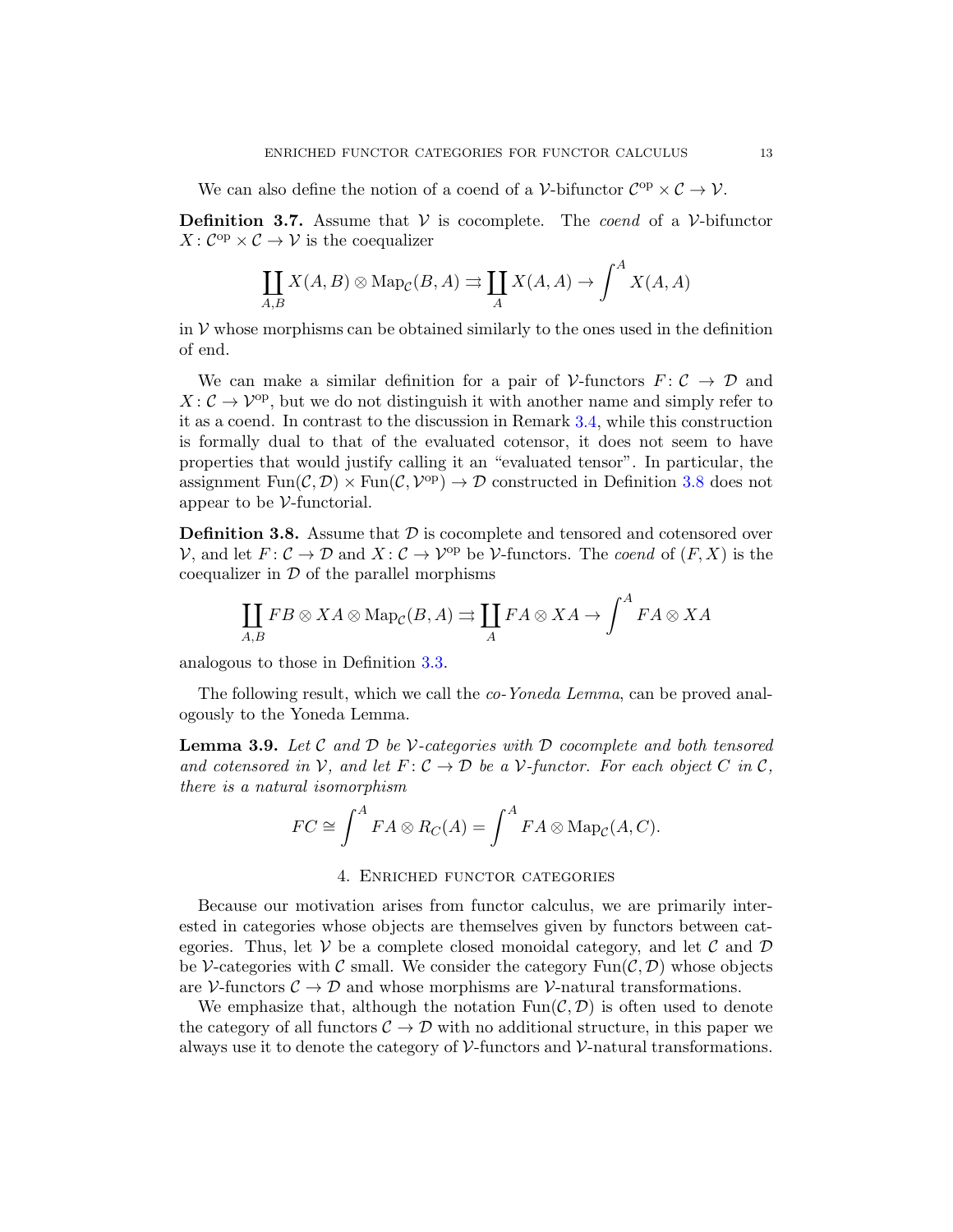**Proposition 4.1.** [\[10,](#page-34-10) Section 5] *The category*  $\text{Fun}(\mathcal{C}, \mathcal{D})$  *is a V*-*category*. For  $V$ -functors  $F, G: \mathcal{C} \to \mathcal{D}$ , the mapping object is given by

$$
\mathrm{Map}_{\mathrm{Fun}(\mathcal{C},\mathcal{D})}(F,G) := \int_A \mathrm{Map}_{\mathcal{D}}(FA,GA)
$$

*where* A *ranges over all objects of* C*.*

*Proof.* To see the mapping object indeed defines the structure of a  $\mathcal{V}\text{-category}$ , first observe that for any  $V$ -functors  $F, G, H: \mathcal{C} \to \mathcal{D}$ , we can define composition morphisms

$$
\int_A \operatorname{Map}_{\mathcal{D}}(FA, GA) \otimes \int_A \operatorname{Map}_{D}(GA, HA) \to \int_A \operatorname{Map}_{\mathcal{D}}(FA, HA)
$$

using the composition morphisms

$$
\text{Map}_{\mathcal{D}}(FA, GA) \otimes \text{Map}_{\mathcal{D}}(GA, HA) \to \text{Map}_{\mathcal{D}}(FA, HA)
$$

in  $\mathcal D$  for any object A of C. The identity morphism at a V-functor F is the morphism

$$
I \to \int_A \text{Map}_{\mathcal{D}}(FA, FA)
$$

induced by the collection of identity morphisms

$$
i\colon I\to\mathrm{Map}_{\mathcal{D}}(FA,FA)
$$

in  $\mathcal D$  for each object A of  $\mathcal C$ .

To complete the proof, we need to show that the ordinary category underlying this V-category is the category of V-functors  $\text{Fun}(\mathcal{C}, \mathcal{D})$ ; see Definition [2.7.](#page-4-0) Observe that a morphism

$$
I \to \int_A \mathrm{Map}_{\mathcal{D}}(FA, GA)
$$

in  $V$  is equivalently a morphism

$$
I \to \prod_A \operatorname{Map}_{\mathcal{D}}(FA, GA)
$$

such that the morphisms obtained from composing with the parallel pair

$$
\prod_{A} \text{Map}_{\mathcal{D}}(FA, GA) \rightrightarrows \prod_{A,B} \text{Map}_{\mathcal{D}}(FA, GB)^{\text{Map}_{\mathcal{C}}(A,B)}
$$

are equal. By unpacking the definitions of this parallel pair, we see that such a map is given by a collection of morphisms

$$
\alpha_A \colon I \to \mathrm{Map}_{\mathcal{D}}(FA, GA),
$$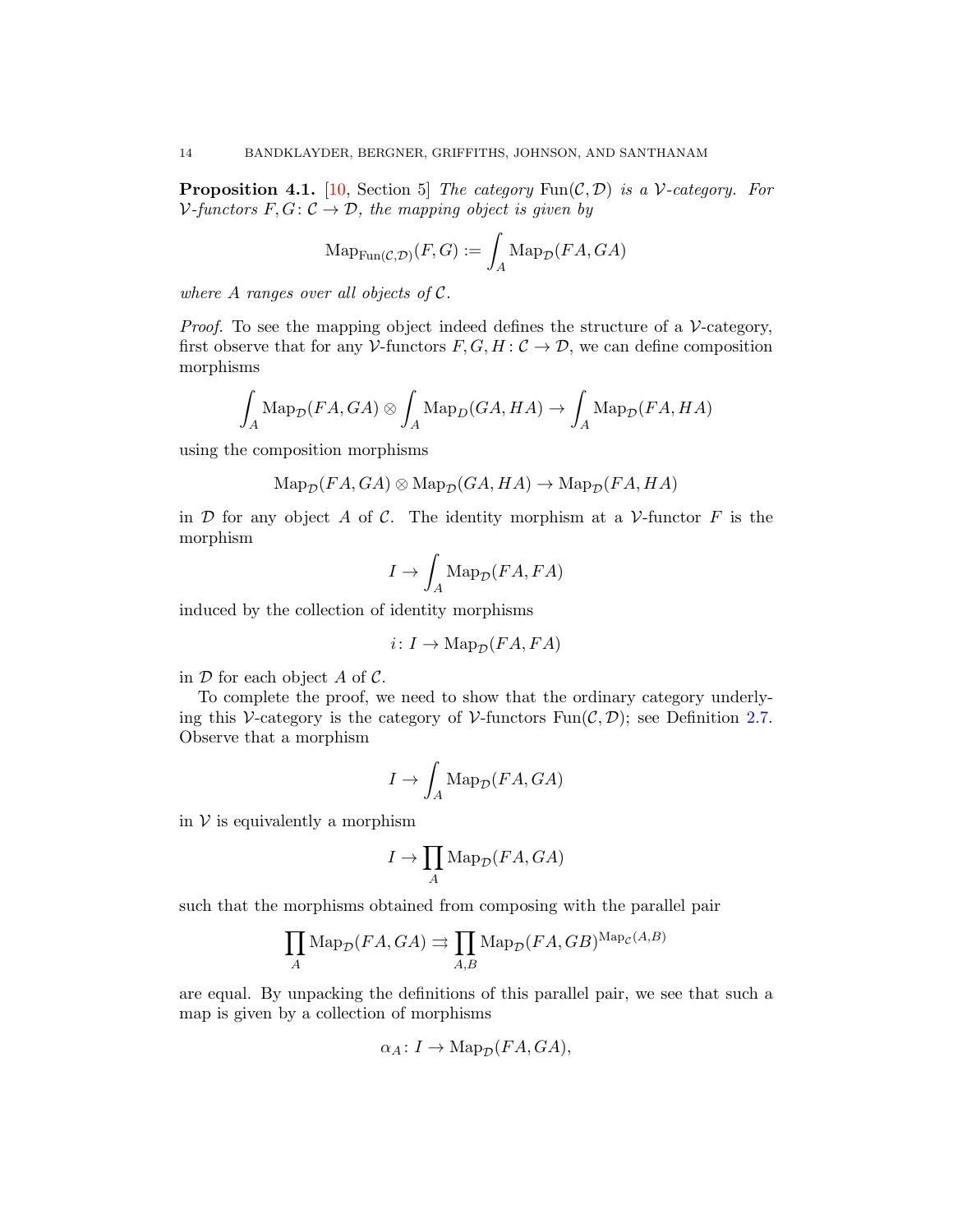where A ranges over all objects of  $C$ , such that the following diagram commutes for all objects  $A$  and  $B$  of  $C$ :

$$
I \otimes \operatorname{Map}_{\mathcal{C}}(A, B) \xrightarrow{\alpha_A \otimes 1} \operatorname{Map}_{\mathcal{D}}(FA, GA) \otimes \operatorname{Map}_{\mathcal{C}}(A, B) \xrightarrow{\mathbb{1} \otimes G_{AB}} \operatorname{Map}_{\mathcal{D}}(FA, GA) \otimes \operatorname{Map}_{\mathcal{D}}(GA, GB)
$$
\n
$$
\downarrow
$$
\n
$$
\operatorname{Map}_{\mathcal{C}}(A, B) \otimes I
$$
\n
$$
I \otimes \alpha_B
$$
\n
$$
(A, B) \otimes \operatorname{Map}_{\mathcal{C}}(FB, GB)
$$
\n
$$
M_{\mathcal{D}}(FA, GB) \otimes M_{\mathcal{D}}(FB, GB)
$$
\n
$$
(AB) \otimes M_{\mathcal{D}}(FA, GB)
$$

 $\mathrm{Map}_{\mathcal{C}}(A, B) \otimes \mathrm{Map}_{\mathcal{D}}(FB, GB) \xrightarrow{F_{AB} \otimes 1} \mathrm{Map}_{\mathcal{D}}(FA, GB) \otimes \mathrm{Map}_{\mathcal{D}}(FB, GB) \xrightarrow{\sim} \mathrm{Map}_{\mathcal{D}}(FA, GB).$ 

Comparing with Definition [2.10,](#page-5-1) we that there is a natural isomorphism of sets

$$
\operatorname{Hom}_{\mathcal{V}}\left(I, \int_A \operatorname{Map}_{\mathcal{D}}(FA, GA)\right) \cong \operatorname{Hom}_{\operatorname{Fun}(\mathcal{C}, \mathcal{D})}(F, G).
$$

Thus Fun( $\mathcal{C}, \mathcal{D}$ ) is a V-category with the indicated mapping objects.

<span id="page-14-0"></span>We now prove that, if  $D$  is either tensored or cotensored over  $V$ , then that same structure is transferred to  $Fun(\mathcal{C}, \mathcal{D})$ .

**Proposition 4.2.** *If*  $D$  *is tensored over*  $V$ *, then*  $Fun(C, D)$  *is also tensored over V*, with tensor structure defined by  $(F \otimes V)(A) = FA \otimes V$  for each object A in C*.*

*Proof.* More specifically, we define the  $\mathcal{V}\text{-}\text{functor}$ 

$$
\text{Fun}(\mathcal{C}, \mathcal{D}) \times \mathcal{V} \xrightarrow{- \otimes -} \text{Fun}(\mathcal{C}, \mathcal{D})
$$
\n
$$
(F, V) \qquad F \otimes V
$$
\n
$$
\text{Map}_{\text{Fun}(\mathcal{C}, \mathcal{D})}(F, G) \otimes W^V \qquad \qquad \downarrow \qquad \downarrow \qquad \downarrow \qquad \downarrow
$$
\n
$$
(G, W) \qquad G \otimes W
$$

where  $(F \otimes V)(A) = FA \otimes V$  for each object A in C.

To show that  $F \otimes V$  is a V-functor  $C \to \mathcal{D}$  we have to define, for any objects A and B of  $\mathcal{C}$ , compatible morphisms

$$
\operatorname{Map}_{\mathcal{C}}(A, B) \to \operatorname{Map}_{\mathcal{D}}(FA \otimes V, FB \otimes V)
$$

in  $V$ . Such morphisms are given by composites

$$
\text{Map}_{\mathcal{C}}(A, B) \cong \text{Map}_{\mathcal{C}}(A, B) \otimes I \xrightarrow{F_{AB} \otimes i} \text{Map}_{\mathcal{D}}(FA, FB) \otimes V^V
$$
\n
$$
\downarrow
$$
\n
$$
\text{Map}_{\mathcal{D}}(FA \otimes V, FB \otimes V),
$$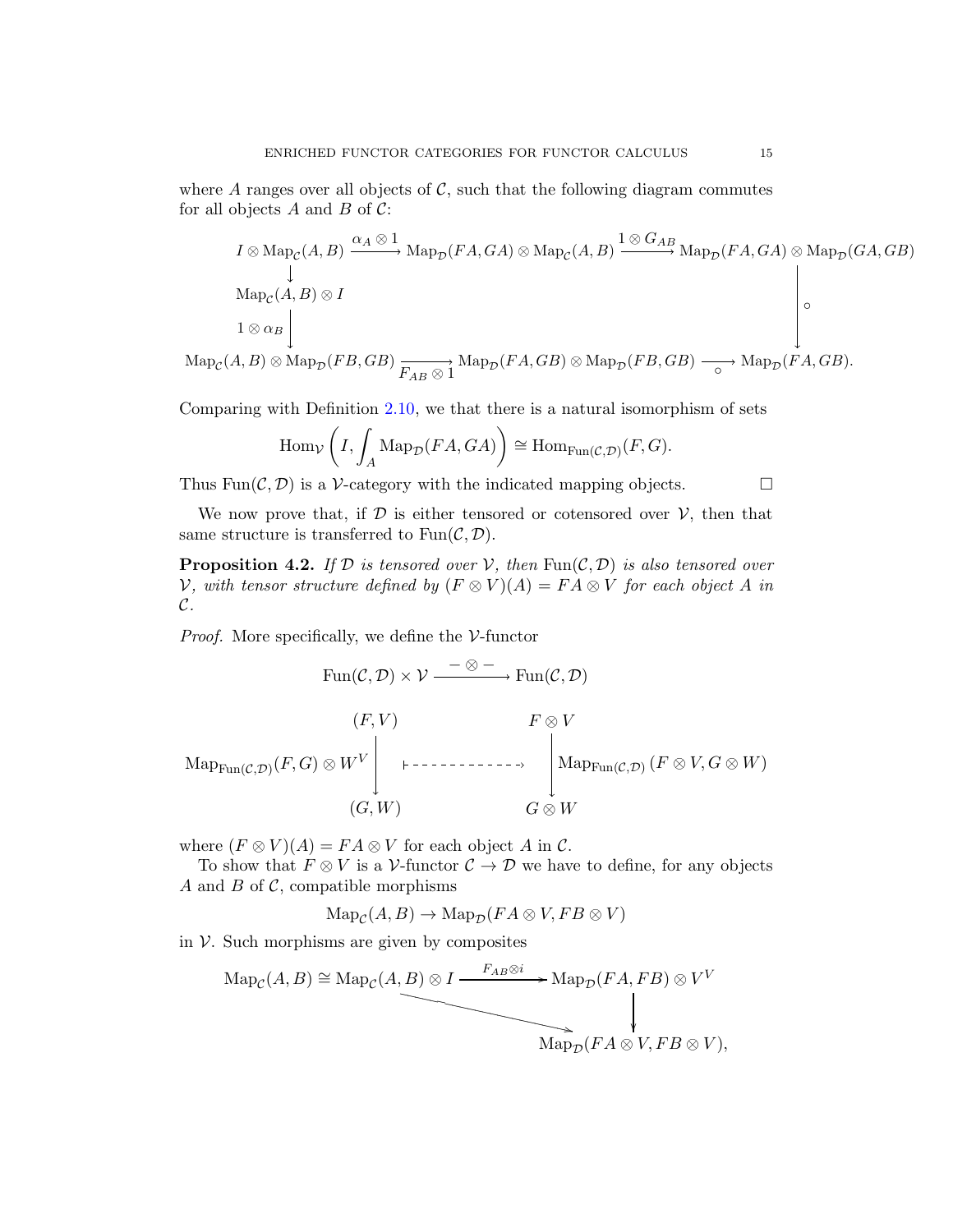where the map  $i$  was described in Remark [2.8](#page-4-1) and the downward morphism comes from applying Definition [2.11](#page-5-0) in D.

Given an object A of C, we can apply Definition [2.11](#page-5-0) to  $D = FA$  and  $E = GA$ to obtain a morphism in  $V$ 

$$
\mathrm{Map}_{\mathcal{D}}(FA, GA) \otimes W^V \to \mathrm{Map}_{\mathcal{D}}(FA \otimes V, GA \otimes W).
$$

As A varies, we obtain an assignment

$$
\mathrm{Map}_{\mathrm{Fun}(\mathcal{C},\mathcal{D})}(F,G) \otimes W^V \to \mathrm{Map}_{\mathrm{Fun}(\mathcal{C},\mathcal{D})}(F \otimes V, G \otimes W)
$$

so –  $\otimes$  – : Fun $(\mathcal{C}, \mathcal{D}) \otimes \mathcal{V} \to \text{Fun}(\mathcal{C}, \mathcal{D})$  is itself a *V*-functor.

Finally, the isomorphisms

$$
\operatorname{Map}_{\mathcal{D}}(FA \otimes V, GA) \cong \operatorname{Map}_{\mathcal{D}}(FA, GA)^{V}
$$

in  $D$  induce the necessary corresponding isomorphisms

$$
\mathrm{Map}_{\mathrm{Fun}(\mathcal{C},\mathcal{D})}(F \otimes V, G) \cong \mathrm{Map}_{\mathrm{Fun}(\mathcal{C},\mathcal{D})}(F,G)^V
$$

in Fun $(C, \mathcal{D})$ .

<span id="page-15-0"></span>We now prove the analogous result when  $\mathcal D$  is cotensored in  $\mathcal V$ .

**Proposition 4.3.** If D is cotensored over V, then so is  $\text{Fun}(\mathcal{C}, \mathcal{D})$ , via  $(F^V)(A) =$  $FA^V$  for each object A in  $\mathcal{C}.$ 

*Proof.* We claim that the definition of the cotensor we have given for objects defines a bifunctor

$$
Fun(\mathcal{C},\mathcal{D})\times \mathcal{V}^{op}\to Fun(\mathcal{C},\mathcal{D}).
$$

Setting  $D = FA$  and  $E = GA$  for each object A of C in Definition [2.12,](#page-6-1) we get a morphism

$$
\text{Map}_{\mathcal{D}}(FA, GA) \otimes V^W \to \text{Map}_{\mathcal{D}}(FA^V, GA^W)
$$

in  $\mathcal V$ . As we take ends over all objects A we obtain the following assignment.

$$
\text{Fun}(\mathcal{C}, \mathcal{D}) \times \mathcal{V}^{\text{op}} \xrightarrow{(-)^{(-)}} \text{Fun}(\mathcal{C}, \mathcal{D})
$$
\n
$$
(F, V) \qquad F^V
$$
\n
$$
\text{Map}_{\text{Fun}(\mathcal{C}, \mathcal{D})}(F, G) \otimes V^W \downarrow \qquad \qquad \downarrow \qquad \downarrow \qquad \qquad \downarrow \qquad \text{Map}_{\text{Fun}(\mathcal{C}, \mathcal{D})}(F^V, G^W)
$$
\n
$$
(G, W) \qquad \qquad G^W
$$

To see that  $F^V$  is a V-functor  $\mathcal{C} \to \mathcal{D}$  note that for objects A and B of C, the map

$$
\operatorname{Map}_{\mathcal{C}}(A, B) \to \operatorname{Map}_{\mathcal{D}}\left(FA^V, FB^V\right)
$$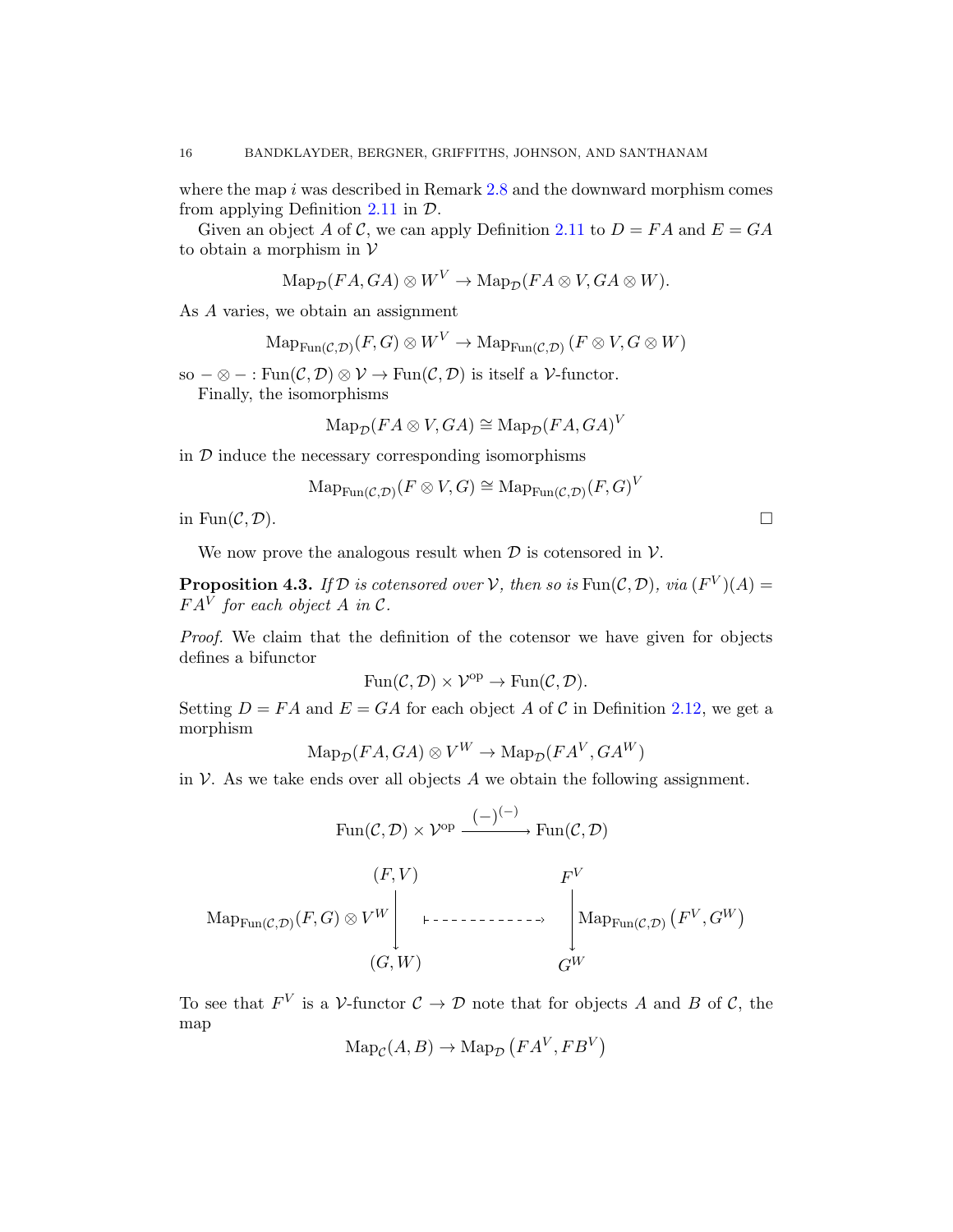is given by the composite

$$
\text{Map}_{\mathcal{C}}(A, B) \cong \text{Map}_{\mathcal{C}}(A, B) \otimes I \xrightarrow{F_{AB} \otimes i} \text{Map}_{\mathcal{D}}(FA, FB) \otimes V^V
$$
  
\n
$$
\text{Map}_{\mathcal{D}}(FA^V, FB^V),
$$

where the downward morphism is another instance of the one in Definition [2.12.](#page-6-1)

Finally, we obtain an isomorphism

$$
\operatorname{Map}_{\operatorname{Fun}(\mathcal{C},\mathcal{D})}(F,G^V) \cong \operatorname{Map}_{\operatorname{Fun}(\mathcal{C},\mathcal{D})}(F,G)^V
$$

from the isomorphisms

$$
\operatorname{Map}_{\mathcal{D}}(FA, GA^V) \cong \operatorname{Map}_{\mathcal{D}}(FA, GA)^V
$$

in V for every object A of C.

One might also wonder if  $Fun(\mathcal{C}, \mathcal{D})$  is enriched, tensored, and cotensored in Fun( $\mathcal{C}, \mathcal{V}$ ), and in particular, if the evaluated cotensor of Definition [3.3](#page-10-0) serves as a cotensor in this context. Having such an enrichment would require  $\text{Fun}(\mathcal{C}, \mathcal{V})$ to be a closed monoidal category. While Day [\[9\]](#page-34-11) shows that  $\text{Fun}(\mathcal{C}, \mathcal{V})$  has this additional structure for certain  $\mathcal V$ -categories  $\mathcal C$  satisfying some further restrictive conditions, it is not true in general.

For our work, we do not need this further enrichment, and we prefer to avoid imposing extra conditions on  $\mathcal C$  to obtain it. We do, however, want to make use of adjunctions similar to those of parts (2) and (3) of Proposition [2.14](#page-6-0) for the evaluated cotensor. We thus establish the existence of such adjunctions via the next two propositions. While we do not need it for our purposes, for the curious reader we also include a third result establishing the analogue of part (1) of Proposition [2.14.](#page-6-0)

The proofs of these three results are very similar in structure, so we only include a full argument for the first of them. For the remaining two we simply state the result and leave the details to the reader.

<span id="page-16-0"></span>We begin with the adjunction analogous to part (3) of Proposition [2.14,](#page-6-0) in which the evaluated cotensor is used to define the right adjoint.

**Proposition 4.4.** *For each*  $V$ *-functor*  $X: \mathcal{C} \to V$  *there is a*  $V$ *-adjunction* 



*where*  $(X \otimes D)(C) := XC \otimes D$  *for each object* C *of* C.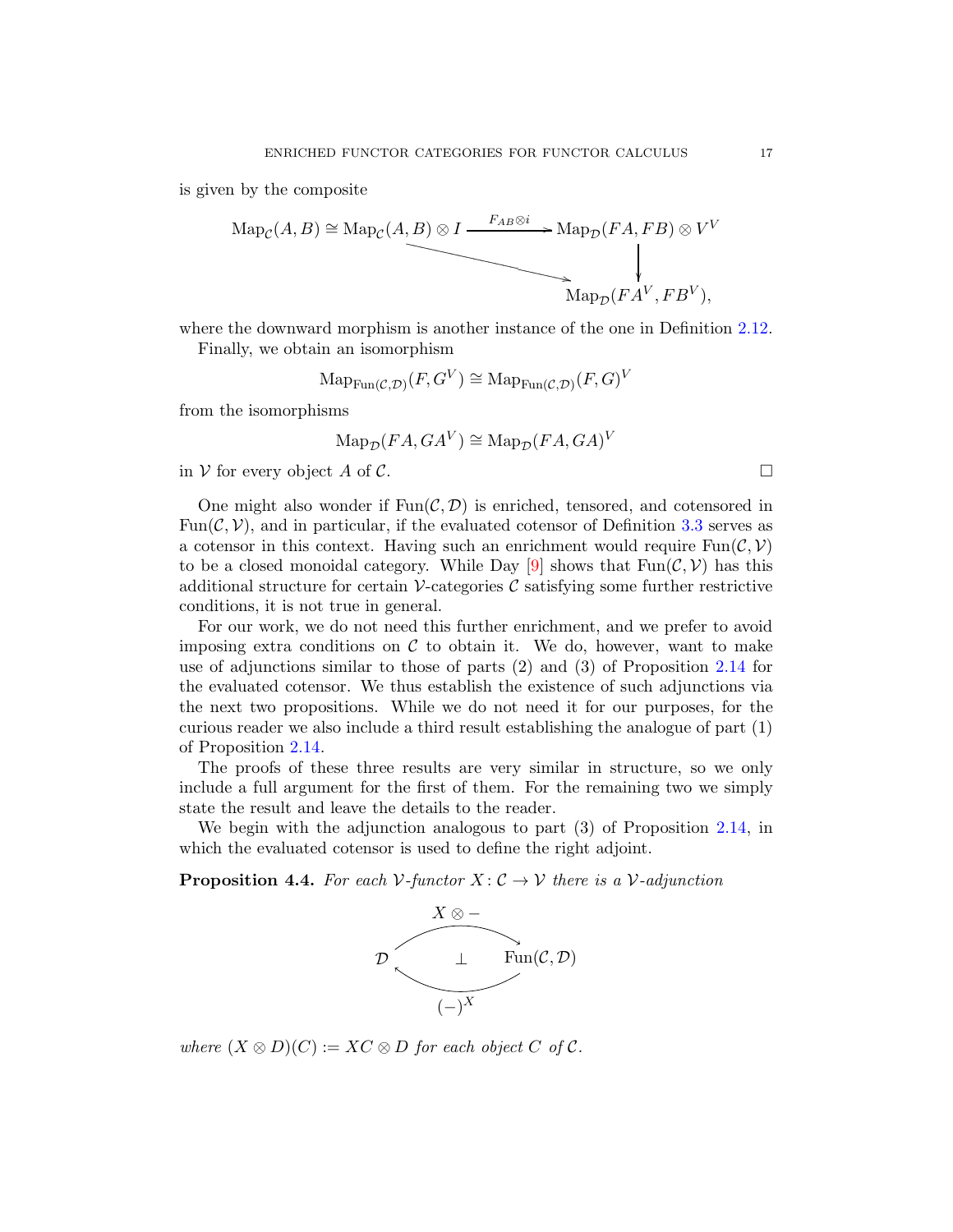*Proof.* First we show that  $X \otimes -$  is well defined on objects, i.e., that  $X \otimes D$  is a V-functor  $\mathcal{C} \to \mathcal{D}$  for each object D of D. In order to do so, we need to construct a morphism

$$
\operatorname{Map}_{\mathcal{C}}(A, B) \to \operatorname{Map}_{\mathcal{D}}(XA \otimes D, XB \otimes D)
$$

in  $V$  for each pair of objects A and B in C. Such a morphism is given by the composite

$$
\mathrm{Map}_{\mathcal{C}}(A, B) \to XB^{XA} \to \mathrm{Map}_{\mathcal{D}}(D, XB \otimes D)^{XA} \cong \mathrm{Map}_{\mathcal{D}}(XA \otimes D, XB \otimes D)
$$

where the second morphism is induced by the unit of the adjunction in part (1) of Proposition [2.14,](#page-6-0) applied to the component at XB.

To see that  $X \otimes -$  defines a V-functor  $\mathcal{D} \to \text{Fun}(\mathcal{C}, \mathcal{D})$ , note that for any pair of objects  $D$  and  $E$  in  $D$  and object  $C$  in  $C$  we have a morphism

$$
\mathrm{Map}_{\mathcal{D}}(D, E) \to \mathrm{Map}_{\mathcal{D}}(D, (XC \otimes E)^{XC}) \cong \mathrm{Map}_{\mathcal{D}}(XC \otimes D, XC \otimes E),
$$

in  $V$  given by the unit of the adjunction in part (3) of Proposition [2.14.](#page-6-0) The collection of all such morphisms induces a map

 $\operatorname{Map_{\mathcal{D}}}(D, E) \to \operatorname{Map}_{\operatorname{Fun}(\mathcal{C}, \mathcal{D})}(X \otimes D, X \otimes E).$ 

Next, we show that  $(-)^X$  defines a V-functor  $\text{Fun}(\mathcal{C},\mathcal{D}) \to \mathcal{D}$ , for which we must construct a morphism

$$
\mathrm{Map}_{\mathrm{Fun}(\mathcal{C},\mathcal{D})}(F,G) \to \mathrm{Map}_{\mathcal{D}}(F^X, G^X) = \mathrm{Map}_{\mathcal{D}}\left(\int_{\mathcal{C}} F C^{XC}, \int_{\mathcal{C}} G C^{XC}\right)
$$

in V for each pair of V-functors  $F, G: \mathcal{C} \to \mathcal{D}$ . Observe that for each object C in  $\mathcal C$  there is a composite

$$
\mathrm{Map}_{\mathcal{D}}(FC, GC) \to \mathrm{Map}_{\mathcal{D}}(XC \otimes FC^{XC}, GC) \cong \mathrm{Map}_{\mathcal{D}}(FC^{XC}, GC^{XC}) \to \mathrm{Map}_{\mathcal{D}}\left(\int_C FC^{XC}, GC^{XC}\right)
$$

where the first map given by the counit of the adjunction in part (3) of Proposi-tion [2.14](#page-6-0) and the second map is induced by the projection  $\int$  $\mathcal{C}_{0}^{0}$  $FC^{XC} \to FC^{XC}.$ The collection of these morphisms induces

$$
\mathrm{Map}_{\mathrm{Fun}(\mathcal{C},\mathcal{D})}(F,G) = \int_C \mathrm{Map}_{\mathcal{D}}(FC,GC) \to \int_C \mathrm{Map}_{\mathcal{D}}\left(\int_C FC^{XC}, GC^{XC}\right),
$$

and since  $\text{Map}_{\mathcal{D}}(D, -)$  is a right adjoint for all D and therefore preserves limits, we have

$$
\int_C \text{Map}_{\mathcal{D}}\left(\int_C FC^{XC}, GC^{XC}\right) \cong \text{Map}_{\mathcal{D}}\left(\int_C FC^{XC}, \int_C GC^{XC}\right).
$$

Finally, we show that the  $\mathcal V$ -functors in the Proposition form an adjoint pair by constructing a unit and a counit satisfying the triangle identities. The unit of the adjunction at an object  $D$  of  $\mathcal D$  is the morphism

$$
D \to \int_{\mathcal{C}} (XA \otimes D)^{XA} = (X \otimes D)^{X}
$$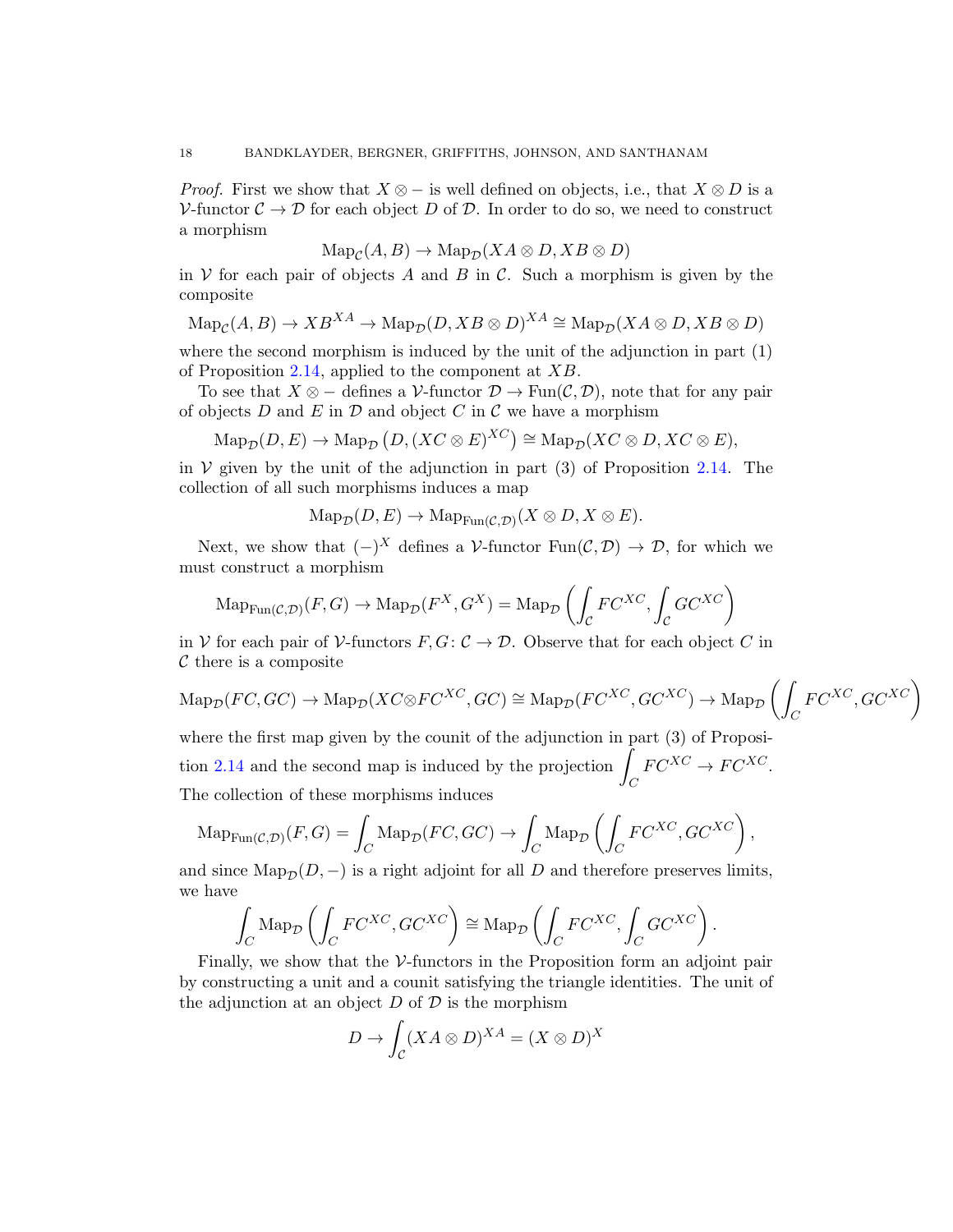induced by the collection of morphisms

$$
D \to (XA \otimes D)^{XA}
$$

given by unit of the adjunction of part (3) of Proposition [2.14.](#page-6-0)

The counit of the adjunction at a V-functor  $F: \mathcal{C} \to \mathcal{D}$  is the natural transformation

$$
X\otimes \int_{\mathcal{C}}FC^{XC}\rightarrow F
$$

induced by the composites

$$
XA \otimes \int_{\mathcal{C}} FC^{XC} \to XA \otimes \prod_{\mathcal{C}} FC^{XC} \to XA \otimes FA^{XA} \to FA
$$

for each object A of C, where the rightmost arrow is the counit of the adjunction in part  $(3)$  of Proposition [2.14.](#page-6-0) It is now straightforward to show that the triangle identities are satisfied.  $\hfill \square$ 

<span id="page-18-0"></span>The next result provides a similar analogue to part (2) of Proposition [2.14.](#page-6-0)

**Proposition 4.5.** For each  $V$ -functor  $F: \mathcal{C} \to \mathcal{D}$  there is a  $V$ -adjunction



*where*  $\text{Map}_{\mathcal{D}}(D, F)(A) = \text{Map}_{\mathcal{D}}(D, FA)$ .

To end this section, we provide an adjunction in which tensoring with an object in  $V$  in part (1) of Proposition [2.14](#page-6-0) is replaced by tensoring with an object in  $Fun(\mathcal{C}, \mathcal{V}).$ 

Recall the definitions of  $(X \otimes D)$  and  $\text{Map}_{\mathcal{D}}(D, F)$  from Propositions [4.4](#page-16-0) and [4.5,](#page-18-0) respectively.

Proposition 4.6. *For each object* D *of* D *there is a* V*-adjunction*

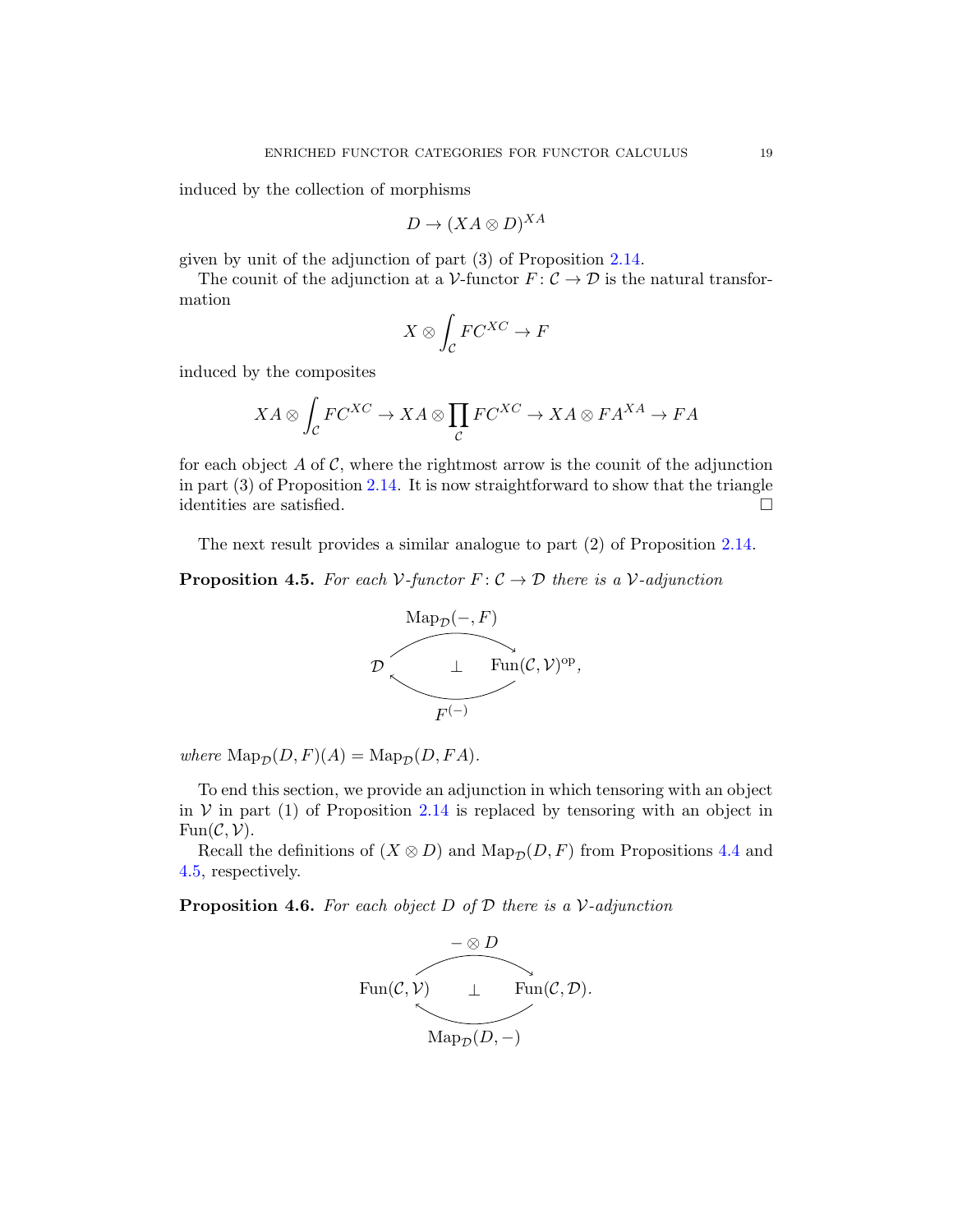#### 5. Enriched model categories

<span id="page-19-0"></span>We now turn to  $\mathcal V$ -categories that are equipped with the additional structure of a model category. Recall that a model category is a category  $C$  with three distinguished classes of morphisms called *cofibrations*, *fibrations*, and *weak equivalences*, satisfying five axioms [\[19,](#page-35-17) 7.1.3]. An *acyclic fibration* is a fibration which is also a weak equivalence, and similarly an *acyclic cofibration* is both a cofibration and a weak equivalence.

For example, the category  $\mathcal S$  of simplicial sets has a model structure with weak equivalences given by the maps whose geometric realizations are weak homotopy equivalences, fibrations the Kan fibrations, and cofibrations the monomorphisms [\[27\]](#page-35-18).

An object A in a model category C is *cofibrant* if the unique morphism from the initial object in  $\mathcal C$  to  $A$  is a cofibration. Dually, an object  $X$  is *fibrant* if the unique morphism from  $X$  to the final object in  $\mathcal C$  is a fibration. Given a model structure on a category  $\mathcal C$  we often have a good understanding of the fibrant or the cofibrant objects, and sometimes both. The model structure on a category  $\mathcal C$  is usually set up so that the cofibrant or the fibrant objects are the primary objects of interest. For instance, in the standard model structure on the category of simplicial sets  $\mathcal S$  all objects are cofibrant and Kan complexes are the fibrant objects.

In nice examples, a model category has the additional structure of being *cofibrantly generated* [\[19,](#page-35-17) §11.1], in that there are sets I and J of maps such that a map is an acyclic fibration if and only if it has the right lifting property with respect to the maps in  $I$ , and a fibration if and only if it has the right lifting property with respect to  $J$ , with both sets satisfying the small object argument [\[19,](#page-35-17) 10.5.16]. In the example S the set I can be taken to be the set of boundary inclusions, and the set J can be taken to be the set of horn inclusions.

As before, let  $(V, \otimes, I)$  be a closed symmetric monoidal category but now we require it to also have the structure of a model category. In particular, we want these two structures on  $V$  to be compatible, in the following sense.

Definition 5.1. A *symmetric monoidal model category* V is a symmetric monoidal category ( $V, \otimes, I$ ) together with a model category structure on V satisfying the following conditions.

• If  $i: K \to L$  and  $j: V \to W$  are cofibrations in V, then

$$
K\otimes W\cup_{K\otimes V}L\otimes V\to L\otimes W
$$

is a cofibration and a weak equivalence if  $i$  or  $j$  is.

• If QI is a cofibrant replacement of I, then for any object V of V the induced map  $QI \otimes V \to I \otimes V$  is a weak equivalence.

**Example 5.2.** We have seen in Example [2.5](#page-4-2) that the category  $S$  of simplicial sets is a closed symmetric monoidal category with the monoidal structure given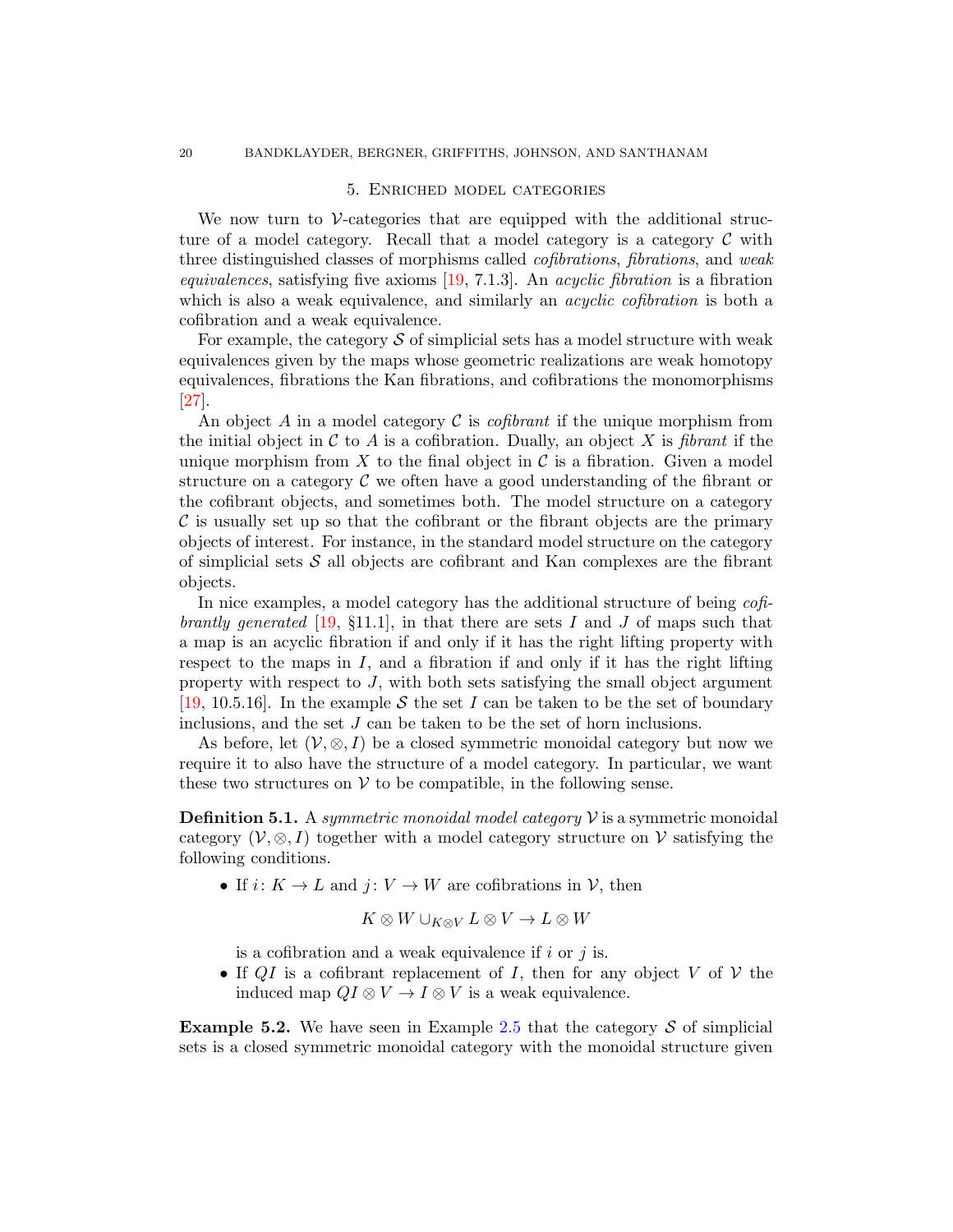by the usual product. This structure is compatible with the model structure described above [\[20,](#page-35-16) 4.2.8].

Next, we consider what it means for the model structure on  $\mathcal D$  and the  $\mathcal V$ enrichment of  $D$  to be compatible with one another. We label the axioms below according to the usual convention when  $V$  is the category of simplicial sets, i.e., in the definition of a simplicial model category.

**Definition 5.3.** Let  $V$  be a closed symmetric monoidal model category. A  $V$ *model category* is a V-category  $D$  that is equipped with a model structure on its underlying category such that

- (MC6) the category  $\mathcal D$  is tensored and cotensored over  $\mathcal V$ ; and
- (MC7) for any fibration  $p: D \to E$  in D and cofibration  $i: V \to W$  in  $\mathcal{V}$ , the pullback corner map



is a fibration, and is a weak equivalence if either  $i$  or  $p$  is.

**Remark 5.4.** Assuming that  $D$  is a model category and (MC6) holds, (MC7) is equivalent to the condition

(MC7') for any cofibration  $i: D \to E$  in  $D$  and cofibration  $j: V \to W$  in  $\mathcal{V}$ , the pushout corner map



is a cofibration, and is a weak equivalence if either  $i$  or  $j$  is.

This statement is proved in [\[19,](#page-35-17) 9.3.7] when  $V$  is the category of simplicial sets. The proof is analogous for more general  $\mathcal V$ .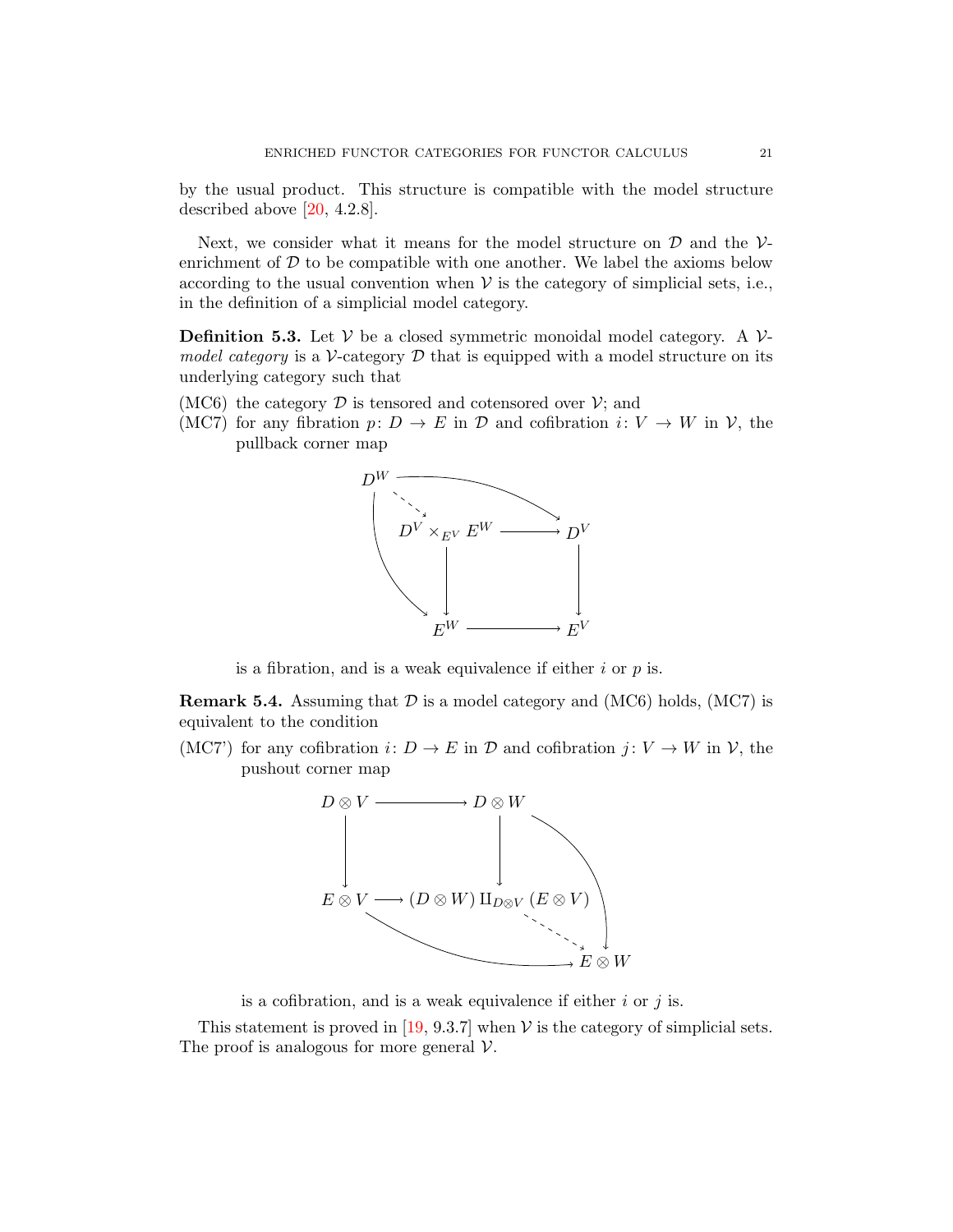Convention 5.5. *From now on we assume that* C *is a small* V*-category and that* D *is a* V*-model category.*

The following result tells us that given any cofibrantly generated  $\mathcal{V}\text{-model}$ category  $\mathcal{D}$ , there exists a model structure on  $\text{Fun}(\mathcal{C}, \mathcal{D})$  induced by the model structure on D. We omit some of the technical assumptions, since we do not need them here, but refer the reader to [\[16,](#page-35-19) 4.32] for the precise statement. See also [\[12\]](#page-34-12), [\[11\]](#page-34-13), and [\[33\]](#page-35-20) for the special case when  $\mathcal{D} = \mathcal{V}$ , using slightly different model category assumptions.

<span id="page-21-0"></span>**Theorem 5.6.** Let C be a small V-category and D be a cofibrantly generated V*model category satisfying some mild conditions on the sets of generating cofibrations and acyclic cofibrations. Then the category*  $\text{Fun}(\mathcal{C}, \mathcal{D})$  *has a model structure in which a morphism*  $F \to G$  *in* Fun( $C, D$ ) *is:* 

- *a weak equivalence if*  $FA \rightarrow GA$  *is a weak equivalence in*  $D$  *for all objects* A *of* C*;*
- *a fibration if*  $FA \rightarrow GA$  *is a fibration in*  $D$  *for all objects*  $A$  *of*  $C$ *; and*
- *a cofibration if it has the left lifting property with respect to all acyclic fibrations in*  $\text{Fun}(\mathcal{C}, \mathcal{D})$ *.*

*This model structure on*  $\text{Fun}(\mathcal{C}, \mathcal{D})$  *is called the* projective model structure.

Remark 5.7. We often refer to the weak equivalences in this model structure as *levelwise* weak equivalences, and similarly for the fibrations. Observe that the fibrant objects in this model structure are those functors  $F: \mathcal{C} \to \mathcal{D}$  such that  $FA$  is fibrant in  $D$  for every object A of C.

**Lemma 5.8.** When it exists, the projective model structure on  $\text{Fun}(\mathcal{C}, \mathcal{D})$  has the *structure of a* V*-model category.*

*Proof.* We have proved axiom (MC6) in Propositions [4.2](#page-14-0) and [4.3,](#page-15-0) so it remains to show that axiom (MC7) is satisfied. The fibrations and weak equivalences in  $Fun(\mathcal{C}, \mathcal{D})$  are the levelwise fibrations and weak equivalences, respectively, and (MC7) holds in D by assumption. It follows that for any fibration  $p: F \to G$  in Fun(C, D) and cofibration  $i: V \to W$  in V, the pullback corner map



is a fibration, and is a weak equivalence if either i or p is.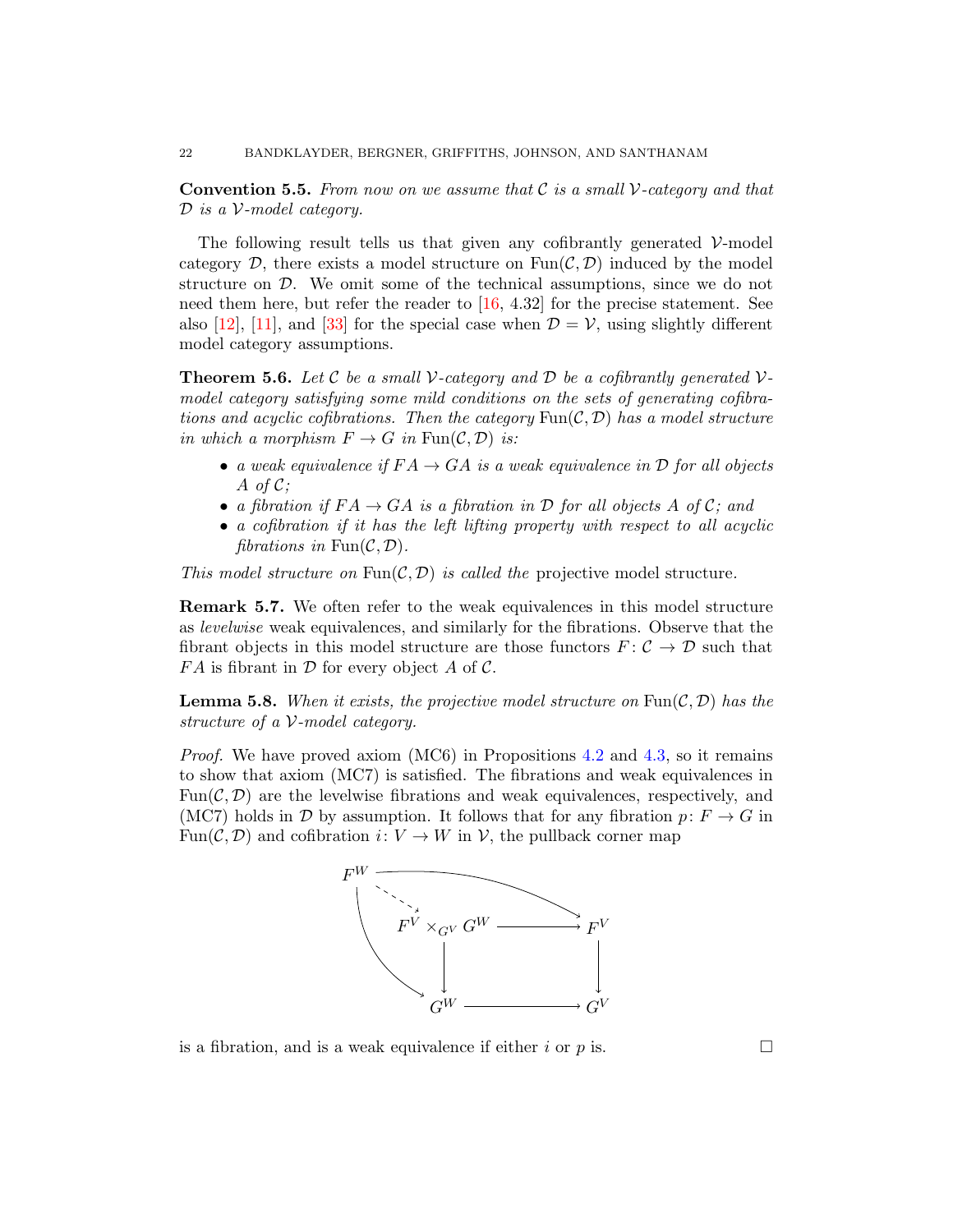# <span id="page-22-0"></span>6. Homotopy limits, homotopy colimits, and the evaluated cotensor in simplicial model categories

With this section, we begin our transition to functor calculus applications. A key step in the process of defining functor calculus model structures as in [\[8\]](#page-34-5) is the redefinition of polynomial approximations in terms of the evaluated cotensor of Definition [3.4.](#page-10-1) We use this section to prove a result showing how this evaluated cotensor interacts with homotopy limits and colimits in simplicial model categories. This result will be used in the next section to show that these redefined polynomial approximations are equivalent to those obtained via the original definitions.

<span id="page-22-1"></span>We begin this section by first looking at limits and colimits.

Lemma 6.1. *Let* D *be a complete* V*-category that is tensored and cotensored over* V*, and let* V *be cocomplete. For any object* D *of* D*, small category* I*, and functor*  $\mathcal{I} \rightarrow \mathcal{V}$ *, there is a natural isomorphism* 

$$
D^{\mathrm{colim} V_i} \cong \lim_i (D^{V_i}).
$$

*Proof.* Since all colimits can be built from coproducts and coequalizers [\[32,](#page-35-21) 3.4.11], it is enough to prove the lemma for these two kinds of colimits. For coproducts, we have to show that given objects  $V$  and  $W$  in  $V$ , there is a natural isomorphism  $D^{V \amalg W} \cong D^{V} \times D^{W}$ . We do so by showing that for each object E of  $D$  there is a natural isomorphism of sets

$$
\operatorname{Hom}_{\mathcal{D}}(E, D^{V \amalg W}) \cong \operatorname{Hom}_{\mathcal{D}}(E, D^V \times D^W).
$$

A morphism  $E \to D^{V \amalg W}$  is equivalently given by its adjoint morphism  $E \otimes (V \amalg$  $W$ ) → D. Since the functor  $E \otimes -$  is a left adjoint (Proposition [2.14\)](#page-6-0), it preserves colimits, so  $E \otimes (V \amalg W) \cong (E \otimes V) \amalg (E \otimes W)$ . Thus any morphism  $E \to D^{V \amalg W}$ is equivalently given by a pair of morphisms

$$
(E \otimes V \to D, E \otimes W \to D)
$$

or, via adjunction (3) from Proposition [2.14,](#page-6-0) a pair

$$
(E \to D^V, E \to D^W).
$$

By the universal property of products, this pair is equivalent to a morphism  $E \to D^V \times D^W$ .

For coequalizers, we want to show that for any object  $E$  of  $D$  and parallel pair  $U \rightrightarrows V$  of morphisms in V there is a natural isomorphism

$$
\operatorname{Hom}_{\mathcal{D}}(E, D^W) \cong \operatorname{Hom}_{\mathcal{D}}(E, Z),
$$

where  $W$  is the coequalizer

$$
U\rightrightarrows V\rightarrow W
$$

in  $\mathcal V$ , and  $Z$  is the equalizer

$$
Z \to D^V \rightrightarrows D^U.
$$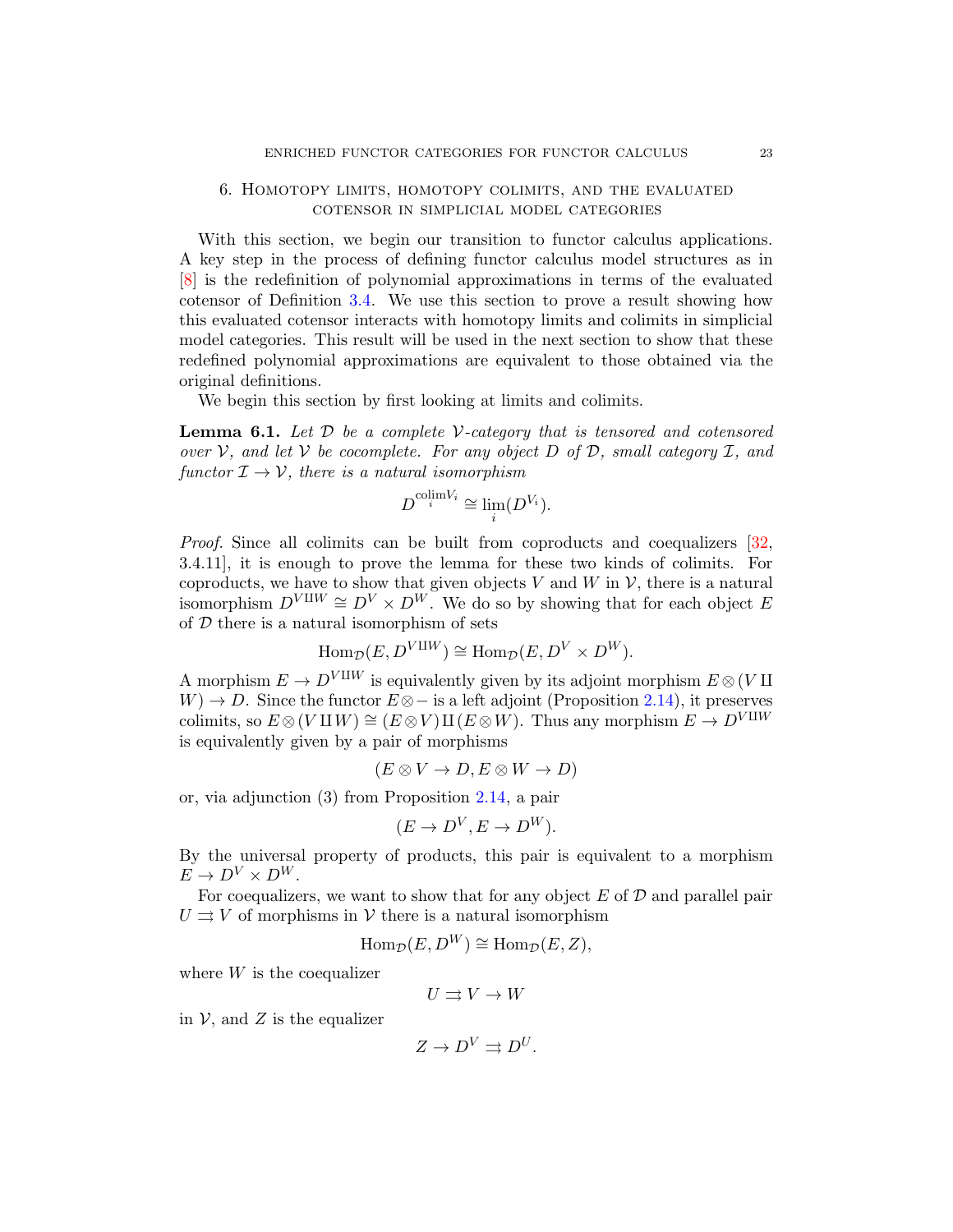A morphism  $E \to D^W$  is equivalently given by a morphism  $E \otimes W \to D$ , and since  $E \otimes -$  preserves coequalizers, it is equivalent to a morphism  $E \otimes V \to D$ such that the diagram

$$
E\otimes U\rightrightarrows E\otimes V\to D
$$

commutes. Applying adjunction (3) of Proposition [2.14](#page-6-0) gives the diagram

$$
E \to D^V \rightrightarrows D^U
$$

which, by the universal property of equalizers, is equivalent to a morphism  $E \rightarrow$  $Z$ .

<span id="page-23-0"></span>We next consider how the evaluated cotensor of Definition [3.4](#page-10-1) interacts with limits and colimits.

Lemma 6.2. *Let* D *be a complete* V*-category that is tensored and cotensored over*  $V$ , and let  $V$  *be cocomplete. Let*  $I$  *be a small category and let*  $X$  *be a functor*  $X: \mathcal{I} \to \text{Fun}(\mathcal{C}, \mathcal{V})$ . *Then for any*  $\mathcal{V}$ -functor  $F: \mathcal{C} \to \mathcal{D}$ , *there is a natural isomorphism*

$$
F^{\text{colim}\mathbf{X}i} \cong \lim_{i} F^{\mathbf{X}i}.
$$

*Proof.* Using the definition of the evaluated cotensor, we compute

$$
F^{\text{colim}\mathbf{X}_i} := \int_C FC^{\text{colim}\mathbf{X}_iC}
$$

$$
\cong \int_C \lim_i FC^{\mathbf{X}_iC}
$$

$$
\cong \lim_i \int_C FC^{\mathbf{X}_iC}
$$

$$
:= \lim_i F^{\mathbf{X}_i}
$$

The first isomorphism holds by Lemma [6.1,](#page-22-1) and the second isomorphism holds because limits commute [\[32,](#page-35-21) 3.8.1].

For the remainder of this section, we let  $\mathcal{V} = \mathcal{S}$ , the category of simplicial sets, and hence work exclusively with functors between simplicial model categories.

Since we are working in a homotopy-theoretic setting, we want to work with homotopy limits and colimits, so that our constructions are homotopy invariant. We start by recalling the standard constructions of homotopy limits and colimits in simplicial model categories as found in [\[19,](#page-35-17) 18.1.2, 18.1.8]. We note that these constructions include an implicit assumption that the diagrams are objectwise fibrant in the case of homotopy limits and cofibrant for homotopy colimits.

**Definition 6.3.** Let  $M$  be a simplicial model category and  $\mathcal{I}$  a small category. If **X** is an *I*-diagram in *M*, then the *homotopy colimit of* **X**, denoted by  $\text{hocolim} \mathbf{X}_i$ ,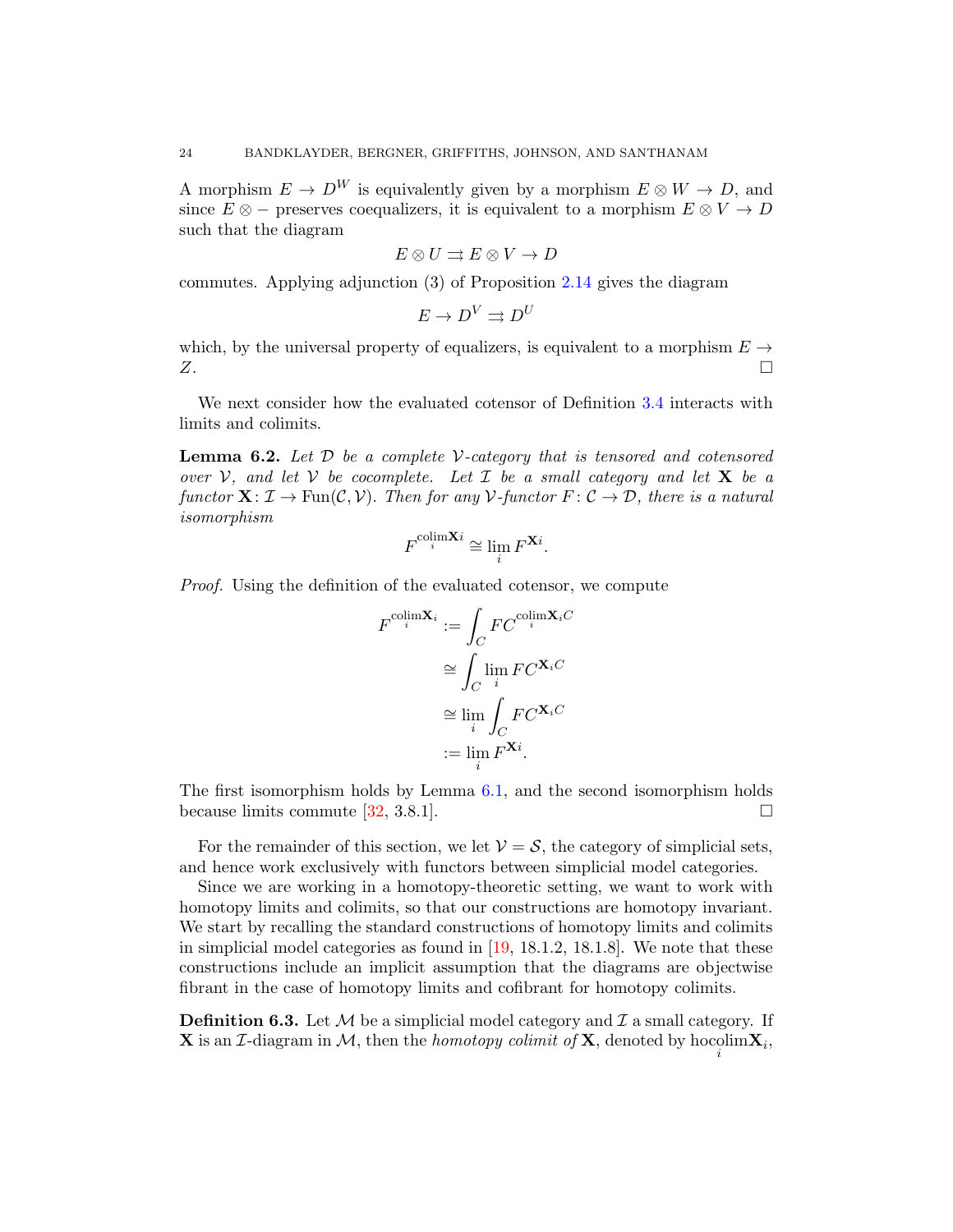is the coequalizer of the maps

$$
\coprod_{\sigma \colon a \to a'} \mathbf{X}_a \otimes B(a' \downarrow \mathcal{I})^{\mathrm{op}} \stackrel{\phi}{\underset{\psi}{\to}} \coprod_a \mathbf{X}_a \otimes B(a \downarrow \mathcal{I})^{\mathrm{op}},
$$

where  $\phi$  is defined on the summand corresponding to  $\sigma: a \to a'$  to be the composite of the map

$$
\sigma_* \otimes id_{B(a'\downarrow \mathcal{I})} \colon \mathbf{X}_a \otimes B(a' \downarrow \mathcal{I})^{\mathrm{op}} \to \mathbf{X}_{a'} \otimes B(a' \downarrow \mathcal{I})^{\mathrm{op}}
$$

with the natural injection into the coproduct, and  $\psi$  is given by the composite of the map

$$
id_{\mathbf{X}_a} \otimes B(\sigma^*)\colon \mathbf{X}_a \otimes B(a \downarrow \mathcal{I})^{op} \to \mathbf{X}_{a'} \otimes B(a' \downarrow \mathcal{C})^{op}
$$

with the natural injection into the coproduct. Here,  $\sigma^*$  denotes the functor induced by precomposition with  $\sigma$ , B denotes the nerve of a category, and  $a \downarrow \mathcal{I}$ denotes the category of objects of  $\mathcal I$  under a; see [\[19,](#page-35-17) 11.8.3, 14.1.1] for details.

**Definition 6.4.** Let  $M$  be a simplicial model category and let  $\mathcal{I}$  be a small category. If **X** is an *I*-diagram in  $M$ , then the *homotopy limit* of **X**, denoted by  $\text{holim}\mathbf{X}_i$ , is defined as the equalizer of the maps

$$
\prod_a \mathbf{X}_a^{B(\mathcal{I}\downarrow a)} \stackrel{\phi}{\underset{\psi}{\rightarrow}} \prod_{(\sigma \colon a \to a')} \mathbf{X}_{a'}^{B(\mathcal{I}\downarrow a)},
$$

where the projection of the map  $\phi$  on the factor  $\sigma: a \to a'$  is the composite of a natural projection from the product with the map

$$
\sigma^{\operatorname{id}_{B(\mathcal{I}\downarrow a)}}_*\colon \mathbf{X}_a^{B(\mathcal{I}\downarrow a)}\to \mathbf{X}_{a'}^{B(\mathcal{I}\downarrow a)},
$$

and the projection of the map  $\psi$  is given by the composite of a natural projection from the product with the map

$$
(\mathrm{id}_{\mathbf{X}_{a'}})^{B(\sigma_{*})} \colon \mathbf{X}_{a'}^{B(\mathcal{I}\downarrow a)} \to \mathbf{X}_{a'}^{B(\mathcal{I}\downarrow a)}.
$$

Here,  $\sigma_*$  denotes the functor induced by postcomposition with  $\sigma$ , and  $\mathcal{I} \downarrow a$ denotes the category of objects in  $\mathcal I$  over a.

<span id="page-24-0"></span>Using these models for homotopy limits and colimits, we establish the desired result for the evaluated cotensor.

**Proposition 6.5.** Let  $\mathcal I$  be a small category and  $\mathbf X$  an  $\mathcal I$ -diagram in Fun( $\mathcal C, \mathcal S$ ). *Let* D *be a cofibrantly generated simplicial model category satisfying the conditions of Theorem [5.6,](#page-21-0) so that*  $Fun(C, \mathcal{D})$  *has the structure of a simplicial model category. Then for any*  $F$  *in*  $\text{Fun}(\mathcal{C}, \mathcal{D}),$ 

$$
F^{\text{hocolim}\mathbf{X}_i} \cong \text{holim} F^{\mathbf{X}_i}.
$$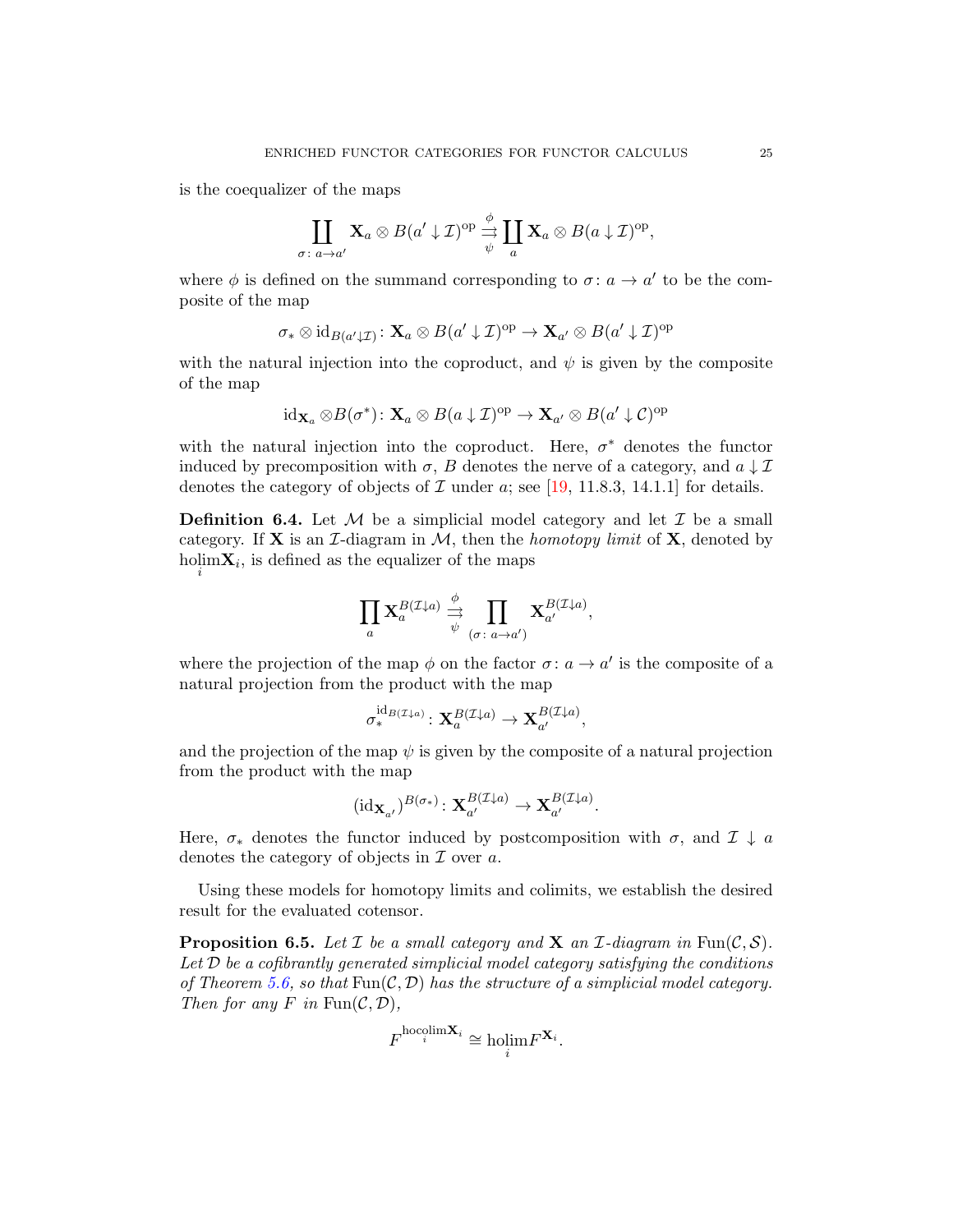*Proof.* By the definition of homotopy colimit and Lemma [6.2,](#page-23-0) we have

$$
F^{\text{hocolim}\mathbf{X}_{i}} = F^{\text{colim}\left(\coprod_{i\to i'} \mathbf{X}_{i} \otimes B(i'\downarrow \mathcal{I})^{\text{op}} \rightrightarrows \coprod_{i} \mathbf{X}_{i} \otimes B(i\downarrow \mathcal{I})^{\text{op}}\right)} \cong \lim \left(\prod_{i} F^{\mathbf{X}_{i} \otimes B(i\downarrow \mathcal{I})^{\text{op}}}\rightrightarrows \prod_{i\to i'} F^{\mathbf{X}_{i} \otimes B(i'\downarrow \mathcal{I})^{\text{op}}}\right).
$$

The definition of the evaluated cotensor, the associativity of tensoring and cotensoring [\[19,](#page-35-17) 9.1.11], and Proposition [3.6](#page-11-0) yield

$$
F^{\mathbf{X}_i \otimes B(i'\downarrow \mathcal{I})^{\mathrm{op}}} = \int_C FC^{\mathbf{X}_i C \otimes B(i'\downarrow \mathcal{I})^{\mathrm{op}}} \cong \int_C \left( FC^{\mathbf{X}_i C} \right)^{B(i'\downarrow \mathcal{I})^{\mathrm{op}}} \cong \left( \int_C FC^{\mathbf{X}_i C} \right)^{B(i'\downarrow \mathcal{I})^{\mathrm{op}}} = \left( F^{\mathbf{X}_i} \right)^{B(i'\downarrow \mathcal{I})^{\mathrm{op}}}.
$$

Combining this computation with the previous equivalence, we obtain

$$
F^{\text{hocolim}\mathbf{X}_{i}} = \lim \left( \prod_{i} F^{\mathbf{X}_{i} \otimes B(i\downarrow \mathcal{I})^{\text{op}}} \right) \Rightarrow \prod_{i \to i'} F^{\mathbf{X}_{i} \otimes B(i'\downarrow \mathcal{I})^{\text{op}}} \right)
$$

$$
\cong \lim \left( \prod_{i} \left( F^{\mathbf{X}_{i}} \right)^{B(\mathcal{I}^{\text{op}} \downarrow i)} \right) \Rightarrow \prod_{i \to i'} \left( F^{\mathbf{X}_{i}} \right)^{B(\mathcal{I}^{\text{op}} \downarrow i')}
$$

$$
= \text{holim}_{i} F^{\mathbf{X}_{i}},
$$

<span id="page-25-0"></span>where the middle isomorphism follows from [\[19,](#page-35-17) 11.8.7].

#### 7. An application to functor calculus

In this section, we establish results that allow one to replace the standard constructions of some functor calculi, particularly those of  $[14]$  and  $[6]$ , with enriched constructions that can be used to produce cofibrantly generated model structures for these functor calculi. In the case of the Goodwillie calculus, Biedermann and Röndigs have shown in  $[8]$  how to use these enriched constructions to build cofibrantly generated *n*-excisive model structures. In the sequel to this paper  $[2]$ , we will provide a general result that recovers this structure and produces similar structures for other functor calculi.

After stating a corollary to Proposition [6.5,](#page-24-0) we divide the remainder of this section into three parts. In the first subsection, we apply Corollary [7.1](#page-26-1) to redefine the building blocks  $T_n$  of Goodwillie's *n*-excisive approximations to functors in terms of the evaluated cotensor of Definition [3.3](#page-10-0) and representable functors of Definition [3.1.](#page-8-1) In the second subsection, we make a similar redefinition of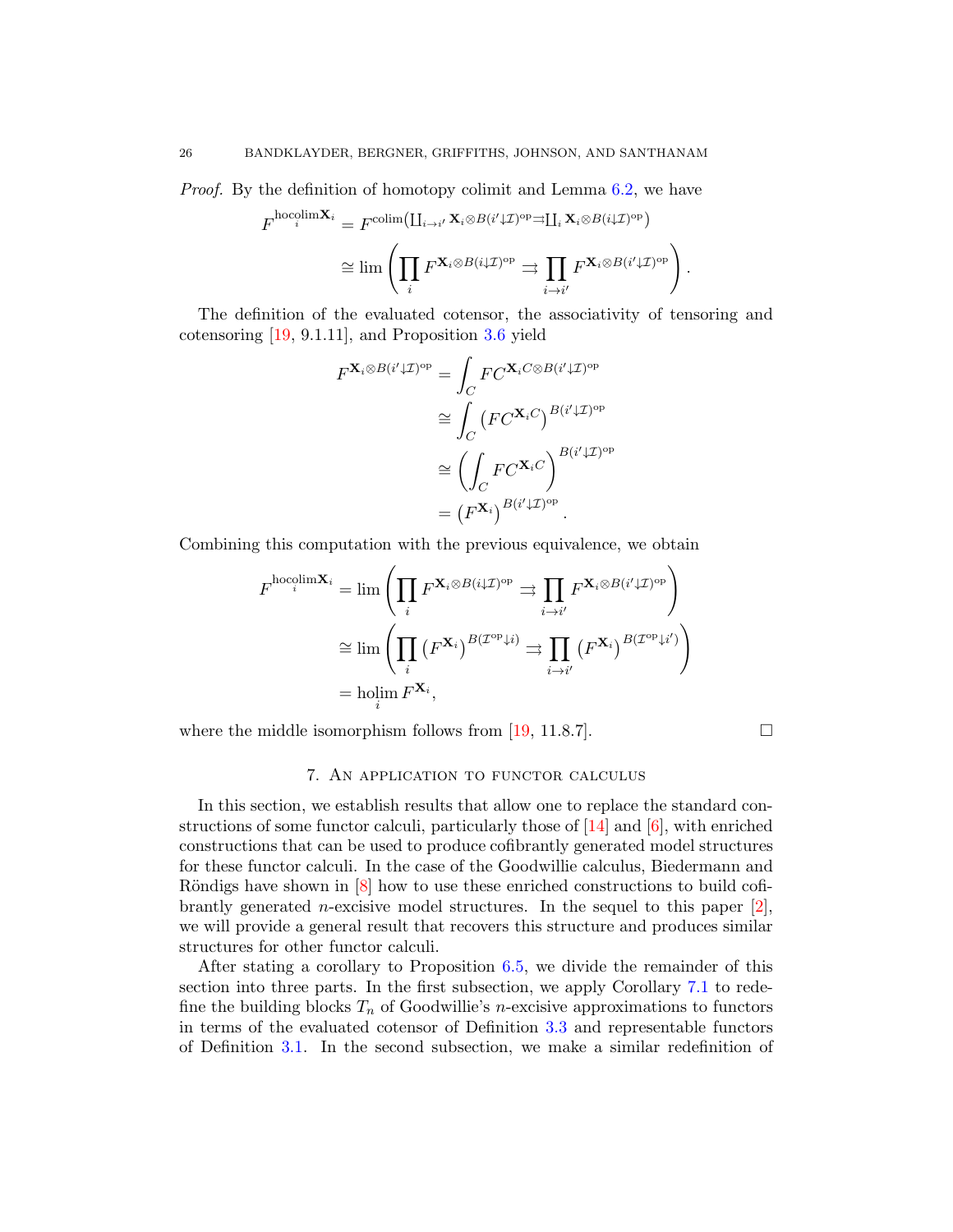the discrete degree n approximations  $\perp_n$  of Bauer, Johnson, and McCarthy. Finally, in the third subsection, we show that these redefined building blocks define simplicial endofunctors on  $\text{Fun}(\mathcal{C}, \mathcal{D})$ .

Throughout this section, we work with simplicial enrichments. The categories  $\mathcal C$  and  $\mathcal D$  are assumed to be simplicial categories, with  $\mathcal D$  a simplicial model category. While we would like to ask that  $\mathcal C$  also be a simplicial model category, we need some smallness conditions so that the category  $\text{Fun}(\mathcal{C},\mathcal{D})$  of simplicial functors can be given the projective model structure as above. Yet, we also want to be able to apply certain model category techniques, such as homotopy pushouts, in C.

Thus, we ask that  $\mathcal C$  be a small simplicial subcategory of a simplicial model category that has a final object  $*_c$ . In addition, we want C to be tensored in finite simplicial sets; to satisfy this condition we may allow C to be *essentially small*, namely, equivalent to a small simplicial category. Each of our two situations requires some further assumptions, but we defer mention of them to the appropriate subsections below.

<span id="page-26-1"></span>The main results of the following two subsections are consequences of the following corollary to Proposition [6.5.](#page-24-0)

Corollary 7.1. *Let* I *be a small category and* X *be an* I*-diagram in* C*. Then for a simplicial functor* F*, there is a natural isomorphism*

$$
\underset{i}{\text{holim}} F\mathbf{X}_i \cong F^{\text{hocolim} R^{\mathbf{X}_i}}.
$$

*Proof.* By Proposition [6.5,](#page-24-0) followed by the enriched Yoneda Lemma (Lemma [3.5\)](#page-10-2), we have

$$
F^{\text{hocolim} R^{\mathbf{X}_i}} \cong \underset{i}{\text{holim}} F^{R^{\mathbf{X}_i}} \\
= \underset{i}{\text{holim}} \int_C F C^{R^{\mathbf{X}_i} C} \\
\cong \underset{i}{\text{holim}} F \mathbf{X}_i.
$$

We apply this result to two examples in the next two subsections.

<span id="page-26-0"></span>7.1. A simplicial representable replacement for Goodwillie calculus. In the Goodwillie calculus, the n-*excisive approximation* to a functor F is a functor  $P_nF$ , which is defined as the homotopy colimit of a sequence of functors:

$$
P_nF := \operatorname*{hocolim}\left(F \to T_nF \to T_n^2F \to \cdots \to T_n^kF \to \dots\right)
$$

In this section, we are interested in the functor  $T_n$ , and in particular we want to show how, for simplicial functors, it can be defined in terms of certain representable functors, using Corollary [7.1.](#page-26-1)

 $\Box$ 

.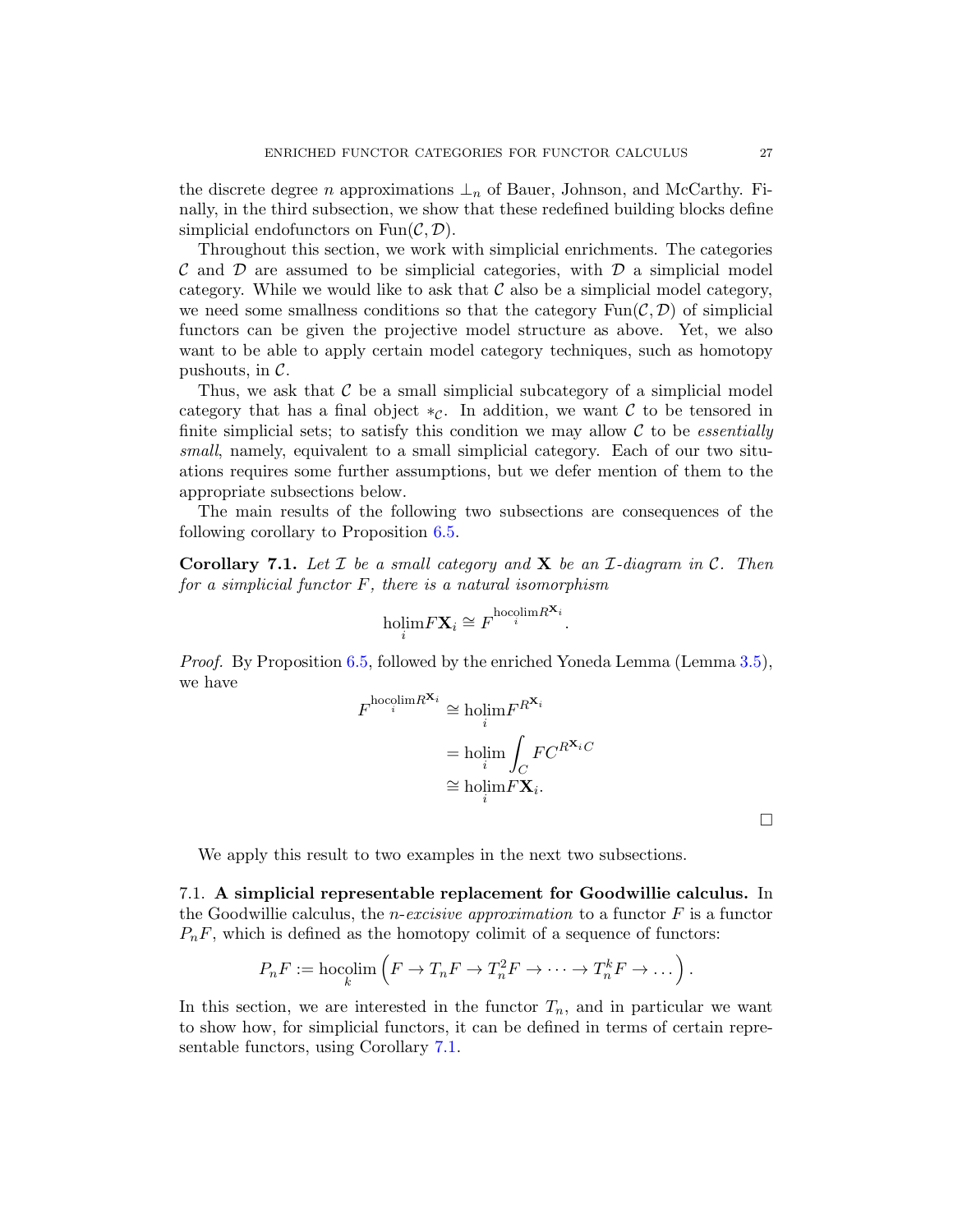Throughout this subsection, we assume the conditions on the categories  $\mathcal C$  and  $\mathcal D$  described in the introduction to the section; we additionally assume that  $\mathcal C$  is closed under finite homotopy pushouts.

To define  $T_nF$  as Goodwillie did, we start with some notation. For any  $n \geq 1$ , let  $\mathbf{n} = \{1, \ldots, n\}$ . We think of the power set  $\mathcal{P}(\mathbf{n})$  as a poset whose elements are subsets of n and whose ordering is given by set inclusion. We can thus regard  $\mathcal{P}(\mathbf{n})$  as a category and will make use of two of its subcategories. Let  $\mathcal{P}_{\leq 1}(\mathbf{n})$ be the full subcategory whose objects are the subsets of n of cardinality 0 and 1 and  $\mathcal{P}_0(\mathbf{n})$  be the full subcategory of  $\mathcal{P}(\mathbf{n})$  whose objects are the nonempty subsets. For instance, the diagrams below represent  $\mathcal{P}(3)$ ,  $\mathcal{P}_0(3)$  and  $\mathcal{P}_{\leq 1}(3)$ , respectively:



For an object A in C and a finite set U, we define the *fiberwise join*  $A * U$ in C to be the homotopy colimit of the  $P_{\leq 1}(n)$ -diagram in C that assigns to Ø the object A and assigns to each one-element set  $\{i\}$  the final object  $*_c$ . So, for  $n = 1$ , the fiberwise join is just the simplicial cone on A, and in general,  $A * U$  is n copies of the simplicial cone on A glued along A. As an example, for  $|U| = 4$ ,  $A * U$  is the homotopy colimit of the diagram below:



The following definition is due to Goodwillie in the case where  $\mathcal C$  and  $\mathcal D$  are each either the category of spaces or the category of spectra.

**Definition 7.2.** [\[14\]](#page-34-1) Given a functor  $F: \mathcal{C} \to \mathcal{D}$ , we define the functor  $T_nF: \mathcal{C} \to$  $\mathcal{D}$  by

$$
T_n F(A) = \underset{U \in \mathcal{P}_0(\mathbf{n}+1)}{\text{holim}} F(A * U).
$$

<span id="page-27-0"></span>Following Biedermann and Röndigs [\[8\]](#page-34-5), we have the following version of  $T_nF$ for a simplicial functor F.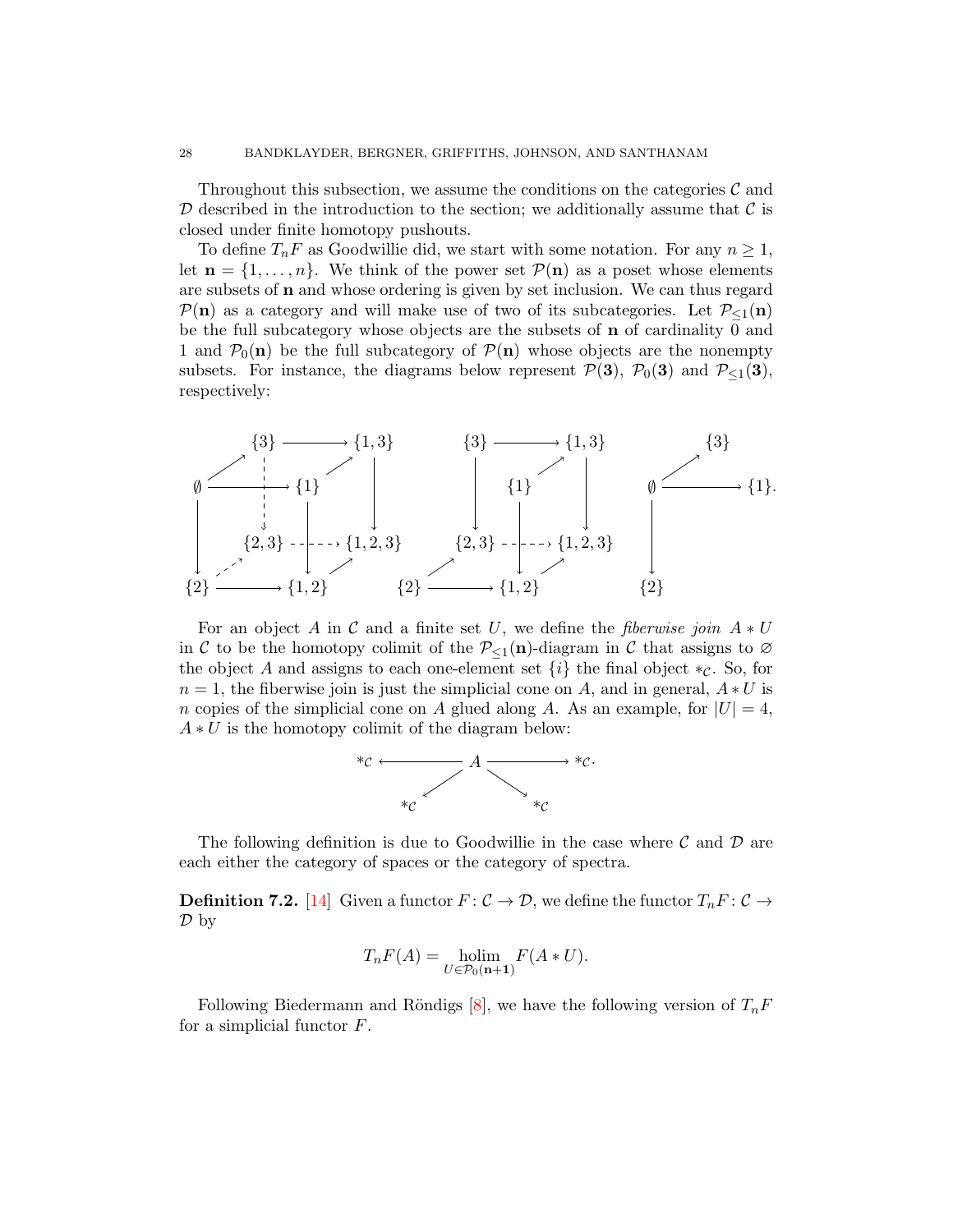**Definition 7.3.** Given a simplicial functor  $F: \mathcal{C} \to \mathcal{D}$ , we define the functor  $T_n^R F: \mathcal{C} \to \mathcal{D}$  by

$$
T_n^R F(A) = F^{\text{hocolim} R^{A*U}} = \int_C F C^{\text{hocolim} R^{A*U}C} = \int_C F C^{\text{hocolim} \text{Map}_C(A*U,C)},
$$

where the homotopy colimits are taken over all objects U of  $\mathcal{P}_0(n + 1)$ .

<span id="page-28-1"></span>The next proposition is an immediate consequence of Corollary [7.1.](#page-26-1)

**Proposition 7.4.** *If*  $F: \mathcal{C} \to \mathcal{D}$  *is a simplicial functor, then the functors*  $T_n F$ and  $T_n^R F$  are isomorphic.

*Proof.* For an object A in C, applying Corollary [7.1](#page-26-1) to  $T_nF(A)$  gives us

$$
T_n F(A) = \underset{U}{\text{holim}} F(A * U)
$$

$$
\cong F^{\text{hocolim}R^{A*U}}
$$

$$
= T_n^R F(A).
$$

Remark 7.5. To define their *n*-excisive model structures, Biedermann and Röndigs define  $T_n^R F(A)$  as  $F^{A_n}$  where  $A_n$  is simplicially homotopy equivalent to hocolim $R^{A\ast U}$ 

in  $Fun(\mathcal{C}, \mathcal{S})$ . Since simplicial homotopy equivalences are preserved by simplicial functors, it follows that  $F^{A_n} \simeq T_n^R F(A) \cong T_n F(A)$ .

<span id="page-28-0"></span>7.2. A simplicial representable replacement for discrete calculus. The discrete functor calculus of Bauer, Johnson, and McCarthy [\[6\]](#page-34-8) is an adaptation of the abelian functor calculus of Johnson and McCarthy [\[21\]](#page-35-22) to simplicial model categories. Like Goodwillie calculus, it associates a "degree n" polynomial approximation  $\Gamma_n$ F to a functor F. The notion of "degree n" in this case is weaker than that of Goodwillie, and closer in spirit to the notion of degree  $n$  for polynomial functions.

In this subsection, we make two assumptions on the categories  $\mathcal C$  and  $\mathcal D$ , in addition to those specified at the beginning of the section. We assume that  $\mathcal C$  is closed under finite coproducts, and that D is *pointed* with initial and terminal object  $\star$ . (To build polynomial approximations in [\[6\]](#page-34-8), we also require that  $\mathcal D$  be stable, but for the results in this paper the stability condition is not necessary.)

Recall that a comonad  $(\bot, \Delta, \varepsilon)$  acting on a category A consists of an endofunctor  $\bot: \mathcal{A} \to \mathcal{A}$  together with natural transformations  $\Delta: \bot \to \bot \bot$  and  $\varepsilon: \perp \to id_{\mathcal{A}}$  satisfying certain identities. For an object A in A, there is an associated simplicial object

$$
[k] \mapsto \perp^{k+1} A
$$

whose face and degeneracy maps are defined using the natural transformations  $\varepsilon$  and  $\Delta$ . (See [\[37,](#page-35-23) §8.6] for more details, noting that the author uses the term "cotriple" for what we are calling a "comonad" here.)

 $\Box$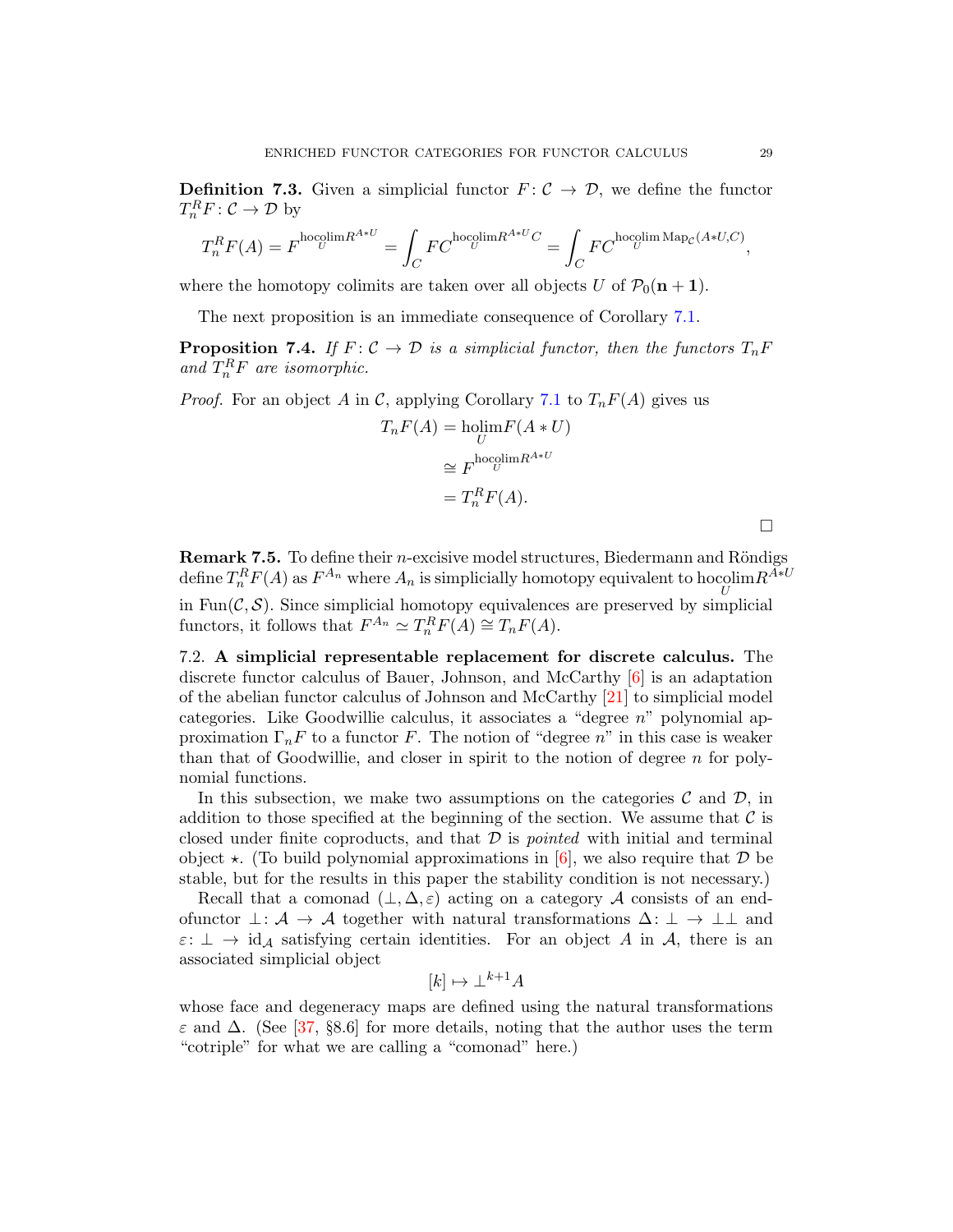The functor  $\Gamma_n$ F is defined in terms of a comonad  $\bot_{n+1}$  that acts on the category of functors from  $C$  to  $D$ . More explicitly, it is the homotopy cofiber given by

$$
\Gamma_n F := \text{hocoliber}(|\bot_{n+1}^{*+1} F| \to F)
$$

where  $\left|\perp_{n+1}^{*+1}F\right|$  is the realization of the standard simplicial object associated to the comonad  $\perp_{n+1}$  acting on F.

We first review the definition of  $\perp_n$ . We again make use of the power set  $\mathcal{P}(n)$ of the set  $\mathbf{n} = \{1, \ldots, n\}$ , regarded as a category, and the category  $\mathcal{P}_0(2)$ , the full subcategory of  $\mathcal{P}(2)$  whose objects are the nonempty subsets of  $\{1, 2\}$ .

For an object A in C and a functor  $F: \mathcal{C} \to \mathcal{D}$ , let  $F^{\mathbf{n}}(A, -)$  be the  $\mathcal{P}(\mathbf{n})$ diagram that assigns to  $U \subseteq n$  the object

<span id="page-29-0"></span>
$$
F^{\mathbf{n}}(A, U) := F\left(\coprod_{i \in \mathbf{n}} A_i(U)\right),
$$

where

(7.6) 
$$
A_i(U) := \begin{cases} A & i \notin U, \\ *_{\mathcal{C}} & i \in U. \end{cases}
$$

The value of the functor  $\perp_n F : \mathcal{C} \to \mathcal{D}$  at the object A is defined as an iterated homotopy fiber of the diagram  $F<sup>n</sup>(A, -)$ , as we now explain.

For any  $F: \mathcal{C} \to \mathcal{D}$  as above and any object A of C, let  $F_n^{\mathcal{P}_0(2)}: \mathcal{C} \times \mathcal{P}_0(2)^{\times n} \to \mathcal{D}$ be given by

$$
F_n^{\mathcal{P}_0(\mathbf{2})}(A; (S_1, \dots, S_n)) := \begin{cases} F^{\mathbf{n}}(A, \varphi(S_1, \dots, S_n)) & S_i \neq \{2\} \text{ for all } i, \\ \star & \text{otherwise,} \end{cases}
$$

where

(7.7) 
$$
\varphi(S_1, \ldots, S_n) = \{i \mid S_i = \{1, 2\}\}.
$$

Example 7.8. To help make sense of this definition, we consider the example of  $n = 2$ . Then  $\mathcal{P}_0(2) \times \mathcal{P}_0(2)$  can be depicted as

<span id="page-29-1"></span>
$$
(\{1\},\{1\}) \longrightarrow (\{1\},\{1,2\}) \longleftarrow (\{1\},\{2\})
$$
  
\n
$$
(\{1,2\},\{1\}) \longrightarrow (\{1,2\},\{1,2\}) \longleftarrow (\{1,2\},\{2\})
$$
  
\n
$$
(\{2\},\{1\}) \longrightarrow (\{2\},\{1,2\}) \longleftarrow (\{2\},\{2\}).
$$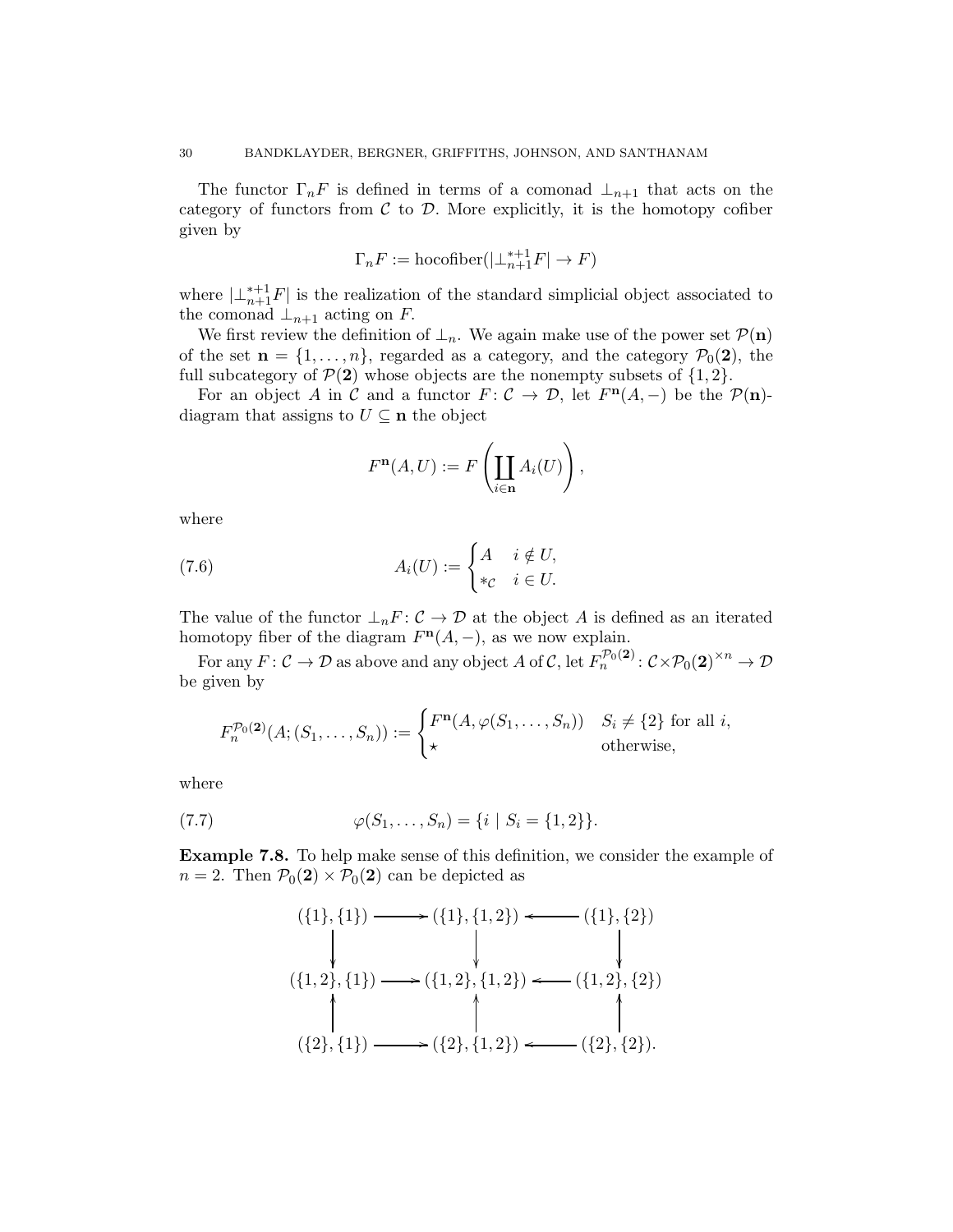The relevant values of  $\varphi$  in this case are

$$
\varphi(\{1\},\{1\}) = \varnothing
$$

$$
\varphi(\{1\},\{1,2\}) = \{2\}
$$

$$
\varphi(\{1,2\},\{1\}) = \{1\}
$$

$$
\varphi(\{1,2\},\{1,2\}) = \{1,2\}.
$$

Then  $F_2^{\mathcal{P}_0(2)}$  $2^{P_0(2)}(A,-)$  is given by the diagram

F 2 (A, ∅) / F 2 (A, {2}) o ⋆ F 2 (A, {1}) /F 2 (A, {1, 2}) ⋆ o ⋆ OO /⋆ OO ⋆, OO o

which can be rewritten as

$$
F(A \amalg A) \longrightarrow F(A \amalg *_{\mathcal{C}}) \longleftarrow \star
$$
\n
$$
F(*_{\mathcal{C}} \amalg A) \longrightarrow F(*_{\mathcal{C}} \amalg *_{\mathcal{C}}) \longleftarrow \star
$$
\n
$$
\downarrow \qquad \qquad \downarrow
$$
\n
$$
\star \longrightarrow
$$

**Definition 7.9.** For any functor  $F: \mathcal{C} \to \mathcal{D}$  and any object A of C, define

$$
\perp_n F(A) := \text{holim}_{(S_1, ..., S_n)} F_n^{\mathcal{P}_0(2)} (A; (S_1, ..., S_n)),
$$

where the homotopy limit is taken over the category  $\mathcal{P}_0(2)^{\times n}$ .

Observe that  $\perp_n F(A)$  is equivalent to the iterated homotopy fiber of the  $\mathcal{P}(\mathbf{n})$ diagram that assigns to the set  $U \subseteq \mathbf{n}$  the object  $F^{\mathbf{n}}(A, U)$ . For example,  $\perp_2 F(A)$ is equivalent to the object obtained by taking the homotopy fibers of the vertical morphisms in

$$
F(A \coprod A) \longrightarrow F(A \coprod *_{\mathcal{C}})
$$
  
\n
$$
\downarrow \qquad \qquad \downarrow
$$
  
\n
$$
F(*_{\mathcal{C}} \coprod A) \longrightarrow F(*_{\mathcal{C}} \coprod *_{\mathcal{C}})
$$

and then taking the homotopy fiber of the induced map between the two vertical homotopy fibers. See [\[6,](#page-34-8) §3.1] for details.

Our next step is to define a representable version of  $\perp_n F$  in a manner similar to that used for  $T_nF$  in Definition [7.3](#page-27-0) and Proposition [7.4.](#page-28-1) To do so, we rewrite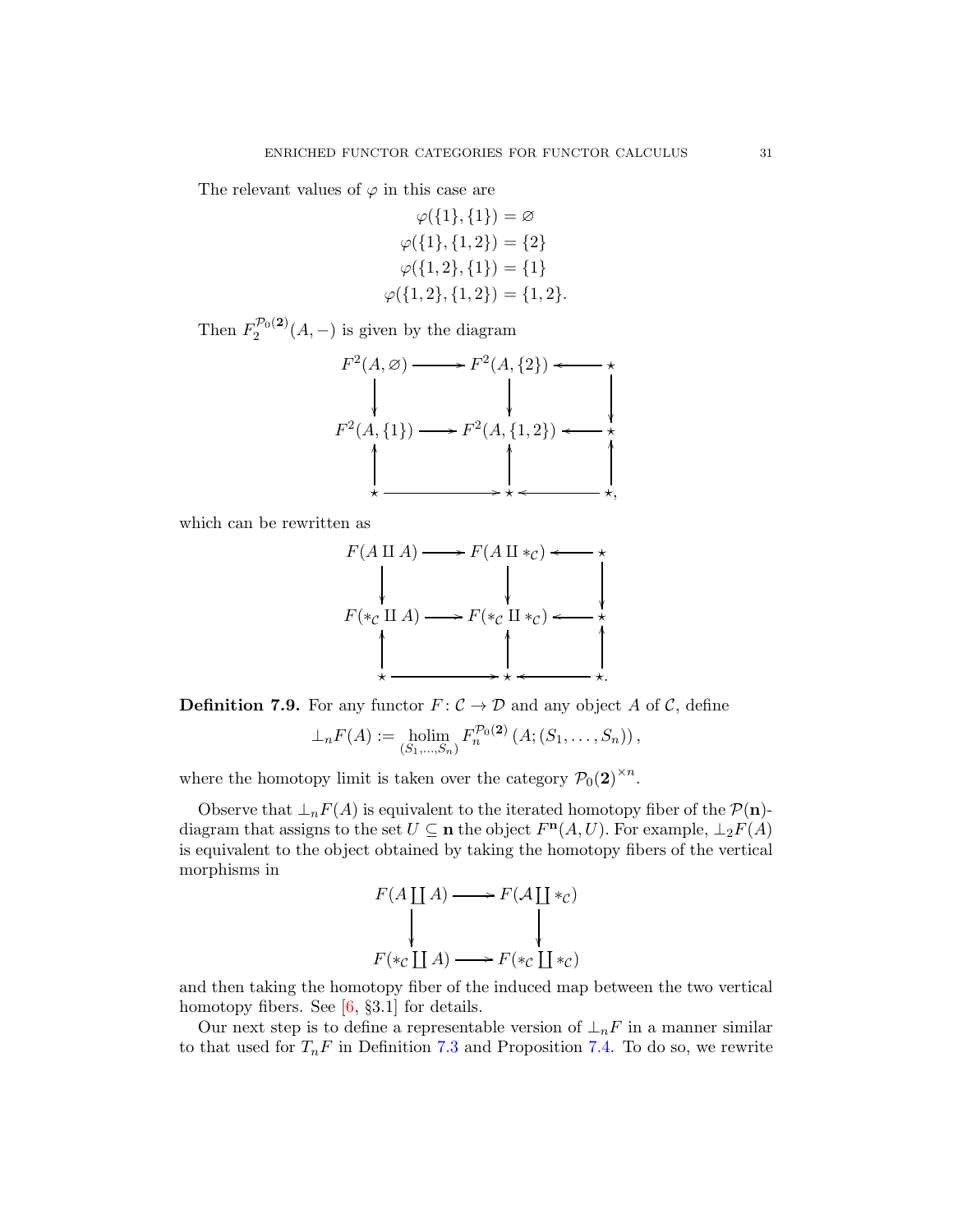$F_n^{\mathcal{P}_0(2)}(-; (S_1, \ldots, S_n))$  as a functor applied to objects in a single category  $\mathcal{C}_\perp$ , obtained from C by adjoining an initial object  $\perp$ . In other words,  $\mathcal{C}_{\perp}$  is the category whose objects are the objects of  $\mathcal C$  together with one additional object  $\perp$ , and whose morphisms are the morphisms of C together with the identity morphism on  $\perp$  and a unique morphism  $\perp \to A$  for each object A in C.

Given a functor  $F: \mathcal{C} \to \mathcal{D}$ , we can extend it to a functor  $F: \mathcal{C}_\perp \to \mathcal{D}$  defined on objects by

$$
F(A) := \begin{cases} F(A) & A \in ob(\mathcal{C}) \\ \star & A = \bot \end{cases}
$$

and on morphisms by

$$
F(f: A \to B) = \begin{cases} F(f) & f \text{ is a morphism in } C \\ \mathrm{id}_{\star} & f = \mathrm{id}_{\perp} \\ \star \to F(B) & A = \perp, \end{cases}
$$

where in the last case the arrow is the unique one from the zero object  $\star$  of D. It is straightforward to confirm that  $Fun(\mathcal{C}_{\perp}, \mathcal{D})$  is also a simplicial model category

For an object A in C and an object  $S = (S_1, \ldots, S_n)$  of  $\mathcal{P}_0(2)^{\times n}$ , using [\(7.6\)](#page-29-0) and  $(7.7)$ , we define

(7.10) 
$$
A \sqcup S := \begin{cases} \perp & S_i = \{2\} \text{ for some } i, \\ \coprod_{i \in \mathbf{n}} A_i(\varphi(S)) & \text{otherwise.} \end{cases}
$$

Note that

<span id="page-31-0"></span>
$$
F_n^{\mathcal{P}_0(\mathbf{2})}(A;S) = F(A \sqcup S),
$$

so we can rewrite  $\perp_n F(A)$  as

$$
\perp_n F(A) = \underset{S}{\text{holim}} F(A \sqcup S).
$$

Applying Corollary [7.1,](#page-26-1) we see that

$$
\perp_n F(A) \cong F^{\text{hocolim} R^{A \sqcup S}} = \int_C F C^{\text{hocolim} R^{A \sqcup S}(C)}
$$

.

We summarize these ideas in the definition of the representable version of  $\perp_n F$ and subsequent proposition.

**Definition 7.11.** Let  $F: \mathcal{C} \to \mathcal{D}$  be a simplicial functor. We define, for an object A in  $\mathcal{C}$ ,

(7.12) 
$$
\perp_n^R F(A) := F^{\text{hocolim}R^{A\sqcup S}} = \int_C F C^{\text{hocolim}R^{A\sqcup S}(C)},
$$

where each homotopy colimit is taken over the category  $\mathcal{P}_0(2)^{\times n}$ .

**Proposition 7.13.** Let  $F: \mathcal{C} \to \mathcal{D}$  be a simplicial functor. Then  $\perp_n F$  is iso*morphic to*  $\perp_n^R F$ .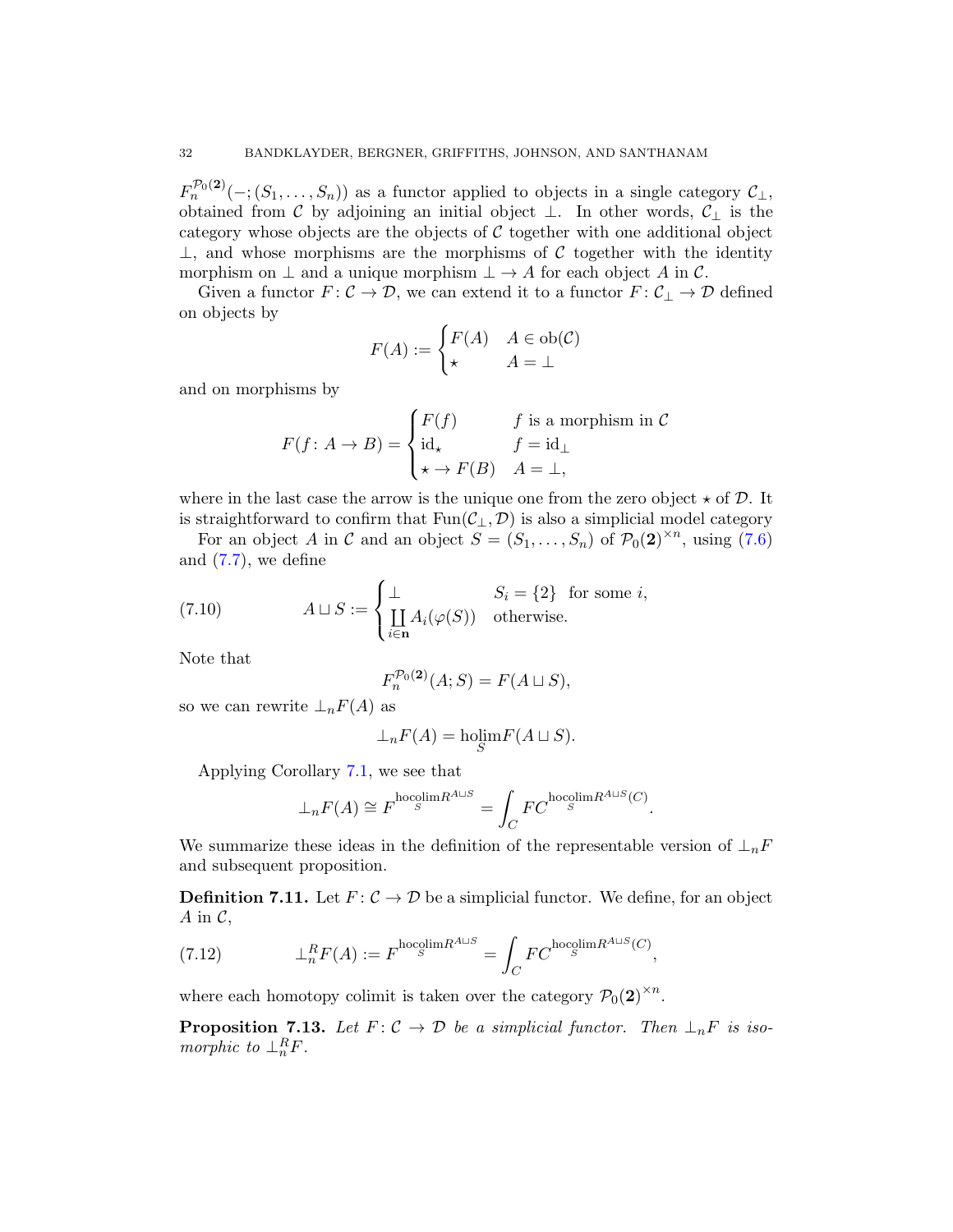<span id="page-32-1"></span><span id="page-32-0"></span>7.3. Simplicial functors. Finally, in this subsection we prove that  $\perp_n^R$  and  $T_n^R$ define simplicial functors.

Proposition 7.14. *Let* C *be a small simplicial subcategory of a simplicial model category that is closed under finite homotopy pushouts and tensored in finite simplicial sets, and let*  $D$  *be a simplicial model category.* If  $F: C \rightarrow D$  *is a*  $simplified functor, then so is T<sub>n</sub><sup>R</sup>F.$ 

<span id="page-32-2"></span>**Lemma 7.15.** For a fixed finite set U, the join functor  $- * U : C \rightarrow C$  is a *simplicial functor.*

*Proof.* Since C is tensored in finite simplicial sets, we have, for any  $n \geq 0$  and any objects A and B in  $\mathcal{C}$ , a map

$$
\text{Hom}_{\mathcal{C}}(A \otimes \Delta[n], B) \to \text{Hom}_{\mathcal{C}}((A \otimes \Delta[n]) * U, B * U).
$$

As a left adjoint, tensoring with  $\Delta[n]$  commutes with the join construction to yield a map

$$
\text{Hom}_{\mathcal{C}}(A \otimes \Delta[n], B) \to \text{Hom}_{\mathcal{C}}((A * U) \otimes \Delta[n], B * U).
$$

By a basic property of mapping spaces in simplicial categories [\[13,](#page-34-14) II.2.2], we can consider this map instead as

$$
\mathrm{Map}_{\mathcal{C}}(A, B)_n \to \mathrm{Map}_{\mathcal{C}}(A \ast U, B \ast U)_n.
$$

As a result, we have a map of simplicial sets

$$
\text{Map}_{\mathcal{C}}(A, B) \to \text{Map}_{\mathcal{C}}(A * U, B * U)
$$

and can conclude that  $-*U$  is a simplicial functor.  $\Box$ 

*Proof of Proposition* [7.14.](#page-32-1) We want to show that  $T_n^R F : C \to D$  is a simplicial functor, so for any objects A and B of C, we need to define compatible maps of simplicial sets

$$
\mathrm{Map}_{\mathcal{C}}(A, B) \to \mathrm{Map}_{\mathcal{D}}(T_n^R FA, T_n^R FB),
$$

namely, applying the definition of  $T_n^R$ , maps

$$
\mathrm{Map}_{\mathcal{C}}(A, B) \to \mathrm{Map}_{\mathcal{D}}\left(\int_C FC^{\text{hocolim Map}_{\mathcal{C}}(A*U, C)}, \int_C FC^{\text{hocolim Map}_{\mathcal{C}}(B*U, C)}\right).
$$

We apply the co-Yoneda embedding defined following Proposition [3.6](#page-11-0) to obtain maps

$$
\mathrm{Map}_{\mathcal{C}}(A, B) \to \mathrm{Map}_{\mathcal{C}}(A * U, B * U) \to \mathrm{Map}_{\mathcal{C}}(A * U, C)^{\mathrm{Map}_{\mathcal{C}}(B * U, C)},
$$

where  $C$  is any other object of  $C$ . Note here we have also used the fact that  $- * U$  is simplicial from Lemma [7.15.](#page-32-2) Using the isomorphism  $\text{Map}_{\mathcal{C}}(A, B) \cong$  $I \otimes \text{Map}_{\mathcal{C}}(A, B)$  and the unit map  $I \to \text{Map}_{\mathcal{D}}(FC, FC)$ , we obtain a map

$$
\mathrm{Map}_{\mathcal{C}}(A, B) \to \mathrm{Map}_{\mathcal{D}}(FC, FC) \otimes \mathrm{Map}_{\mathcal{C}}(A * U, C)^{\mathrm{Map}_{\mathcal{C}}(B * U, C)}
$$

.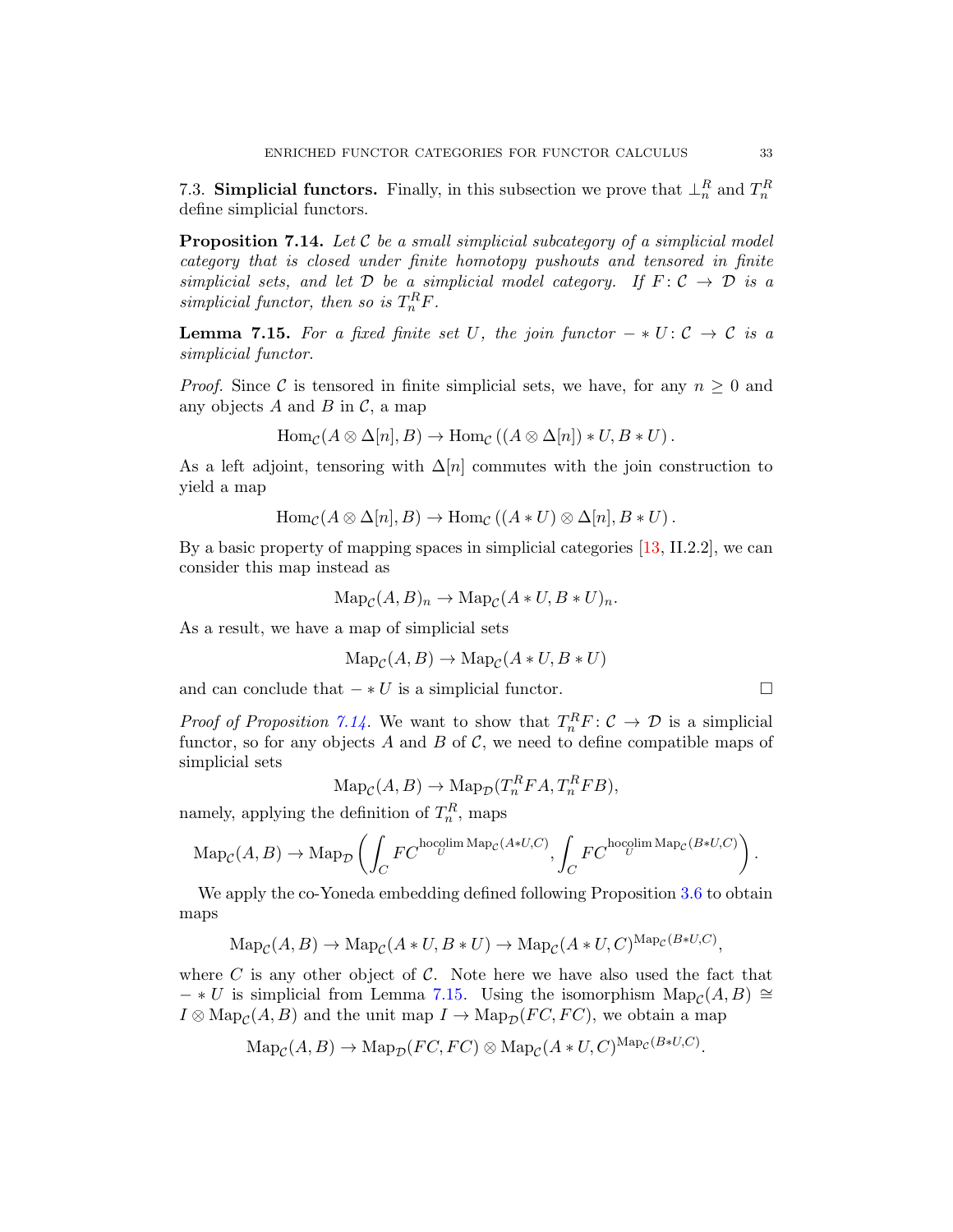Now, applying the assignment in Definition [2.12](#page-6-1) to  $D = E = FC$ ,  $V =$  $\text{Map}_{\mathcal{C}}(A*U, C)$ , and  $W = \text{Map}_{\mathcal{C}}(B*U, C)$ , produces a map

$$
\mathrm{Map}_{\mathcal{D}}(FC, FC) \otimes \mathrm{Map}_{\mathcal{C}}(A*U, C)^{\mathrm{Map}_{\mathcal{C}}(B*U, C)} \to \mathrm{Map}_{\mathcal{D}}(FC^{\mathrm{Map}_{\mathcal{C}}(A*U, C)}, FC^{\mathrm{Map}_{\mathcal{C}}(B*U, C)}).
$$

Precomposing with the previous map, we thus have a map

 $\text{Map}_{\mathcal{C}}(A, B) \to \text{Map}_{\mathcal{D}}(FC^{\text{Map}_{\mathcal{C}}(A*U, C)}, FC^{\text{Map}_{\mathcal{C}}(B*U, C)}).$ 

We can now apply a homotopy colimit over all  $U$  in the cotensors to get a map

$$
\mathrm{Map}_{\mathcal{C}}(A, B) \to \mathrm{Map}_{\mathcal{D}}\left( FC^{\text{hocolim Map}_{\mathcal{C}}(A*U, C)}, FC^{\text{hocolim Map}_{\mathcal{C}}(B*U, C)} \right),
$$

and then taking an end over all objects C of C gives the desired map.  $\Box$ 

Proposition 7.16. *The functor*

$$
T_n^R\colon \operatorname{Fun}(\mathcal{C},\mathcal{D}) \to \operatorname{Fun}(\mathcal{C},\mathcal{D})
$$

*given by*

$$
F \mapsto T_n^R F
$$

*is a simplicial functor.*

*Proof.* We need to define compatible morphisms of simplicial sets

$$
\mathrm{Map}_{\mathrm{Fun}(\mathcal{C}, \mathcal{D})}(F, G) \to \mathrm{Map}_{\mathrm{Fun}(\mathcal{C}, \mathcal{D})}(T_n^R F, T_n^R G)
$$

for any simplicial functors  $F, G: \mathcal{C} \to \mathcal{D}$ . Applying the definition of  $T_n^R$ , we need to define a map

$$
\mathrm{Map}_{\mathrm{Fun}(\mathcal{C},\mathcal{D})}(F,G) \to \mathrm{Map}_{\mathrm{Fun}(\mathcal{C},\mathcal{D})}\left(\int_C FC^{\text{hocolim}\,\mathrm{Map}_{\mathcal{C}}(-*U,C)}, \int_C GC^{\text{hocolim}\,\mathrm{Map}_{\mathcal{C}}(-*U,C)}\right),
$$

where the homotopy colimits are taken over all objects U of  $\mathcal{P}_0(n + 1)$ .

To ease some notation in this proof, let us simply denote  $\text{Map}_{\text{Fun}(\mathcal{C}, \mathcal{D})}$  by Map, and let

$$
Z(A, C) := \operatorname{hocolim}_U \operatorname{Map}_{\mathcal C}(A \ast U, C).
$$

Thus, we can rewrite our desired map as

$$
\mathrm{Map}(F,G) \to \mathrm{Map}\left(\int_C FC^{Z(-,C)}, \int_C GC^{Z(-,C)}\right).
$$

To obtain such a map, first observe that the identity morphism  $F \to F$  induces a map

$$
F^{Z(-,C)} \to F^{Z(-,C)},
$$

which has a corresponding adjoint morphism

$$
Z(-,C) \otimes F^{Z(-,C)} \to F.
$$

Applying the mapping space into  $G$ , we obtain a map of simplicial sets

$$
\mathrm{Map}(F,G) \to \mathrm{Map}(Z(-,C) \otimes F^{Z(-,C)}, G),
$$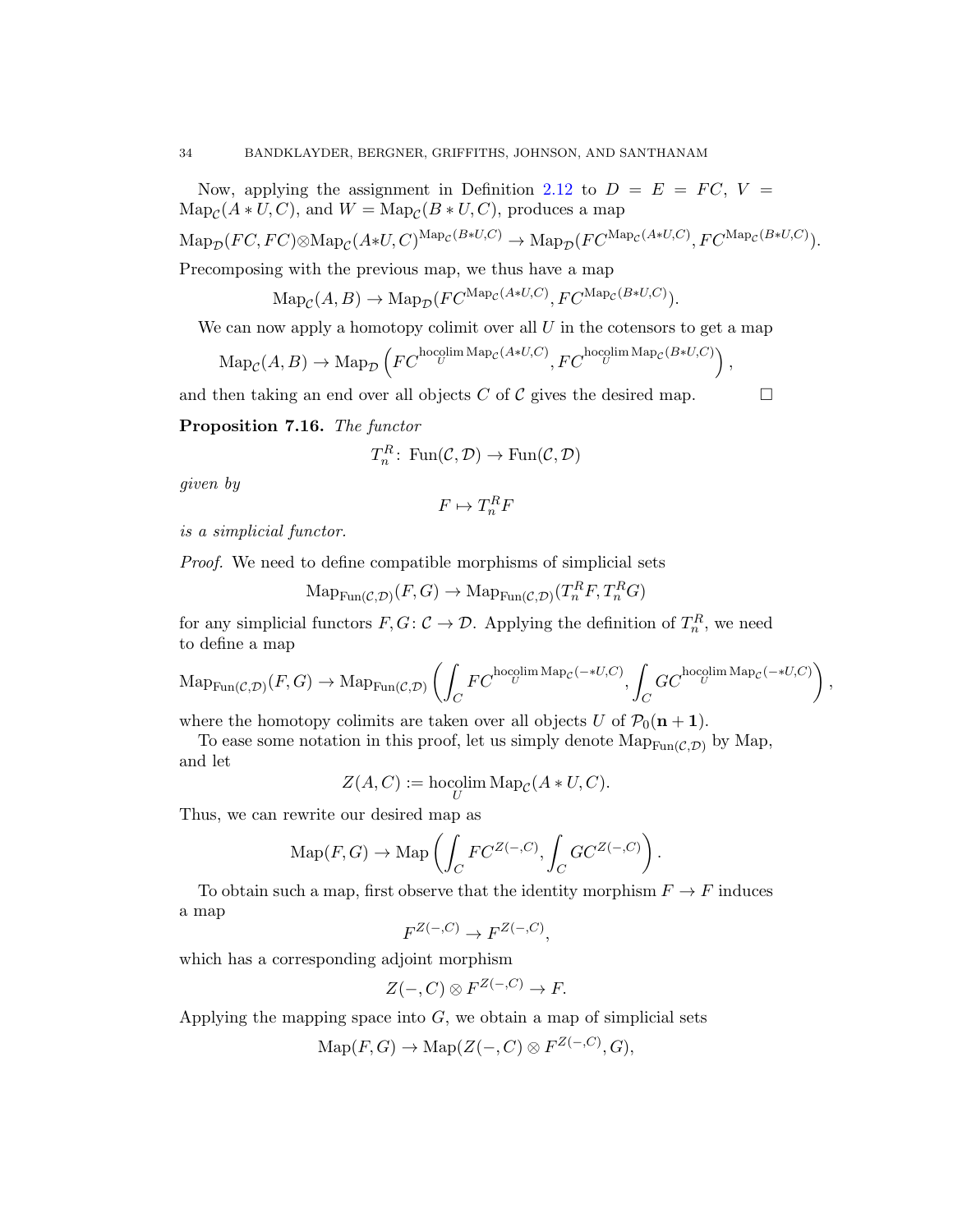from which we can apply the adjunctions of Definitions [2.11](#page-5-0) and [2.12](#page-6-1) to get

$$
\mathrm{Map}(F,G) \to \mathrm{Map}(F^{Z(-,C)}, G^{Z(-,C)}).
$$

We can then apply ends over  $\mathcal C$  to get the map we wanted to define.

It is a straightforward exercise to show that the analogous results hold for  $\perp_n^R$ , using the exact same arguments but replacing the fiberwise join  $A * U$  with the construction  $A \sqcup S$  of [\(7.10\)](#page-31-0) and reindexing the homotopy colimits by  $\mathcal{P}_0(2)^{\times n}$ rather than  $P_0(n + 1)$ .

Proposition 7.17. *Let* C *be a small simplicial category that is tensored in finite simplicial sets and closed under finite coproducts and* D *be a pointed simplicial model category.* If  $F: \mathcal{C} \to \mathcal{D}$  is a simplicial functor, then so is  $\perp_n^R F$ . Further*more, the functor*

$$
\perp_n^R: \text{Fun}(\mathcal{C}, \mathcal{D}) \to \text{Fun}(\mathcal{C}, \mathcal{D})
$$

*given by*

$$
F \mapsto \perp_n^R F
$$

*is a simplicial functor.*

#### <span id="page-34-0"></span>**REFERENCES**

- <span id="page-34-2"></span>[1] Greg Arone and Mark Mahowald, The Goodwillie tower of the identity functor and the unstable periodic homotopy of spheres. Invent. Math. 135 (1999), no. 3, 743-788.
- <span id="page-34-9"></span>[2] Lauren Bandklayder, Julia E. Bergner, Rhiannon Griffiths, Brenda Johnson, and Rekha Santhanam, Cofibrantly generated model structures for functor calculus, in preparation.
- <span id="page-34-6"></span>[3] David Barnes and Rosona Eldred, Capturing Goodwillie's derivative, J. Pure Appl. Algebra 220 (2016), no. 1, 197–222.
- <span id="page-34-7"></span>[4] David Barnes and Rosona Eldred, Comparing the orthogonal and homotopy functor calculi, J. Pure Appl. Algebra 220 (2016), no. 11, 3650–3675.
- <span id="page-34-3"></span>[5] David Barnes and Peter Oman, Model categories for orthogonal calculus, Algebr. Geom. Topol. 13 (2013), no. 2, 959–999.
- <span id="page-34-8"></span>[6] Kristine Bauer, Brenda Johnson, and Randy McCarthy, Cross effects and calculus in an unbased setting. With an appendix by Rosona Eldred. Trans. Amer. Math. Soc. 367 (2015), no. 9, 6671–6718.
- <span id="page-34-4"></span>[7] Georg Biedermann, Boris Chorny, and Oliver Röndigs, Calculus of functors and model categories. Adv. Math. 214 (2007), no. 1, 92–115.
- <span id="page-34-5"></span>[8] Georg Biedermann and Oliver Röndigs, Calculus of functors and model categories, II. Algebr. Geom. Topol. 14 (2014), no. 5, 2853–2913.
- <span id="page-34-11"></span>[9] Brian Day, On closed categories of functors. Reports of the Midwest Category Seminar. IV  $(1970)$ , Springer Lecture Notes in Mathematics, Vol. 137,  $1 - 38$ "
- <span id="page-34-10"></span>[10] Brian Day, On closed categories of functors II. Category Seminar. (1974), Lecture Notes in Mathematics, vol 420. Springer, Berlin, Heidelberg, 20 – 54"
- <span id="page-34-13"></span>[11] Daniel Dugger and Brooke Shipley, Enriched model categories and an application to additive endomorphism spectra. Theory Appl. Categ. 18 (2007), no. 15
- <span id="page-34-12"></span>[12] Bjorn Ian Dundas, Oliver Röndings, Paul Arne Østvær, Enriched functors and stable homotopy theory. Doc. Math. 8 (2003)
- <span id="page-34-14"></span>[13] P.G. Goerss and J.F. Jardine, Simplicial Homotopy Theory, Progress in Math, vol. 174, Birkhauser, 1999.
- <span id="page-34-1"></span>[14] T. G. Goodwillie, Calculus III, Geom. Topol. 7(2003), no. 2, 645–711.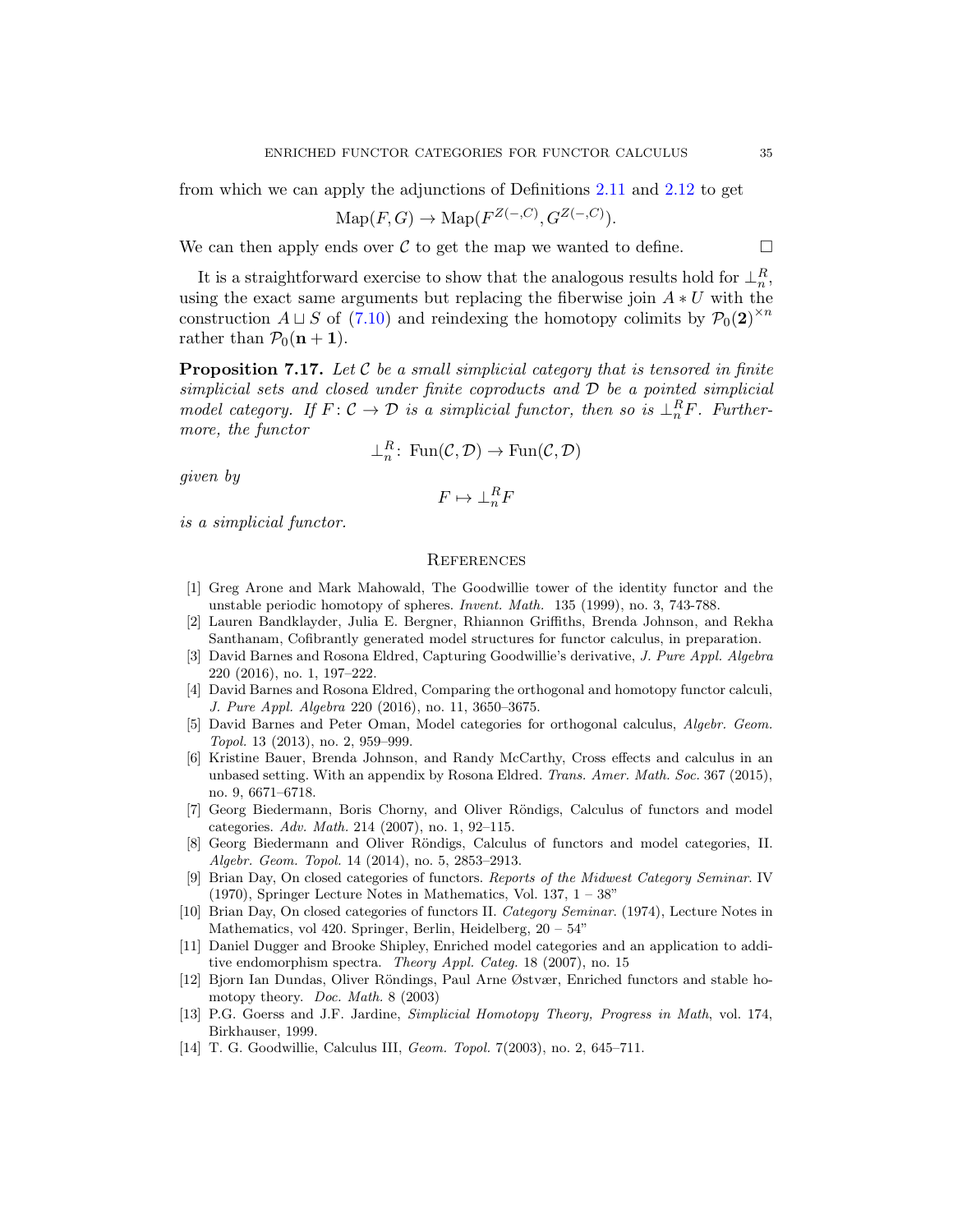- <span id="page-35-2"></span>[15] Thomas G. Goodwillie and Michael Weiss, Embeddings from the point of view of immersion theory. II, Geom. Topol. 3 (1999), 103–118.
- <span id="page-35-19"></span>[16] B. J. Guillou and J. P. May, Enriched model categories and presheaf categories, New York J. Math. 26 (2020), 92–115.
- <span id="page-35-1"></span>[17] Kathryn Hess and Brenda Johnson, Calculus from comonads, in progress.
- <span id="page-35-17"></span>[18] Gijs Heuts, Lie algebras and  $v_n$ -periodic spaces, Ann. of Math.(2) 193 (2021), no. 1, 223– 301.
- <span id="page-35-16"></span>[19] Philip S. Hirschhorn, Model Categories and Their Localizations, Mathematical Surveys and Monographs 99, AMS 2003.
- <span id="page-35-22"></span>[20] Mark Hovey, Model Categories, Mathematical Surveys and Monographs, 63. AMS 1999.
- [21] B. Johnson and R. McCarthy, Deriving calculus with cotriples. Trans. Amer. Math. Soc. 356 (2004), no. 2, 757–803.
- <span id="page-35-14"></span>[22] G. M. Kelly, Basic concepts of enriched category theory, Repr. Theory Appl. Categ. 10 (2005).
- <span id="page-35-5"></span>[23] Pascal Lambrechts, Victor Turchin, and Ismar Volić, The rational homology of spaces of long knots in codimension  $> 2$ , *Geom. Topol.* 14 (2010), no. 4, 2151-2187.
- <span id="page-35-10"></span>[24] Jacob Lurie,  $(\infty, 2)$ -categories and Goodwillie calculus, preprint available at [math.CT/09050462](http://arxiv.org/abs/math/0905046).
- <span id="page-35-0"></span>[25] Randy McCarthy, Relative algebraic K-theory and topological cyclic homology, Acta Math. 179 (1997), no. 2, 197–222.
- <span id="page-35-11"></span>[26] Luis Pereira, A general context for Goodwillie calculus, preprint available at math.AT/1301.2832.
- <span id="page-35-18"></span><span id="page-35-6"></span>[27] Daniel Quillen, Homotopical Algebra, Lecture Notes in Math 43, Springer-Verlag, 1967.
- [28] Rui Reis and Michael Weiss, Rational Pontryagin classes and functor calculus, J. Eur. Math. Soc. (JEMS) 18 (2016), no. 8, 1769-1811.
- <span id="page-35-12"></span>[29] Olivier Renaudin, Localisation homotopique et tour de Taylor pour une catégorie abélienne, Trans. Amer. Math. Soc. 354 (2002), no. 1, 75-–89.
- <span id="page-35-15"></span><span id="page-35-13"></span>[30] Birgit Richter, Taylor towers for Γ-modules, Ann. Inst. Fourier 51 (2001), no. 4, 995-–1023.
- [31] Emily Riehl, Categorical Homotopy theory, New Mathematical Monographs, 24. Cambridge University Press, Cambridge, 2014.
- <span id="page-35-21"></span><span id="page-35-20"></span>[32] Emily Riehl, Category Theory in Context, Aurora: Dover Modern Math Originals, 2016.
- [33] S. Schwede and B. Shipley, *Equivalences of monoidal model categories*, Algebr. Geom. Topol. 3 (2003), 287–334.
- <span id="page-35-7"></span>[34] Dev Sinha, The topology of spaces of knots: cosimplicial models, Amer. J. Math. 131 (2009), no. 4, 945-980.
- <span id="page-35-8"></span>[35] Niall Taggart, Unitary functor calculus with reality, published electronically at Glasg. Math. J. (2021).
- <span id="page-35-9"></span>[36] Niall Taggart, Comparing the orthogonal and unitary functor calculi, to appear in Homology Homotopy Appl., preprint available at math.AT/2001.04485.
- <span id="page-35-23"></span><span id="page-35-4"></span>[37] Charles Weibel, An Introduction to Homological Algebra, Cambridge University Press, 1994.
- [38] Michael Weiss, Embeddings from the point of view of immersion theory. I., Geom. Topol. 3 (1999), 67–101.
- <span id="page-35-3"></span>[39] Michael Weiss, Orthogonal calculus, Trans. Amer. Math. Soc. 347 (1995), no. 10, 3743– 3796.